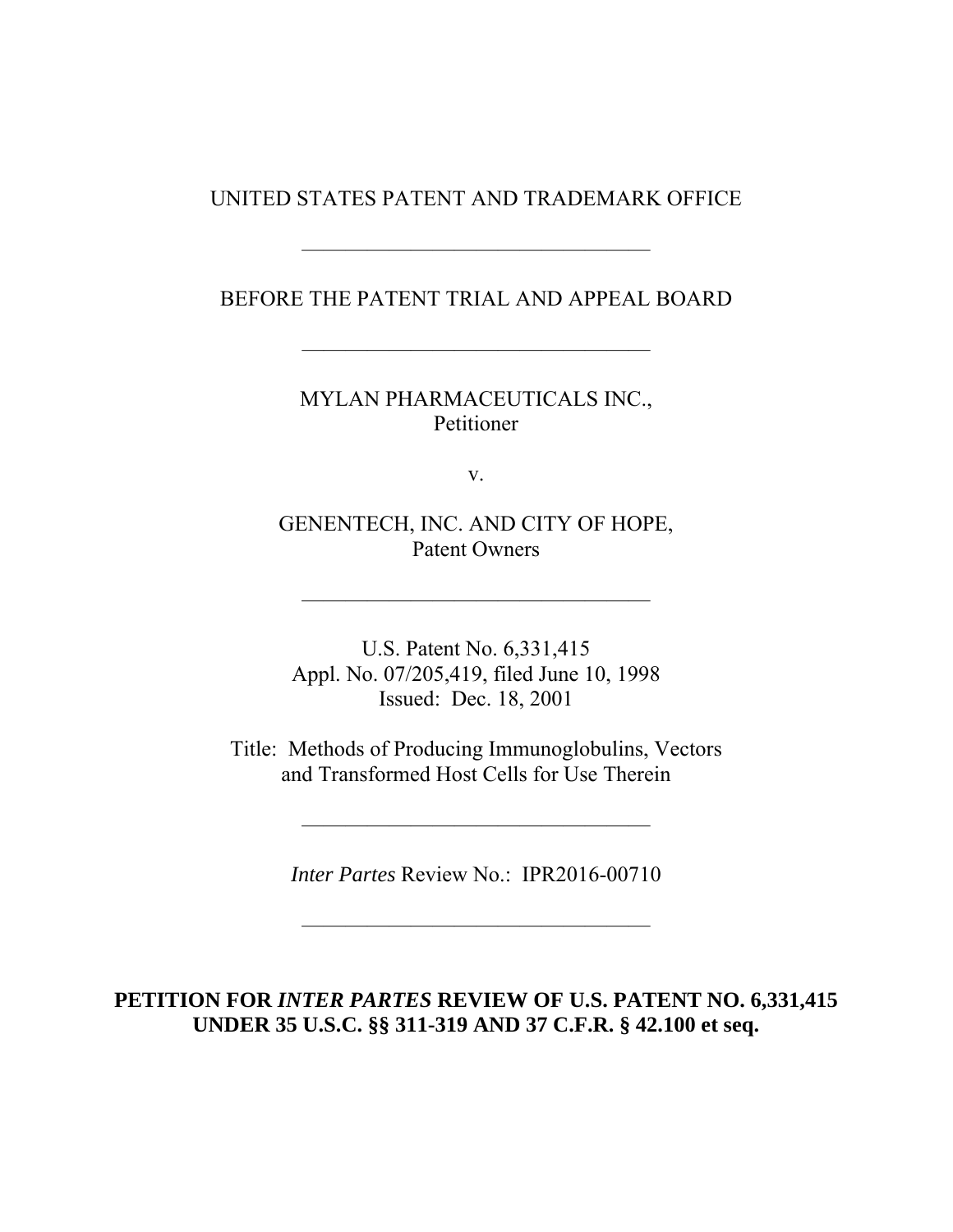# **TABLE OF CONTENTS**

| I.   |                 |    |               |                |                                                                                                                                           |  |
|------|-----------------|----|---------------|----------------|-------------------------------------------------------------------------------------------------------------------------------------------|--|
| II.  |                 |    |               |                |                                                                                                                                           |  |
|      | A.              |    |               |                |                                                                                                                                           |  |
|      | <b>B</b> .      |    |               |                |                                                                                                                                           |  |
| III. |                 |    |               |                | RELEVANT INFORMATION REGARDING THE '415 PATENT4                                                                                           |  |
|      | A.              |    |               |                |                                                                                                                                           |  |
|      | <b>B.</b>       |    |               |                | Discussion of the File History and Related Proceedings                                                                                    |  |
|      |                 | 1. |               |                |                                                                                                                                           |  |
|      |                 | 2. |               |                |                                                                                                                                           |  |
|      |                 | 3. |               |                |                                                                                                                                           |  |
|      |                 |    | a.            |                |                                                                                                                                           |  |
|      |                 |    | $\mathbf b$ . |                | Owners' Arguments in Response to the Rejections 14                                                                                        |  |
|      |                 |    |               | $\mathbf{i}$ . | Owners Contrive a So-Called "Prevailing"<br>Mindset" before April 1983 that Only One<br>Eukaryotic Protein of Interest Should be Produced |  |
|      |                 |    |               | 11.            | Owners Argue that the Axel Patent Does Not<br>Disclose the Co-Expression of "One or More"                                                 |  |
|      | $\mathcal{C}$ . |    |               |                |                                                                                                                                           |  |
|      | D.              |    |               |                |                                                                                                                                           |  |
| IV.  |                 |    |               |                |                                                                                                                                           |  |
|      | A.              |    |               |                |                                                                                                                                           |  |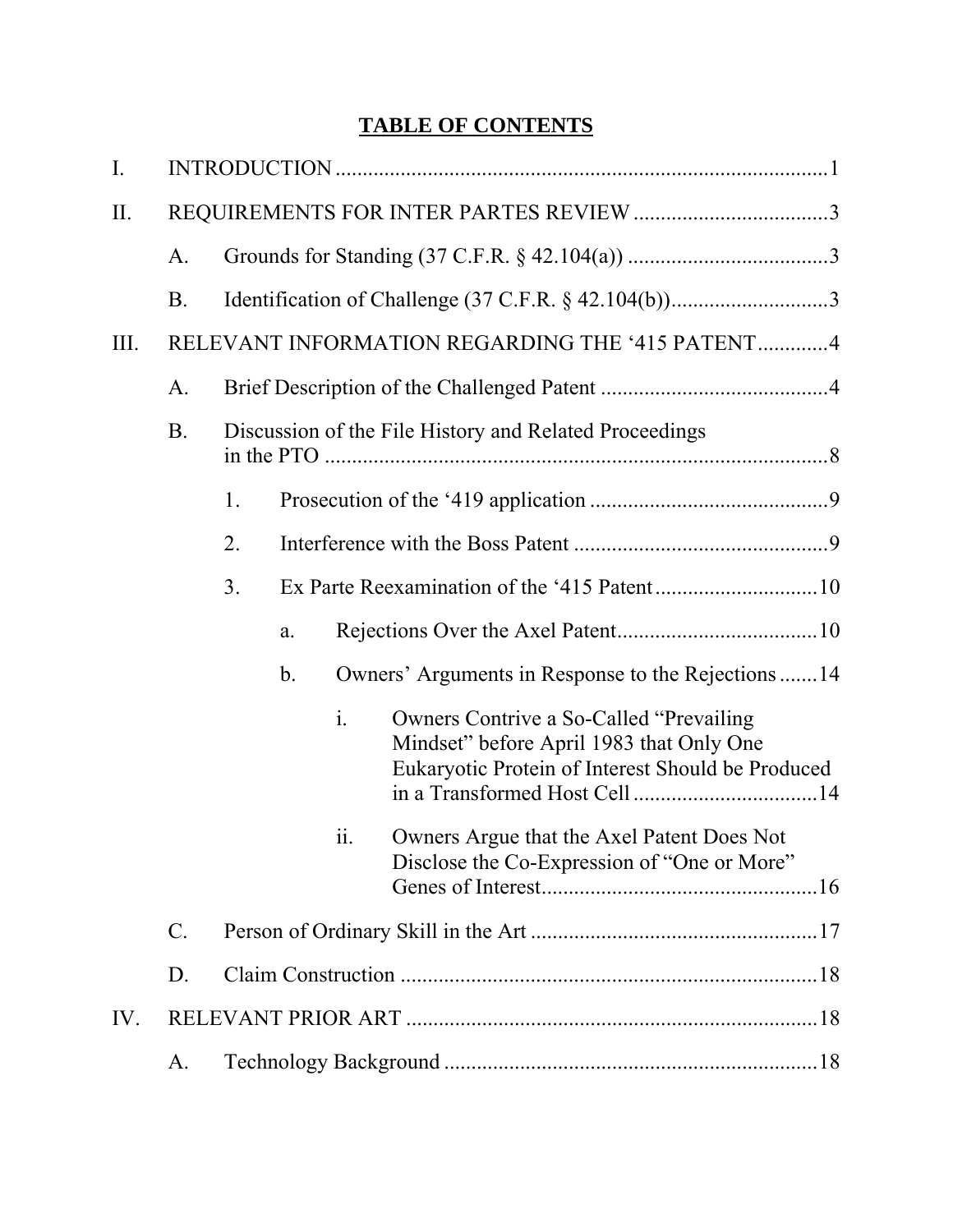|     |                 | 1. | The Sophistication of Recombinant DNA Technology<br>Was Advanced by April 8, 1983, and Mammalian<br>Proteins Were Being Made in Host Cells Transformed                   |     |
|-----|-----------------|----|--------------------------------------------------------------------------------------------------------------------------------------------------------------------------|-----|
|     |                 | 2. | The Prior Art Taught Expression of Single                                                                                                                                |     |
|     |                 | 3. | The Prevailing Mindset by April 1983 Was That One or<br>More Proteins of Interest Could be Made in a Single Host                                                         | 23  |
|     | <b>B.</b>       |    | References Underlying the Grounds for Rejection28                                                                                                                        |     |
|     |                 | 1. | Bujard Teaches Introducing and Expressing a "Plurality<br>of Genes" in Bacterial or Mammalian Host Cells and<br>Identifies "Immunoglobulins" as a Protein of Interest 28 |     |
|     |                 | 2. | Riggs & Itakura Teaches Hybridomas as a Source of<br>Antibody Genes and the <i>In Vitro</i> Assembly of Heavy and                                                        |     |
|     |                 | 3. | Southern Teaches One Host Cell Transformed with Two                                                                                                                      | .32 |
| V.  |                 |    | FULL STATEMENT OF PRECISE RELIEF REQUESTED AND                                                                                                                           |     |
|     | A.              |    | Explanation of Ground 1 for Unpatentability: Claims 1,<br>3, 4, 11, 12, 14, 19, and 33 Are Obvious Over Bujard in                                                        |     |
|     | <b>B.</b>       |    | Explanation of Ground 2 for Unpatentability: Claims 1,<br>2, 18, 20, and 33 Are Obvious Over Bujard in View of                                                           |     |
|     | $\mathcal{C}$ . |    | Secondary Indicia of Non-Obviousness in the Public<br>Record Do Not Rebut Petitioner's Prima Facie Case of                                                               |     |
| VI. |                 |    | MANDATORY NOTICES UNDER 37 C.F.R. § 42.8(a)(1)44                                                                                                                         |     |
|     | A.              |    | Real Party-In-Interest Under 37 C.F.R. § 42.8(b)(1)44                                                                                                                    |     |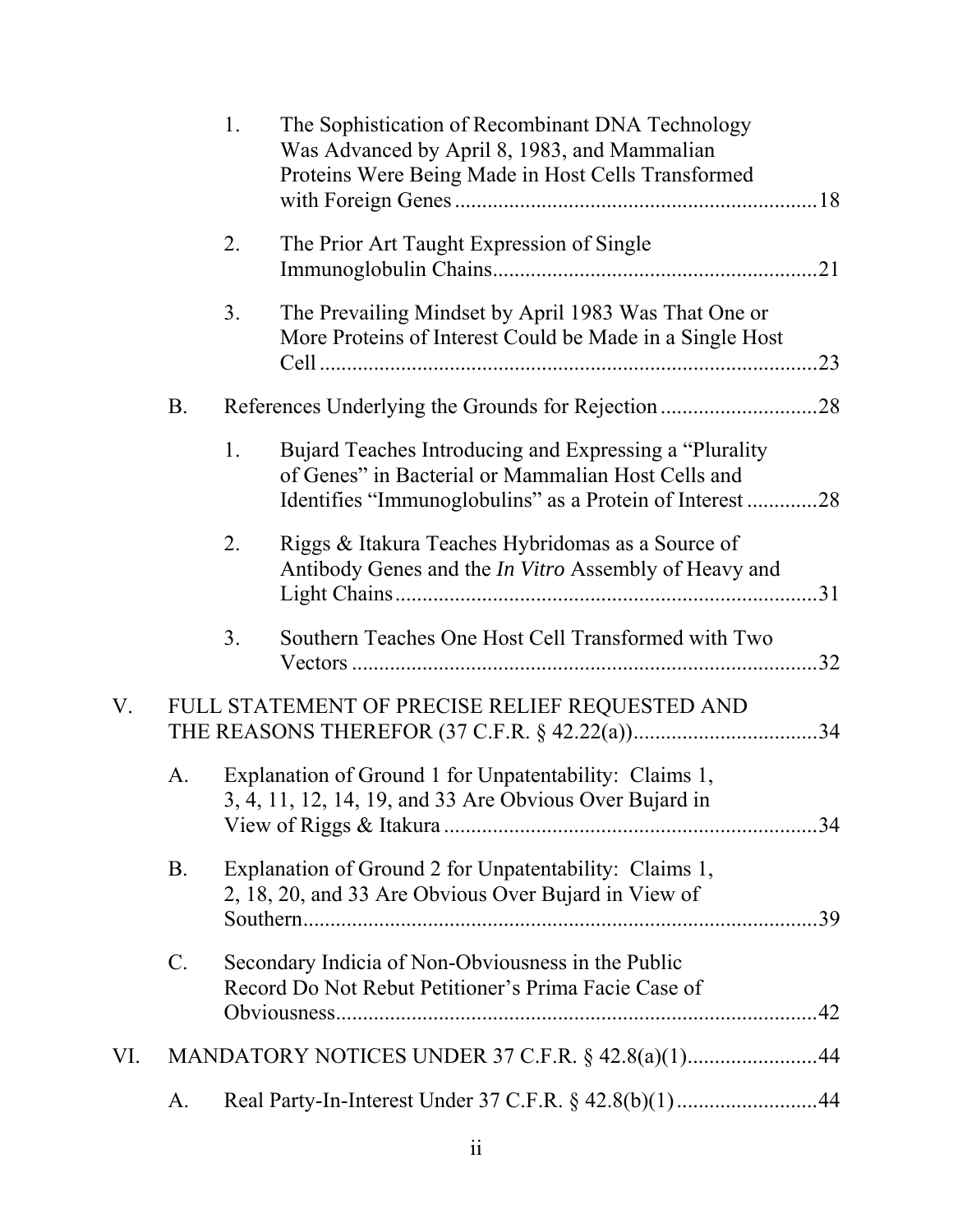|  | C. Lead and Back-up Counsel and Service Information |  |
|--|-----------------------------------------------------|--|
|  |                                                     |  |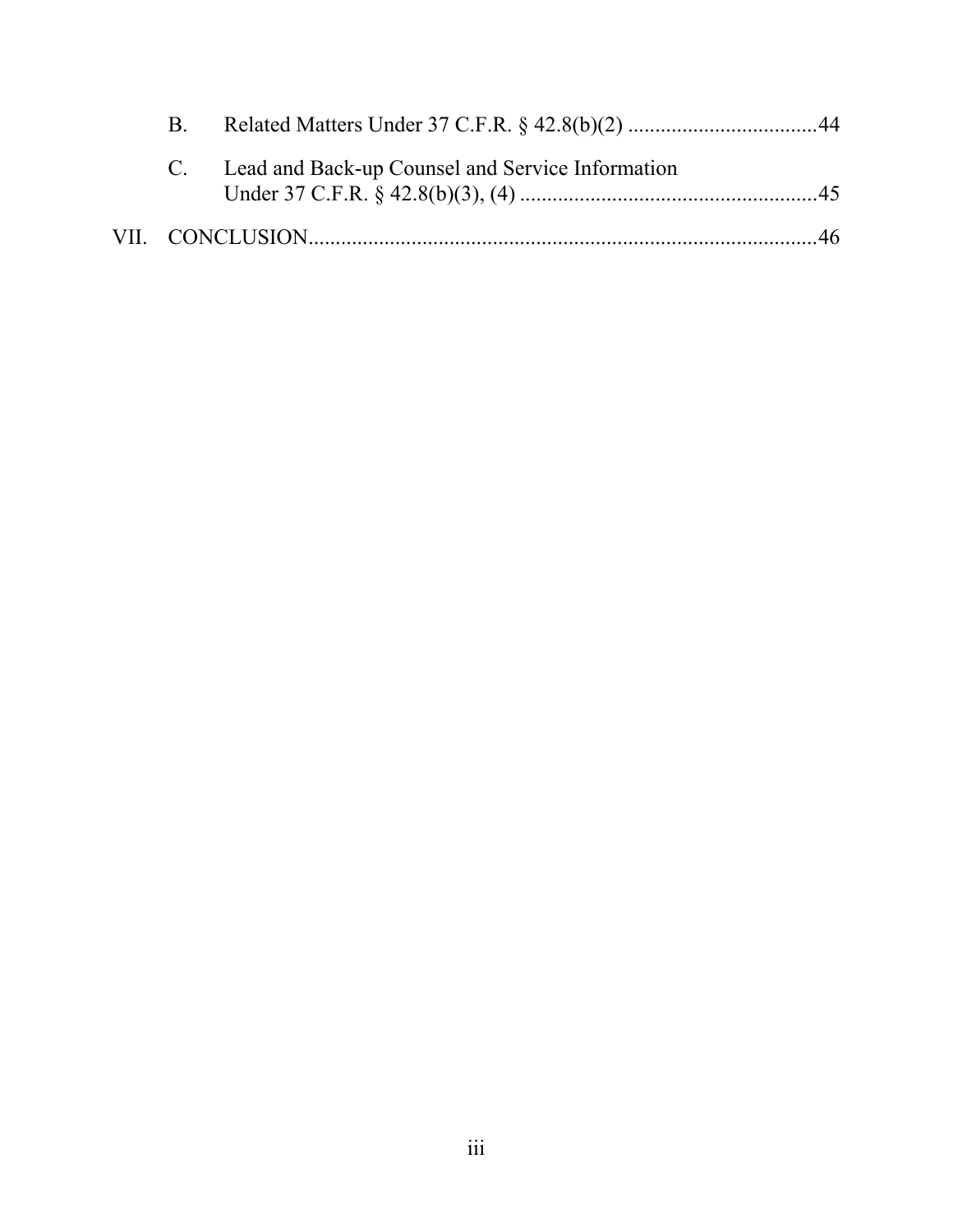# **TABLE OF AUTHORITIES**

# **Cases**

| Cabilly v. Boss,                                         |  |
|----------------------------------------------------------|--|
| Callaway Golf Co. v. Acushnet Co.,                       |  |
| CBS Interactive Inc. v. Helferich Patent Licensing, LLC, |  |
| In re Cuozzo Speed Techs., LLC,                          |  |
| Iron Grip Barbell Co. v. USA Sports, Inc.,               |  |
| SIBIA Neurosciences, Inc. v. Cadus Pharm. Corp.,         |  |
| <b>Statutes</b>                                          |  |
|                                                          |  |
|                                                          |  |
|                                                          |  |
|                                                          |  |
|                                                          |  |
|                                                          |  |
| <b>Regulations</b>                                       |  |
|                                                          |  |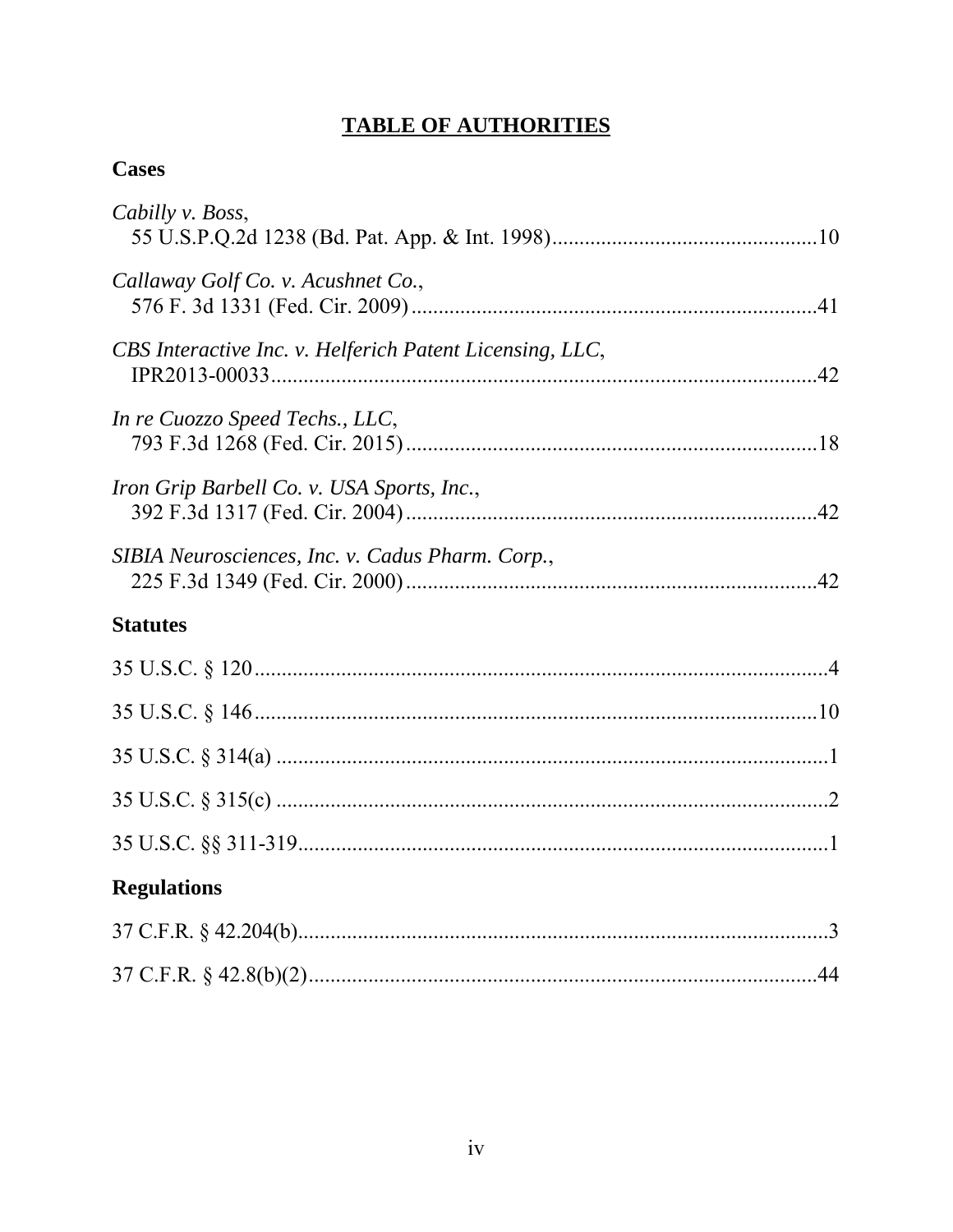# **LIST OF EXHIBITS**

| <b>Exhibit</b><br><u>No.</u> | <b>Description</b>                                                                                                                                                                                                                   | <b>Abbreviation</b>                                |
|------------------------------|--------------------------------------------------------------------------------------------------------------------------------------------------------------------------------------------------------------------------------------|----------------------------------------------------|
| 1001                         | U.S. Patent No. 6,331,415                                                                                                                                                                                                            | The '415 patent                                    |
| 1002                         | U.S. Patent No. 4,495,280                                                                                                                                                                                                            | Bujard, or the<br><b>Bujard Patent</b>             |
| 1003                         | Riggs and Itakura, Synthetic DNA and Medicine,<br>American Journal of Human Genetics, 31:531-538<br>(1979)                                                                                                                           | Riggs & Itakura                                    |
| 1004                         | Southern and Berg, <i>Transformation of Mammalian</i><br>Cells to Antibiotic Resistance with a Bacterial Gene<br>Under Control of the SV40 Early Region Promoter,<br>Journal of Molecular and Applied Genetics, 1:327-<br>341 (1982) | Southern                                           |
| 1005                         | U.S. Patent No. 4,237,224                                                                                                                                                                                                            | Cohen & Boyer,<br>or the Cohen $&$<br>Boyer patent |
| 1006                         | Declaration of Jefferson Foote, Ph.D., in Support of<br>Sanofi And Regeneron's Petition for Inter Partes<br>Review of U.S. Patent No. 6,331,415                                                                                      | Foote Decl.                                        |
| 1007                         | U.S. Patent No. 4,816,657                                                                                                                                                                                                            | The Cabilly I<br>patent                            |
| 1008                         | '415 patent reexamination, Office Action dated<br>2/16/07                                                                                                                                                                            | Office Action<br>(2/16/07)                         |
| 1009                         | '415 patent reexamination, Owners' Resp. dated<br>11/25/05                                                                                                                                                                           | Owners' Resp.<br>(11/25/05)                        |
| <b>1010</b>                  | '415 patent reexamination, Owners' Resp. (5/21/07)                                                                                                                                                                                   | Owners' Resp.<br>(5/21/07)                         |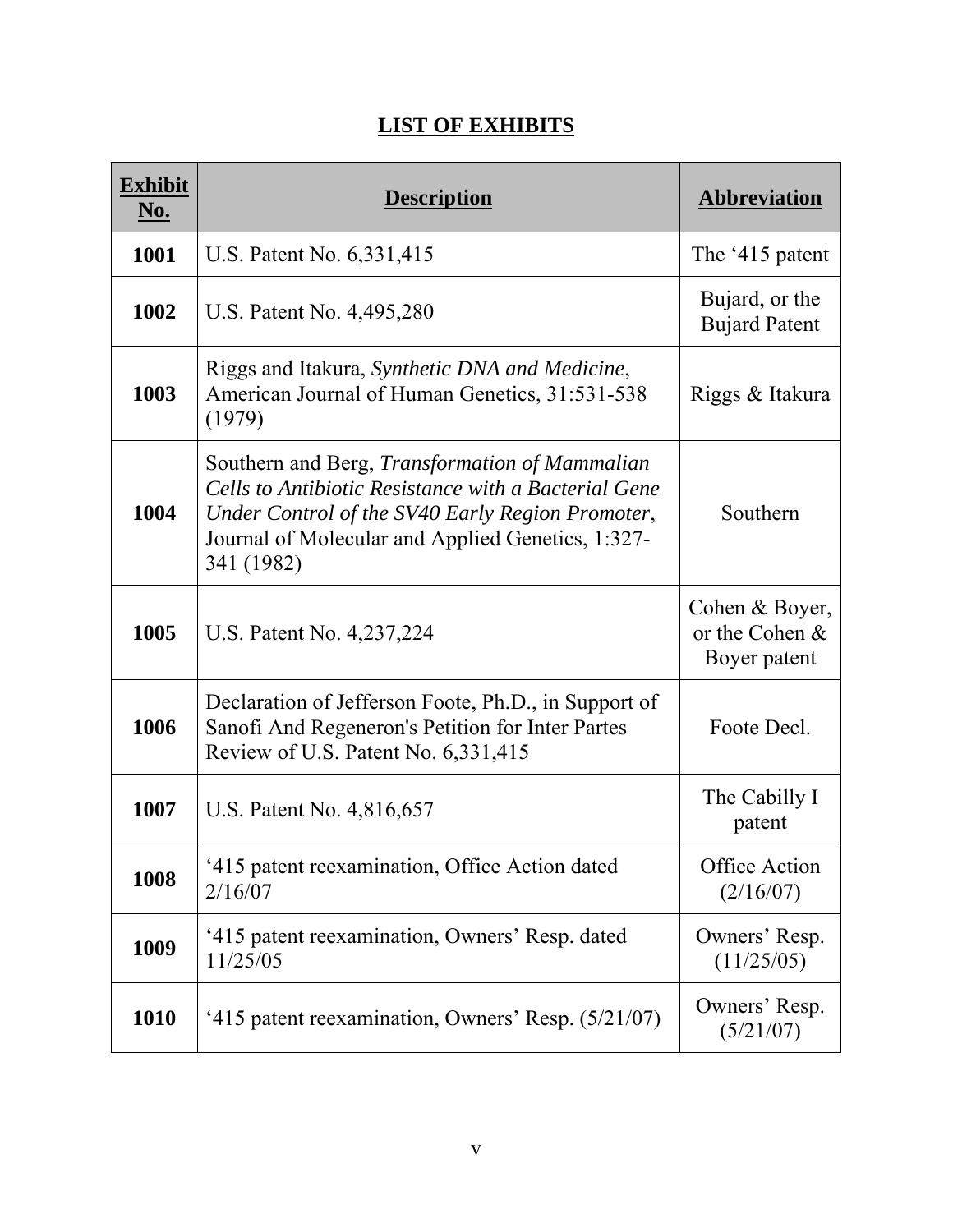| <b>Exhibit</b><br><u>No.</u> | <b>Description</b>                                                                                                                                                                                 | <b>Abbreviation</b>               |
|------------------------------|----------------------------------------------------------------------------------------------------------------------------------------------------------------------------------------------------|-----------------------------------|
| 1011                         | '415 patent reexamination, Office Action dated<br>9/13/05                                                                                                                                          | Office Action<br>(9/13/05)        |
| 1012                         | U.S. Patent No. 4,816,397                                                                                                                                                                          | The Boss patent                   |
| 1013                         | '415 patent file history, paper no. 17                                                                                                                                                             |                                   |
| 1014                         | '415 patent file history, paper no. 14                                                                                                                                                             |                                   |
| 1015                         | '415 patent file history, paper no. 18                                                                                                                                                             |                                   |
| 1016                         | '415 patent reexamination, Office Action dated<br>8/16/06                                                                                                                                          | <b>Office Action</b><br>(8/16/06) |
| 1017                         | '415 patent reexamination, Office Action dated<br>2/25/08                                                                                                                                          | <b>Office Action</b><br>(2/25/08) |
| 1018                         | U.S. Patent No. 4,399,216                                                                                                                                                                          | Axel, or the<br>Axel patent       |
| 1019                         | U.S. Patent No. 5,840,545                                                                                                                                                                          | Moore, or the<br>Moore patent     |
| 1020                         | Rice and Baltimore, Regulated Expression of an<br>Immunoglobulin K Gene Introduced into a Mouse<br>Lymphoid Cell Line, Proceedings of the National<br>Academy of Sciences USA, 79:7862-7865 (1982) | Rice $\&$<br><b>Baltimore</b>     |
| 1021                         | Ochi et al., <i>Transfer of a Cloned Immunoglobulin</i><br>Light-Chain Gene to Mutant Hybridoma Cells<br>Restores Specific Antibody Production, Nature,<br>302:340-342 (1983)                      | Ochi (I)                          |
| 1022                         | '415 patent reexamination, Owners' Resp. dated<br>10/30/06                                                                                                                                         | Owners' Resp.<br>(10/30/06)       |
| 1023                         | '415 patent reexamination, Owners' Resp. dated<br>6/6/08                                                                                                                                           | Owners' Resp.<br>(6/6/08)         |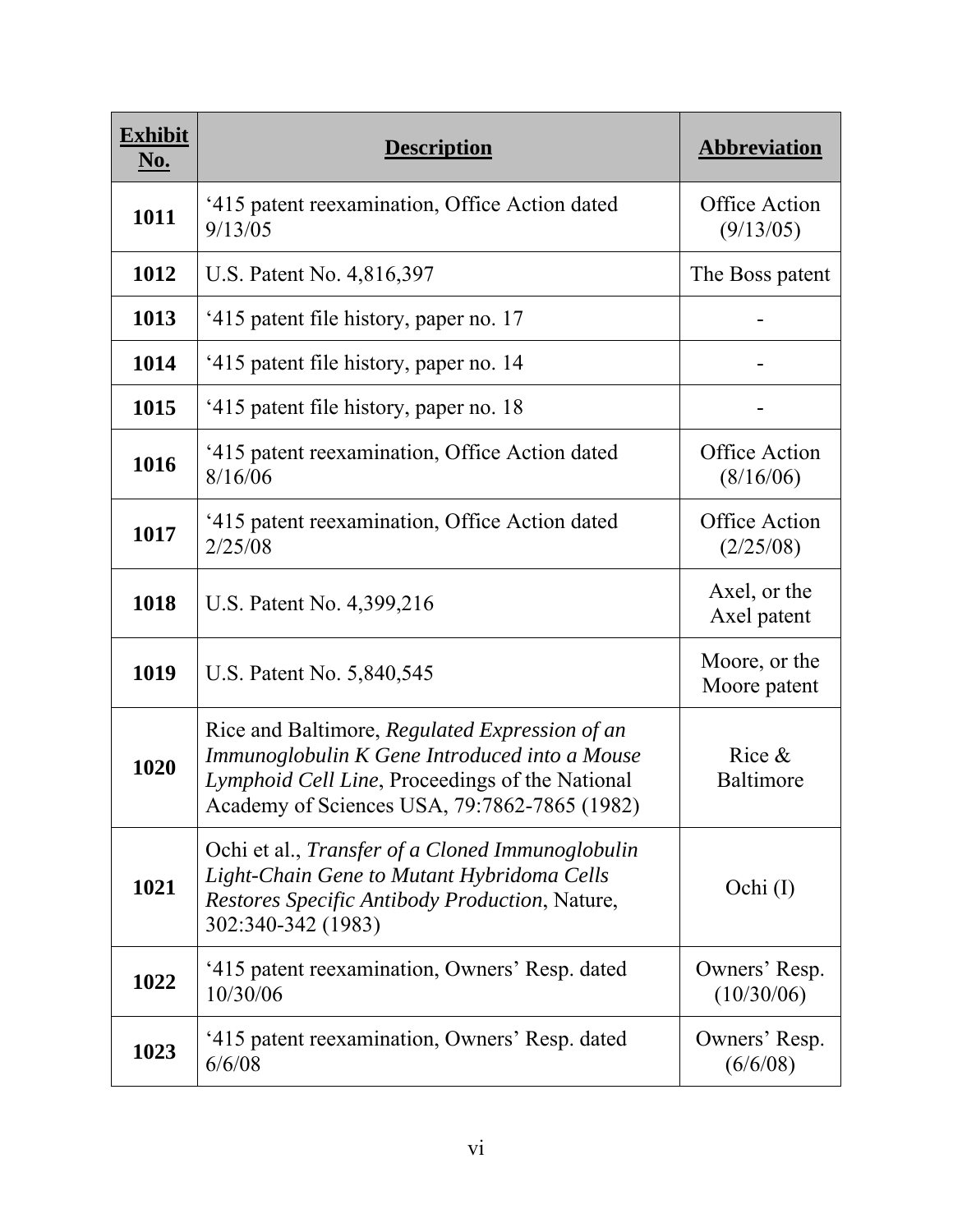| <b>Exhibit</b><br><u>No.</u> | <b>Description</b>                                                                                                                                       | <b>Abbreviation</b> |
|------------------------------|----------------------------------------------------------------------------------------------------------------------------------------------------------|---------------------|
| 1024                         | '415 patent reexamination, Appeal Brief                                                                                                                  | Appeal Brief        |
| 1025                         | '415 patent reexamination, Notice of Intent to Issue<br>Ex Parte Reexamination                                                                           | <b>NIRC</b>         |
| 1026                         | '415 reexamination, Ex Parte Reexamination<br>Certificate                                                                                                | Reexam Cert.        |
| 1027                         | T.J.R. Harris, Expression of Eukaryotic Genes in E.<br>Coli, in Genetic Engineering 4, 127-185 (1983)                                                    | Harris              |
| 1028                         | '415 patent reexamination, Declaration of Dr.<br>Timothy John Roy Harris under 37 C.F.R. § 1.132                                                         | Harris Decl.        |
| 1029                         | Kabat et al., Sequences of Proteins of Immunological<br>Interest $(1983)$ (excerpt)                                                                      | Kabat               |
| 1030                         | Cohen, Recombinant DNA: Fact and Fiction,<br>Science, 195:654-657 (1977)                                                                                 | Cohen               |
| 1031                         | Oi et al., Immunoglobulin Gene Expression in<br>Transformed Lymphoid Cells, Proceedings of the<br>National Academy of Sciences USA, 80:825-829<br>(1983) | <b>Oi</b>           |
| 1032                         | European Patent Application Publication No.<br>0044722 A1, published 1/27/82                                                                             | Kaplan              |
| 1033                         | U.S. Patent No. 4,487,835                                                                                                                                |                     |
| 1034                         | U.S. Patent No. 4,371,614                                                                                                                                |                     |
| 1035                         | U.S. Patent No. 4,762,785                                                                                                                                |                     |
| 1036                         | U.S. Patent No. 4,476,227                                                                                                                                |                     |
| 1037                         | U.S. Patent No. 4,362,867                                                                                                                                |                     |
| 1038                         | U.S. Patent No. 4,396,601                                                                                                                                |                     |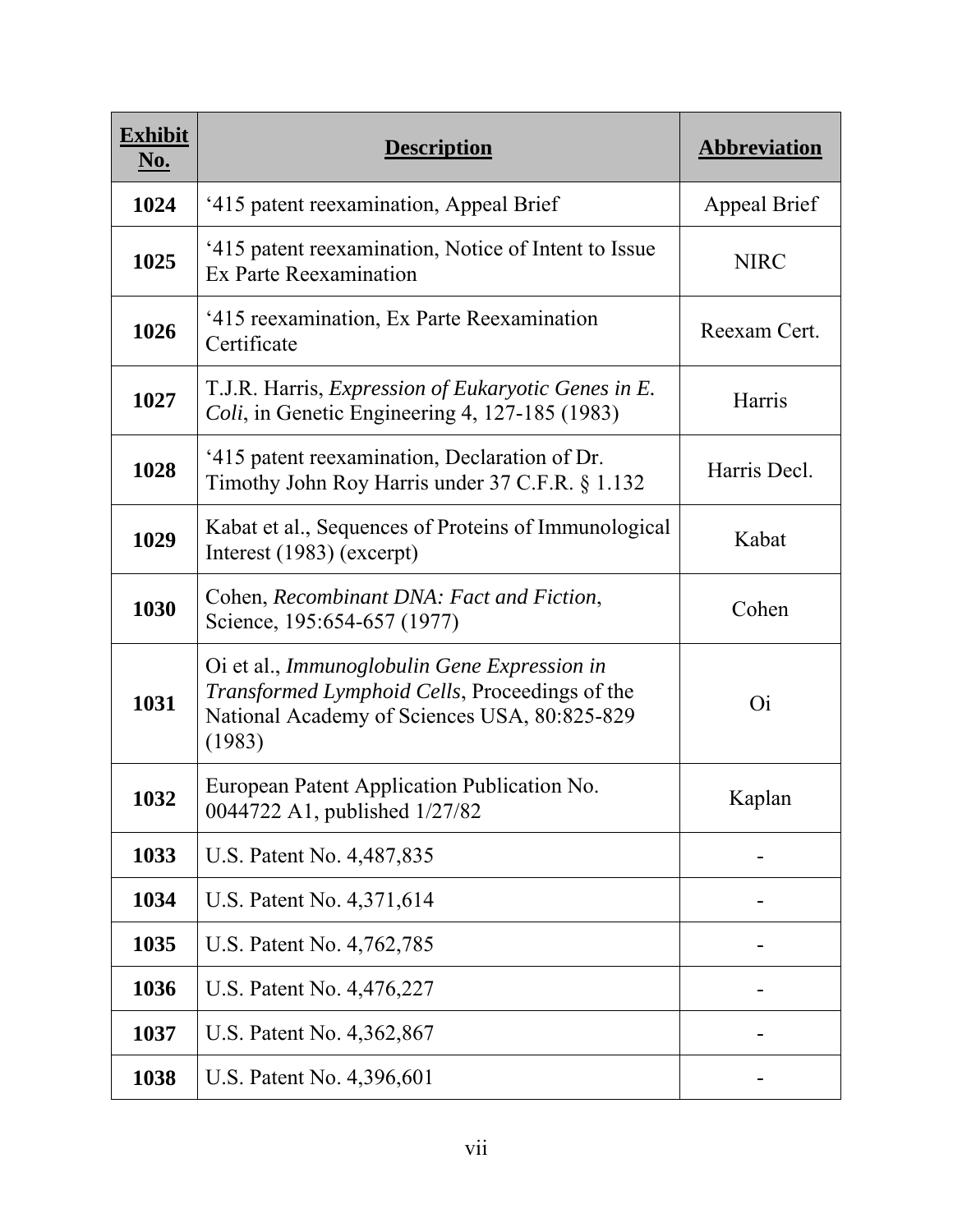| <b>Exhibit</b><br><u>No.</u> | Description                                                                                                                                                                                                                                                     | <b>Abbreviation</b>                          |
|------------------------------|-----------------------------------------------------------------------------------------------------------------------------------------------------------------------------------------------------------------------------------------------------------------|----------------------------------------------|
| 1039                         | Milstein, Monoclonal Antibodies from Hybrid<br><i>Myelomas</i> , Proceedings of the Royal Society of<br>London, 211:393-412 (1981)                                                                                                                              |                                              |
| 1040                         | Ochi et al., Functional Immunoglobulin M<br><b>Production after Transfection of Cloned</b><br>Immunoglobulin Heavy and Light Chain Genes into<br>Lymphoid Cells, Proceedings of the National<br>Academy of Sciences USA, 80:6351-6355 (1983)                    | Ochi (II)                                    |
| 1041                         | MedImmune, Inc. v. Genentech, Inc., No. 03-02567<br>(C.D. Cal. Aug. 17, 2007), Expert Report of E.<br>Fintan Walton                                                                                                                                             | <b>Walton Expert</b><br>Rep.                 |
| 1042                         | '415 patent reexamination, Request for<br>Reconsideration and/or Petition Under 37 C.F.R.<br>§ 1.183 dated 5/15/09                                                                                                                                              | Request for<br>Reconsideration               |
| 1043                         | Feldman et al., Lessons from the Commercialization<br>of the Cohen-Boyer Patents: The Stanford University<br>Licensing Program, in Intellectual Property<br>Management in Health and Agricultural Innovation:<br>A Handbook of Best Practices, 1797-1807 (2007) | Feldman                                      |
| 1044                         | ReoPro <sup>®</sup> Prescribing Information                                                                                                                                                                                                                     | $ReoPro^{\circledR}$<br>Prescribing<br>Info. |
| 1045                         | Genentech v. Centocor, No. 94-01379 (N.D. Cal.),<br>Affidavit of John Ghrayeb, Ph.D.                                                                                                                                                                            | Ghrayeb Aff.                                 |
| 1046                         | '415 patent reexamination, Declaration of Dr. E.<br>Fintan Walton under 37 C.F.R. § 1.132                                                                                                                                                                       | Walton Decl.                                 |
| 1047                         | Complaint in <i>MedImmune v. Genentech</i> , No. 03-<br>02567 (C.D. Cal.)                                                                                                                                                                                       |                                              |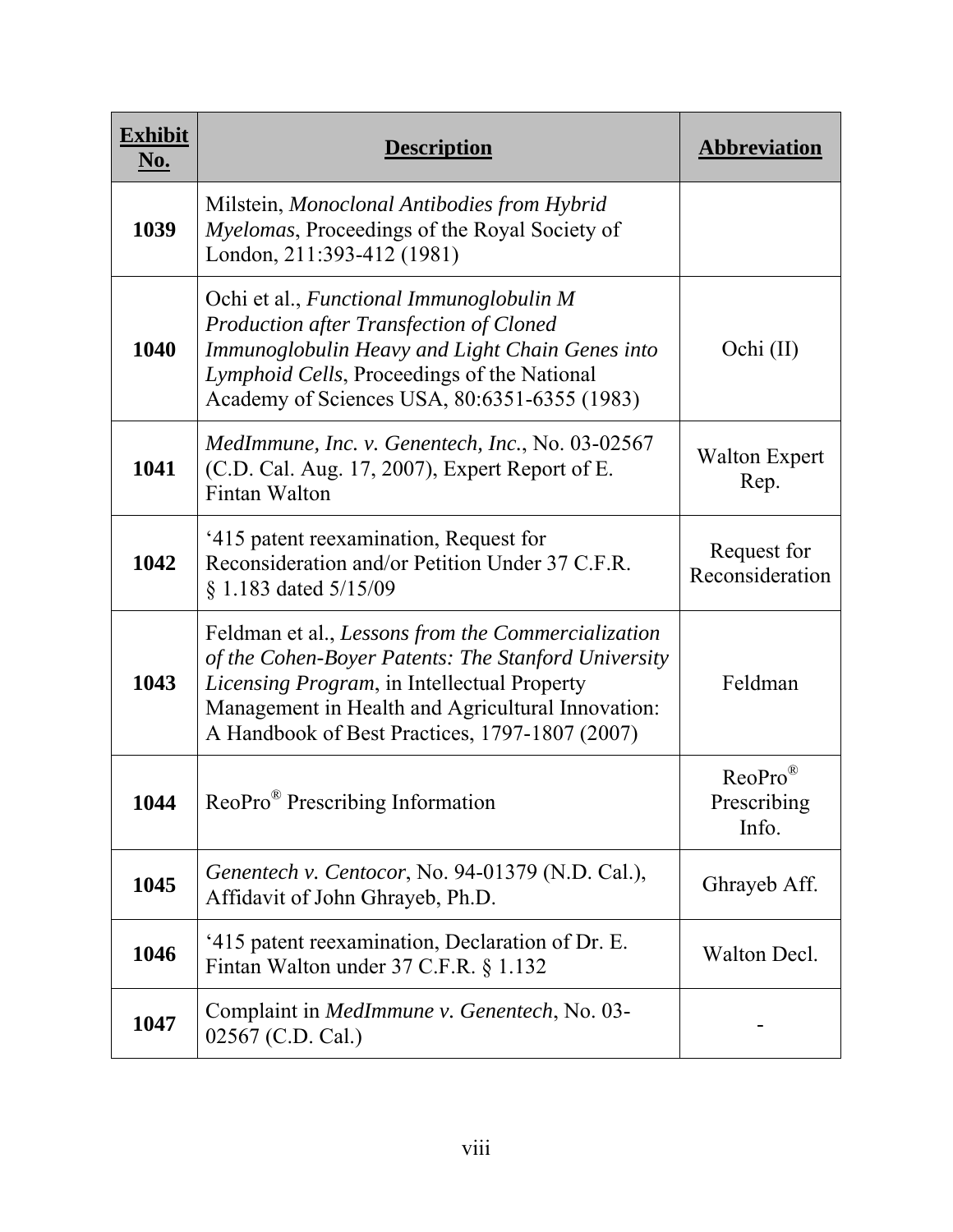| <b>Exhibit</b><br><u>No.</u> | <b>Description</b>                                                                                                                                          | <b>Abbreviation</b> |
|------------------------------|-------------------------------------------------------------------------------------------------------------------------------------------------------------|---------------------|
| 1048                         | Stipulation and order of dismissal in <i>MedImmune v</i> .<br>Genentech, No. 03-02567 (C.D. Cal.)                                                           |                     |
| 1049                         | Complaint in Centocor v. Genentech, No. 08-CV-<br>3573 (C.D. Cal.)                                                                                          |                     |
| 1050                         | Order of dismissal in Centocor v. Genentech, No.<br>08-CV-3573 (C.D. Cal.)                                                                                  |                     |
| 1051                         | Complaint in Glaxo Group Ltd. v. Genentech, No.<br>10-02764 (C.D. Cal.)                                                                                     |                     |
| 1052                         | Order of dismissal in <i>Glaxo Group Ltd.</i> v.<br>Genentech, No. 10-02764 (C.D. Cal.)                                                                     |                     |
| 1053                         | Complaint in Human Genome Sciences v.<br>Genentech, No. 11-CV-6519 (C.D. Cal.)                                                                              |                     |
| 1054                         | Order of dismissal in <i>Human Genome Sciences v.</i><br>Genentech, No. 11-CV-6519 (C.D. Cal.)                                                              |                     |
| 1055                         | Complaint in Eli Lilly and ImClone Systems LLC v.<br>Genentech, No. 13-CV-7248 (C.D. Cal.)                                                                  |                     |
| 1056                         | Stipulation of dismissal in Eli Lilly and ImClone<br>Systems LLC v. Genentech, No. 13-CV-7248 (C.D.<br>Cal.)                                                |                     |
| 1057                         | Complaint in Bristol-Myers Squibb v. Genentech,<br>No. 13-CV-5400 (C.D. Cal.)                                                                               |                     |
| 1058                         | Stipulation of dismissal in <i>Bristol-Myers Squibb v</i> .<br>Genentech, No. 13-CV-5400 (C.D. Cal.)                                                        |                     |
| 1059                         | Declaration of Kathryn Calame, Ph.D., in Support of<br>Mylan Pharmaceuticals Inc.'s Petition for Inter<br><i>Partes</i> Review of U.S. Patent No. 6,331,415 | Calame Decl.        |
| 1060                         | Curriculum Vitae of Kathryn Calame, Ph.D.                                                                                                                   |                     |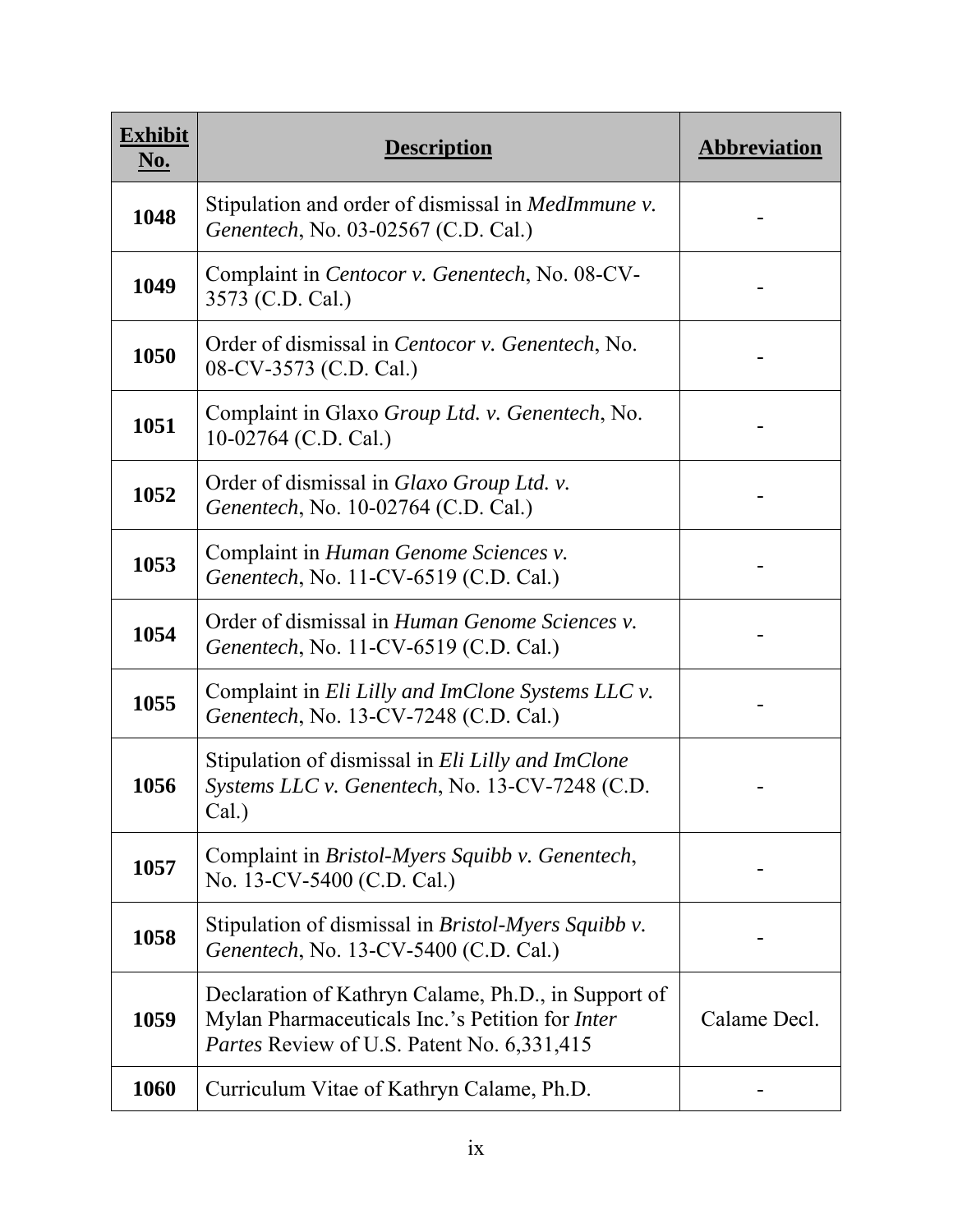## **I. INTRODUCTION**

Mylan Pharmaceuticals Inc. ("Mylan") requests *inter partes* review under 35 U.S.C. §§ 311-319 of claims 1-4, 11, 12, 14, 18-20, and 33 ("the challenged claims") of U.S. Patent No. 6,331,415 ("the '415 patent," Ex. 1001), which issued on December 18, 2001, to inventors Cabilly et al., and is assigned to Genentech, Inc. and City of Hope ("Owners"). A petition for *inter partes* review must demonstrate "a reasonable likelihood that the petitioner would prevail with respect to at least one of the claims challenged in the petition." 35 U.S.C. § 314(a). This Petition meets this threshold for the reasons outlined below.

In this Petition, Mylan asserts the same grounds of unpatentability upon which the Board has already instituted review of the challenged claims of the '415 patent in IPR2015-01624 (the "Sanofi IPR"). For the exact same reasons previously considered by the Board, on the exact same trial schedule, Mylan respectfully seeks to join the Sanofi IPR. This Petition does not add to or alter any arguments that have already been considered by the Board, and this Petition does not seek to expand the grounds of unpatentability that the Board has already instituted. Accordingly, and as explained below, there exists a reasonable likelihood that Mylan will prevail in demonstrating unpatentability of at least one of the challenged claims based on teachings set forth in the references presented in this Petition.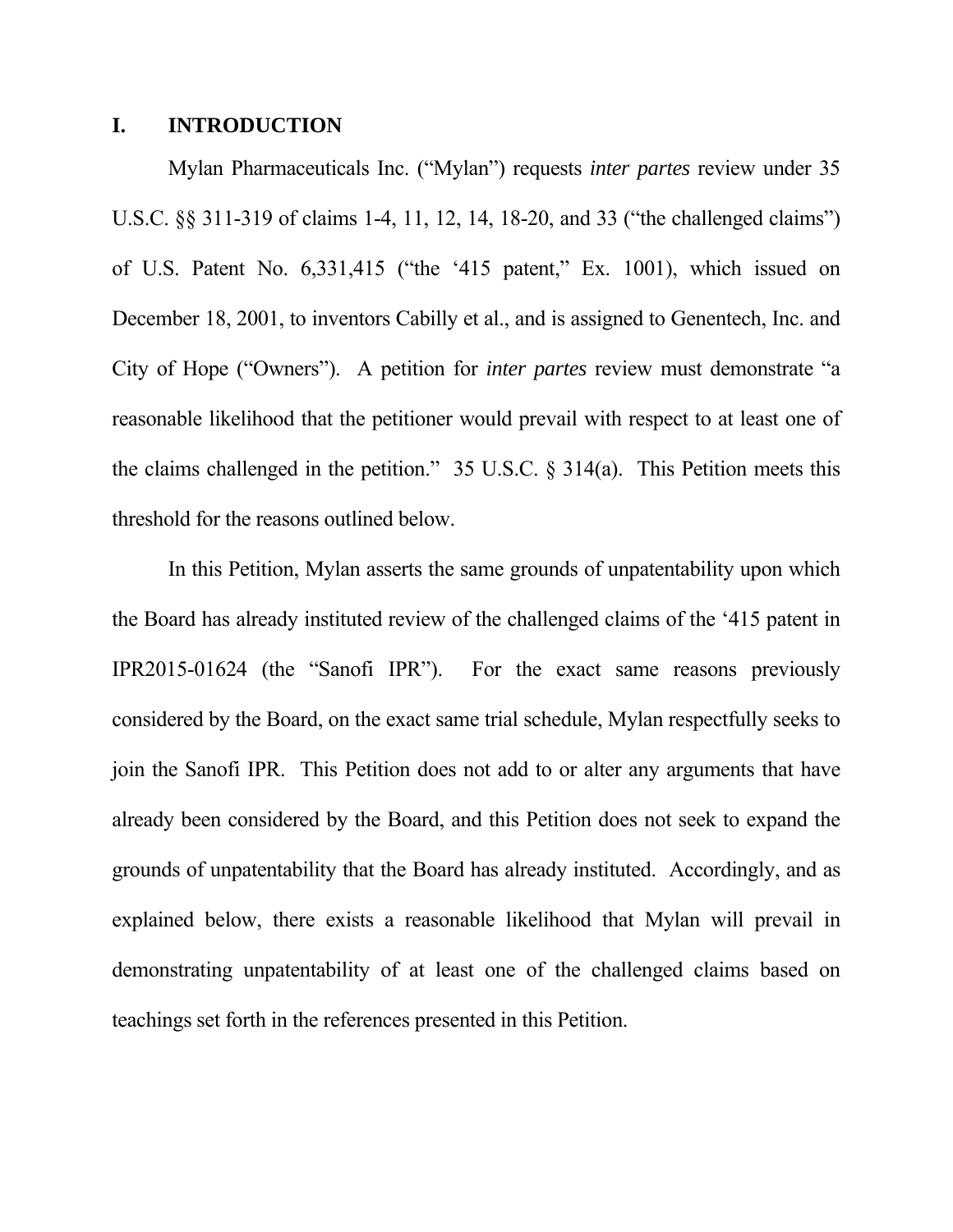Because this Petition is filed within one month of the institution of IPR2015- 01624, and because this Petition is accompanied by a Motion for Joinder, this Petition is timely and proper under 35 U.S.C. § 315(c).

The challenged claims of the '415 patent purport to cover recombinant DNA processes and associated compositions for making immunoglobulins (or antibodies) in "host" cells that are genetically engineered to contain the two DNA sequences encoding the heavy and light chain polypeptides necessary for the cell to make an immunoglobulin. The generally applicable techniques employed by the '415 patent inventors were already disclosed and commonly used in the prior art, including the Bujard patent. This reference was not substantively considered by the PTO during prosecution or reexamination of the '415 patent. Moreover, Bujard discloses the precise teachings that Owners have previously argued were missing from the prior art: the introduction of "a plurality of" or "one or more" DNA sequences into a host cell language which necessarily accommodates two DNA sequences, including the heavy and light chain sequences. Because Bujard also expressly identifies immunoglobulins as being among the types of proteins that can be made in host cells by their respective methods, Bujard, in view of the Riggs & Itakura and Southern prior art references, makes obvious the challenged claims of the '415 patent.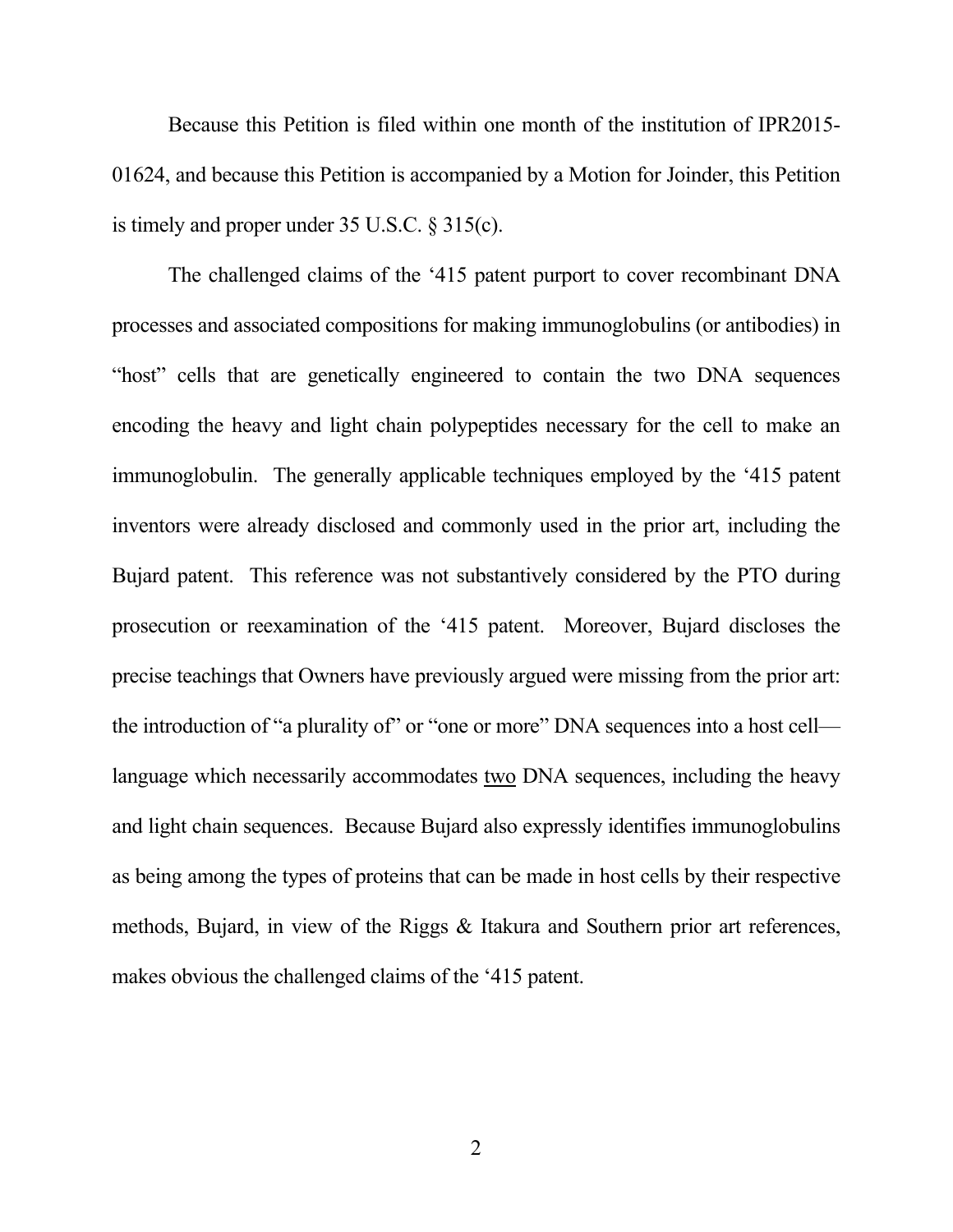#### **II. REQUIREMENTS FOR INTER PARTES REVIEW**

#### **A. Grounds for Standing (37 C.F.R. § 42.104(a))**

Petitioner certifies that the '415 patent is available for *inter partes* review and that Petitioner is not barred or estopped from requesting an *inter partes* review challenging the patent claims on the grounds identified in this Petition.

### **B. Identification of Challenge (37 C.F.R. § 42.104(b))**

Petitioner requests that the Board cancel claims 1-4, 11, 12, 14, 18-20, and 33 of the '415 patent on the following grounds:

**Ground 1.** Claims 1, 3, 4, 11, 12, 14, 19, and 33 are obvious under § 103 over Bujard (Ex. 1002) in view of Riggs & Itakura (Ex. 1003); and

**Ground 2.** Claims 1, 2, 18, 20, and 33 are obvious under § 103 over Bujard in view of Southern (Ex. 1004).

Pursuant to 37 C.F.R. § 42.204(b), a detailed explanation of the precise relief requested for each challenged claim including where each element is found in the prior art and the relevance of the prior art reference is provided in Section V below. Additional explanation and support for each ground of unpatentability is set forth in the accompanying Declaration of Jefferson Foote, Ph.D. (Ex. 1006). Solely to preserve its right to rely on expert testimony in the event that joinder is not granted or in the case that the Sanofi IPR is settled, Mylan further relies on the accompanying Declaration of Kathryn Calame, Ph.D. (Ex. 1059), in which Dr. Calame adopts the opinions set forth by Dr. Foote in connection with the Sanofi IPR.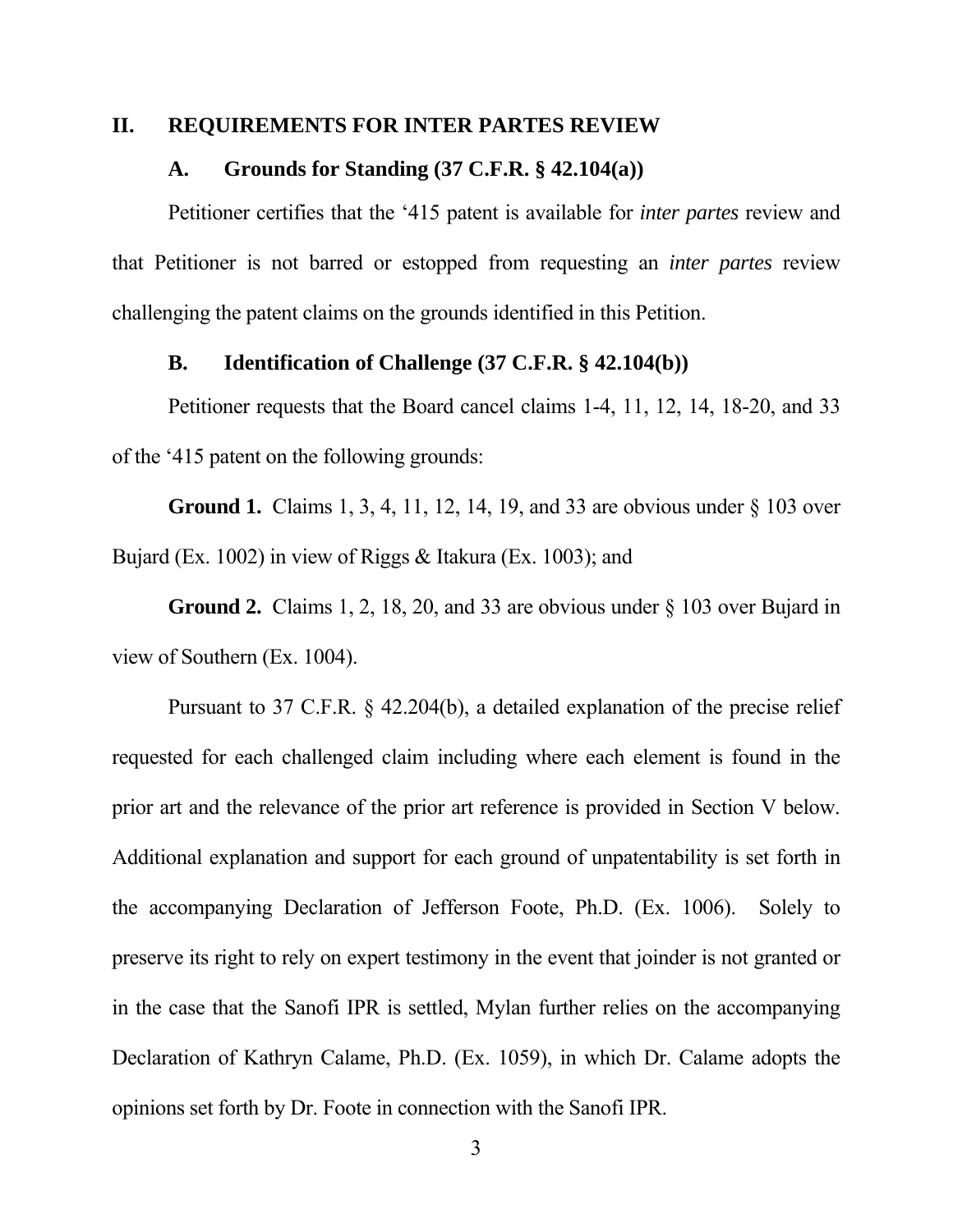Importantly, the Calame Declaration does not alter or otherwise seek to supplement the opinions offered by Dr. Foote, and Dr. Calame does not intend to offer opinions beyond those in support of the grounds of unpatentability instituted in connection with the Sanofi IPR. For at least the reasons set forth in Mylan's Motion for Joinder, filed concurrently herewith, Mylan respectfully requests institution of trial on the unpatentability grounds detailed below and joinder with the Sanofi IPR.

## **III. RELEVANT INFORMATION REGARDING THE '415 PATENT**

#### **A. Brief Description of the Challenged Patent**

The '415 patent issued on December 18, 2001, from Application No. 07/205,419 ("the '419 application"), filed on June 10, 1988. The '419 application has an earliest effective filing date under 35 U.S.C. § 120 of April 8, 1983, by virtue of a priority claim to Application No. 06/483,457, which issued as U.S. Patent No. 4,816,567 ("the Cabilly I patent," Ex. 1007). A reexamination certificate for the '415 patent issued on May 19, 2009, based on two separate reexamination requests filed on May 13 and December 23, 2005.

The '415 patent is directed to processes and related compositions for making immunoglobulins<sup>1</sup> (or fragments thereof) in host cells using recombinant DNA  $\overline{a}$ 1 For purposes of this Petition, the claim term "immunoglobulin" is interchangeable with "antibodies," which the '415 patent defines as "specific immunoglobulin polypeptides." Ex. 1001, 1:23-24.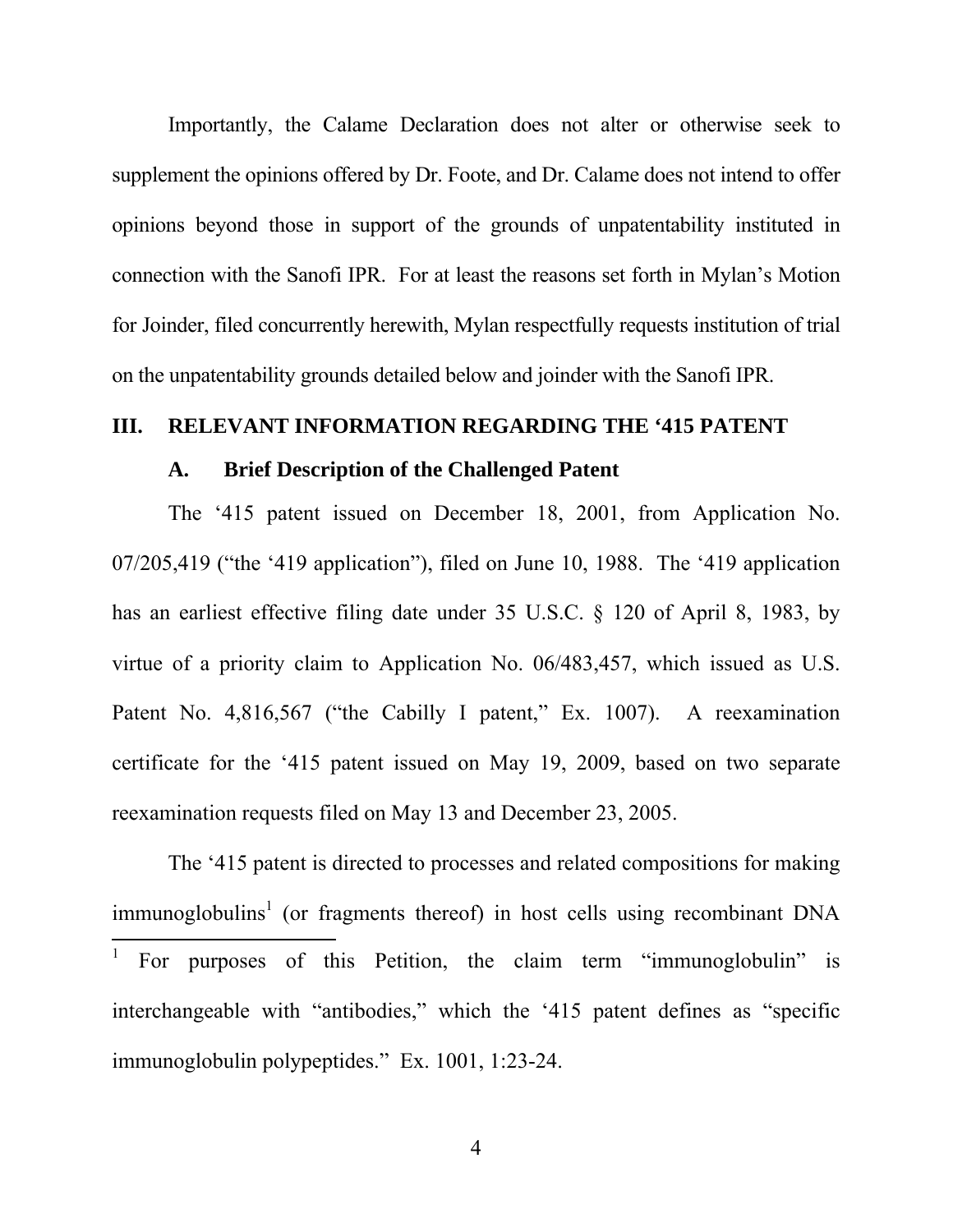technology. Ex. 1001, 1:14-21, 3:53-67. Immunoglobulins are proteins (or "polypeptides") having a globular conformation that are produced by and secreted from cells of the immune system of vertebrates in response to the presence in the body of a foreign substance, called an "antigen," often a foreign protein or a foreign cell (such as a bacterium). *Id.* at 1:23-37; 16:38-39; Ex. 1006, Foote Decl., ¶ 26; Ex. 1059, Calame Decl., ¶ 16. Immunoglobulins bind to antigens to rid the body of the foreign invader. Ex. 1001, 1:26-31; Ex. 1006, Foote Decl., ¶ 26; Ex. 1059, Calame Decl., ¶ 16.



Ex. 1001, Fig. 1; Ex. 1006, Foote Decl., ¶ 26; Ex. 1059, Calame Decl., ¶ 16.

Most immunoglobulins are composed of two heavy chain polypeptides and two light chain polypeptides that are connected via disulfide bonds (represented above as –SS–) to form a four-chain "tetramer" with a highly specific and defined Y-shaped conformation that is required for antigen binding. Ex. 1001, Fig. 1 and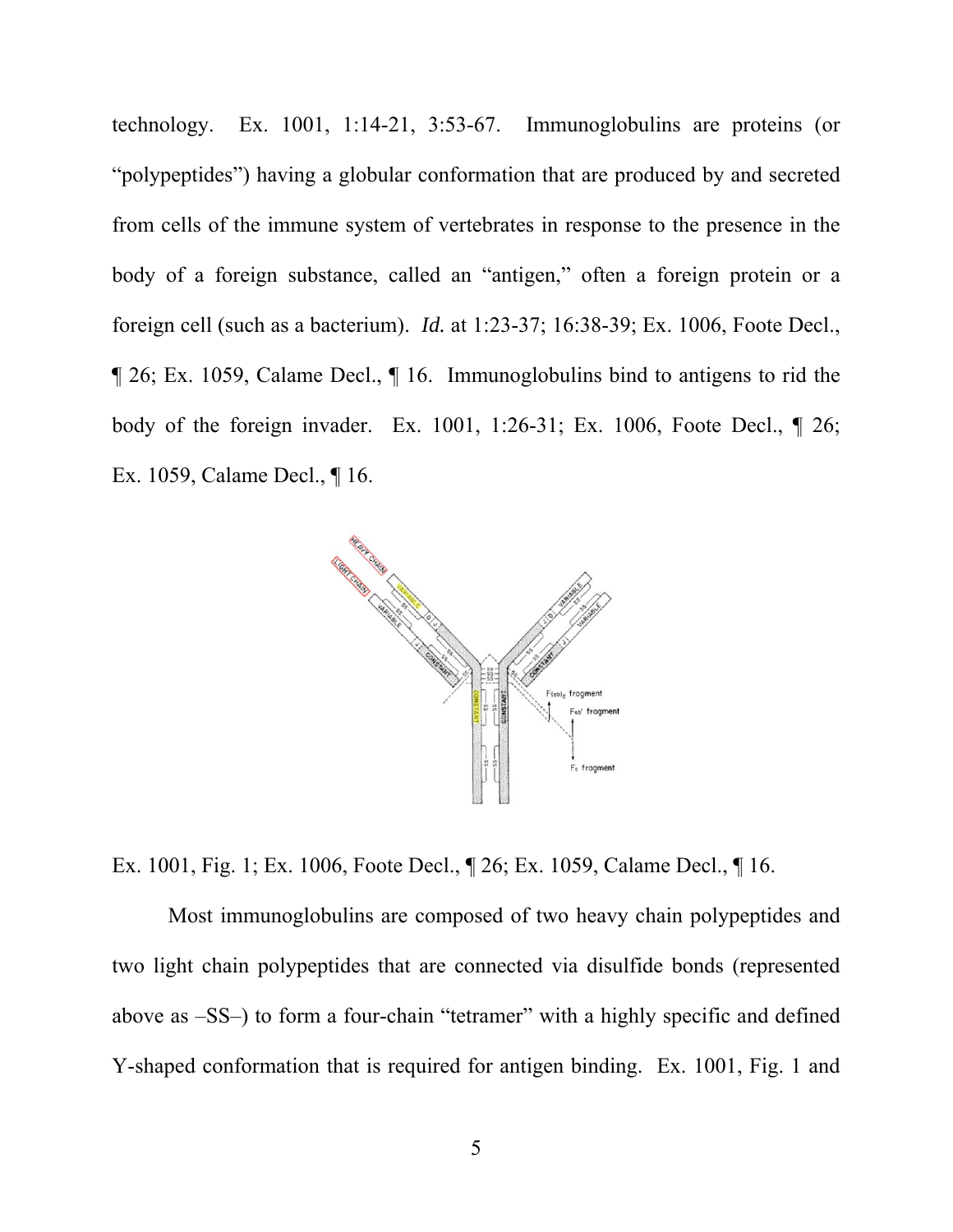3:17-26; Ex. 1006, Foote Decl., ¶ 26; Ex. 1059, Calame Decl., ¶ 16. The heavy and light chains comprise segments referred to as the variable and constant regions. Ex. 1001, 3:42-59; Ex. 1006, Foote Decl., ¶ 27; Ex. 1059, Calame Decl., ¶ 16. The heavy chain and light chain are encoded by separate DNA sequences or "genes." Ex. 1001, 1:48-51; Ex. 1006, Foote Decl., ¶ 27; Ex. 1059, Calame Decl., ¶ 16. The nature of immunoglobulin structure and function as described above was well known in the prior art, as is evidenced by the discussion in the "Background of the Invention" in the '415 patent. Ex. 1001 at 1:22-4:5; Ex. 1006, Foote Decl., ¶ 27; Ex. 1059, Calame Decl., ¶ 16.

The patent identifies a prior art method of making antibodies in hybridoma cells, which results in the production of a homogeneous antibody population that specifically bind to a single antigen, so called "monoclonal" antibodies. Ex. 1001 at 1:64-2:19. According to the patent, the use of recombinant DNA technology to make antibodies avoids the drawbacks of hybridoma production. *Id.* at 2:40-3:2.

The recombinant DNA approach to making antibodies described in the patent, in short, proceeds as follows: (1) the genetic material encoding the heavy and light chains is identified and isolated (for example, from a hybridoma) (*id.* at 11:28-12:8; Ex. 1006, Foote Decl., ¶ 29; Ex. 1059, Calame Decl., ¶ 16); (2) the heavy and light chain DNA is introduced into suitable host cells by a process called "transformation," which may be facilitated by first inserting the DNA into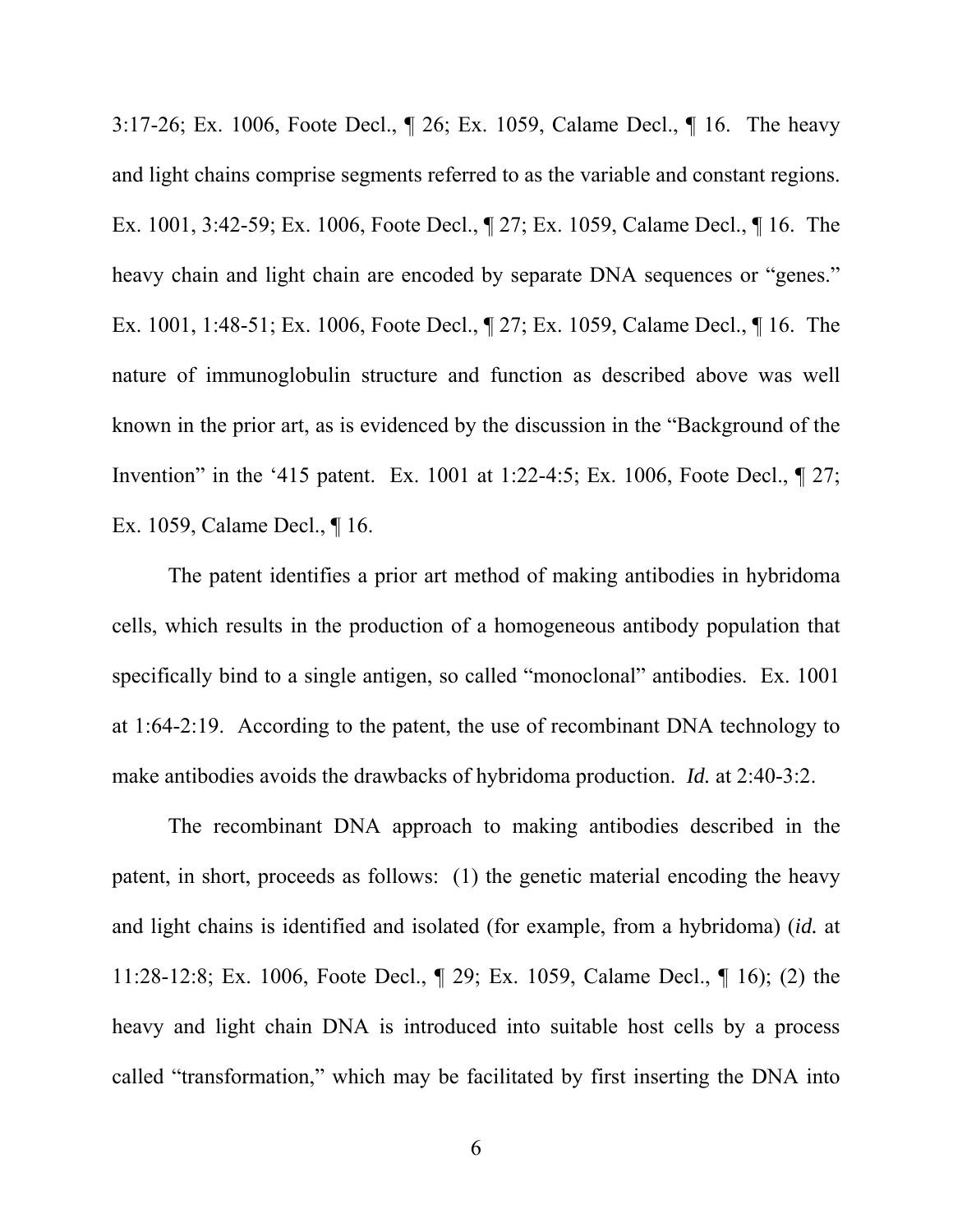an expression vector<sup>2</sup> that acts as a vehicle to introduce the foreign DNA into the host cell (Ex. 1001, 12:9-30; Ex. 1006, Foote Decl., ¶ 29; Ex. 1059, Calame Decl., ¶ 16); and (3) the host cells transcribe and translate the heavy and light chain DNA, a process called "expression," to produce the heavy and light chain polypeptides (Ex. 1001, 12:31-33, 4:24-29; Ex. 1006, Foote Decl., ¶ 29; Ex. 1059, Calame Decl., ¶ 16). Host cells may either be microorganisms (for example, prokaryotic cells, such as bacteria) or cell lines from multicellular eukaryotic organisms, including mammalian cells. Ex. 1001, 8:41-56, 9:56-10:18.

The challenged claims of the '415 patent cover various aspects and components of the above-described recombinant production of immunoglobulins. All of the challenged claims (whether process or composition) require two genes: a first DNA sequence encoding the heavy chain and a second DNA sequence encoding the light chain. All of the challenged process claims require that the host cell express both DNA sequences to produce both heavy chain and light chain polypeptides (referred to as "co-expression" in the '415 patent and during reexamination<sup>3</sup>). Ex. 1009, Owners' Resp.  $(11/25/05)$ , at 46. The heavy and light

 $\overline{a}$ 

<sup>&</sup>lt;sup>2</sup> Vectors that express inserted DNA sequences are called "expression vectors" in the patent, a term that is used interchangeably with "plasmid." Ex. 1001, 8:16-22.  $3$  Ex. 1001, 12:50-51; Ex. 1008, Office Action (2/16/07), at 19.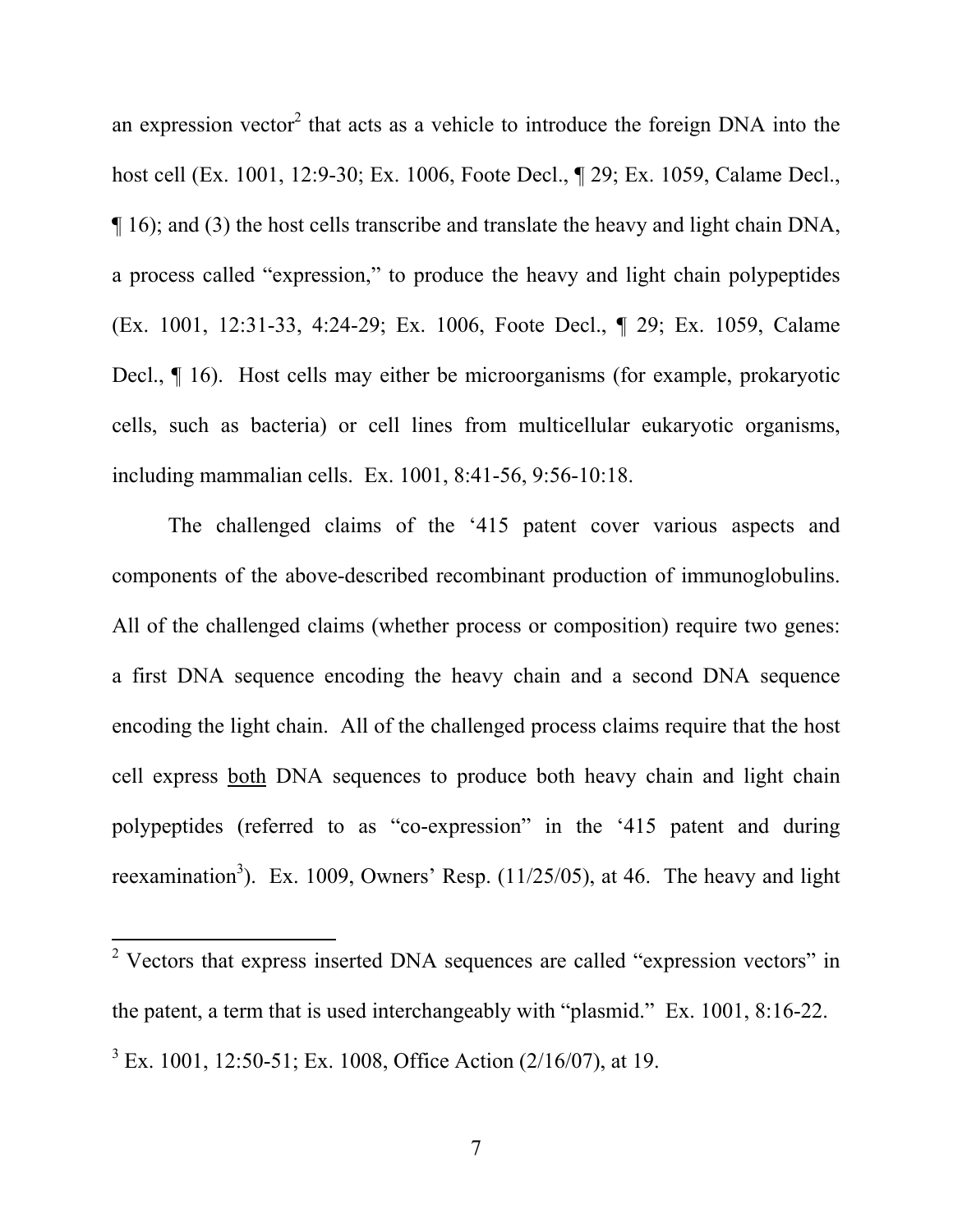chain polypeptides are produced as "separate molecules" by virtue of their "independent expression." Ex. 1001, claims 1, 33; Ex. 1022, Owners' Resp. (10/30/06), at 30 ("[T]he '415 patent requires that the transformed cell produce the immunoglobulin heavy and light chain polypeptides encoded by the two DNA sequences as separate molecules. This result stems from the requirement for independent expression of the introduced DNA sequences . . . .")

 Furthermore, the process claims also require assembly of the separate heavy and light chain polypeptides into an immunoglobulin tetramer. Ex. 1001, claim 1 ("A process for producing an immunoglobulin molecule"); Ex. 1009, Owners' Resp. (11/25/05), at 46. This can occur inside of the host cell through its natural cellular machinery ("*in vivo*" assembly), which could then secrete the assembled immunoglobulin; or, if the host cell is unable to assemble the chains *in vivo*, the cell may be lysed and the separate chains assembled by chemical means ("*in vitro*" assembly). Ex. 1001, 12:50-55, claims 9 and 10; Ex. 1010, Owners' Resp.  $(5/21/07)$ , at 29, n.8.

#### **B. Discussion of the File History and Related Proceedings in the PTO**

The '415 patent and the '419 application have had an extended and extensive history in the PTO. The '415 patent issued nearly thirteen-and-a-half years after its filing date and more than eighteen years after its priority filing date. During prosecution, the '415 patent was involved in a decade-long interference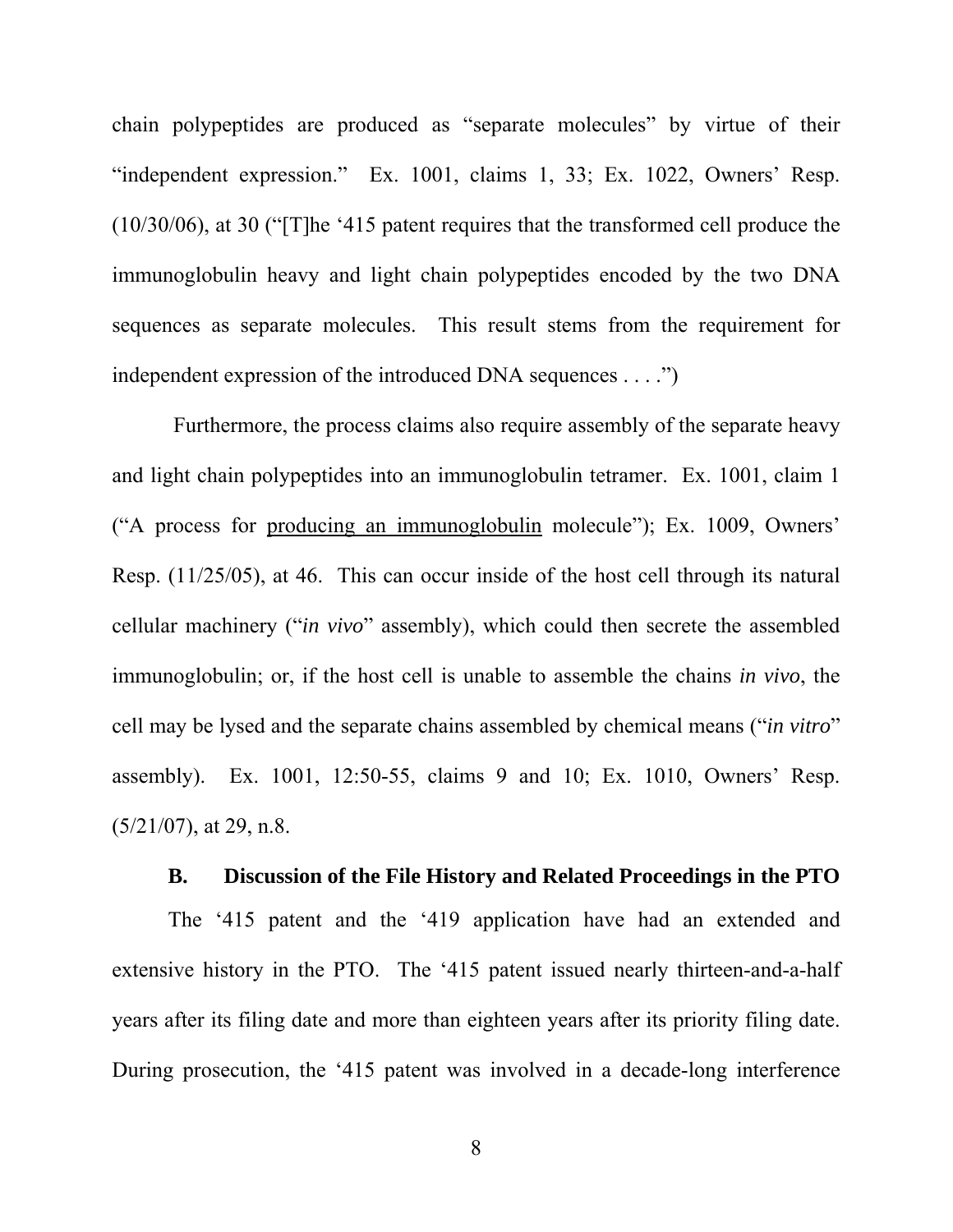proceeding (and related 35 U.S.C. § 146 action) with U.S. Patent No. 4,816,397, issued to Boss et al. (Ex. 1012). After the interference was resolved, prosecution of the '415 patent continued until it issued. The '415 patent was later the subject of an *ex parte* reexamination for four years, from May 13, 2005, to May 19, 2009.

### **1. Prosecution of the '419 application**

The prosecution of the '419 application consisted largely of a series of restriction requirements by the PTO and claim cancellations and elections by Owners. *See generally* Ex. 1009, Owners' Resp. (11/25/05), at 8-10, 12-13. There were no prior art rejections of the pending claims. However, in an Information Disclosure Statement filed on September 18, 1991, Genentech characterized the Rice & Baltimore (Ex. 1020) prior art reference as "distinguishable from the instant claims in that the cells are not transformed with exogenous DNA encoding both of the heavy and light chains." Ex. 1013, '415 patent file history, paper no. 17, at 2 (emphasis in original).

## **2. Interference with the Boss Patent**

On February 28, 1991, the Board of Patent Appeals and Interferences declared an interference between claims 1-18 of the Boss patent and then-pending claims 101-120 in the '419 application, which were copied from the Boss patent. Ex. 1014, '415 patent file history, paper no. 14. The count was defined to be claim 1 of the Boss patent, which was identical to claim 101 of the '419 application (and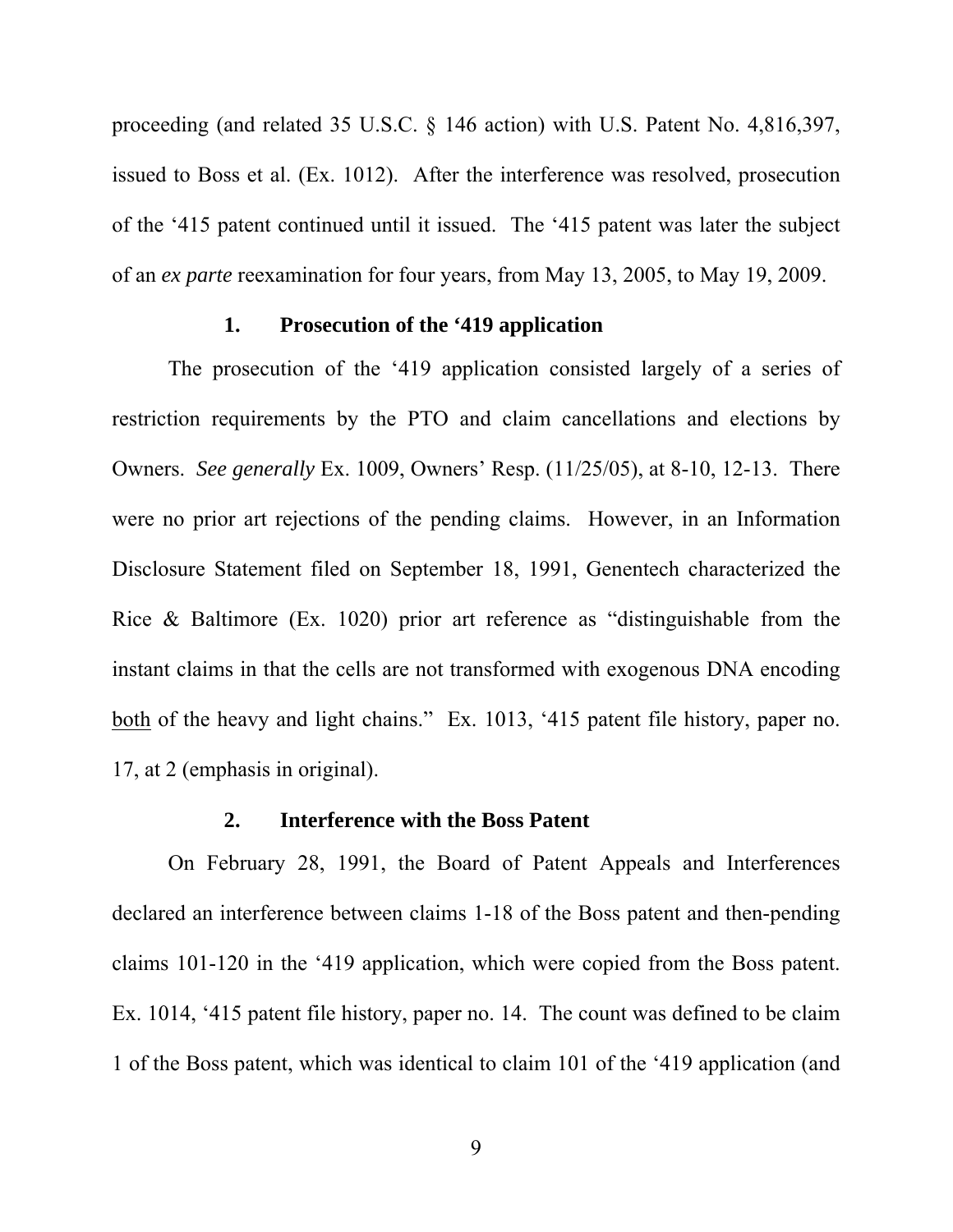which issued as claim 1 of the '415 patent). *Id.* at 4. The BPAI decided priority in favor of the senior party, Boss, holding that the inventors of the '415 patent had not established an actual reduction to practice before the Boss patent's British priority date. *Cabilly v. Boss*, 55 U.S.P.Q.2d 1238 (Bd. Pat. App. & Int. 1998). Priority of invention was ultimately awarded to the inventors of the '415 patent on March 16, 2001, following settlement by the parties of an action instituted by Genentech under 35 U.S.C. § 146. Ex. 1015, '415 patent file history, paper no. 18.

## **3. Ex Parte Reexamination of the '415 Patent**

#### **a. Rejections Over the Axel Patent**

Over the course of reexamination, the PTO rejected the claims of the '415 patent in each of four office actions. *See* Exs. 1011, 1016, 1008, and 1017, '415 patent reexamination, Office Actions dated 9/13/2005, 8/16/2006, 2/16/2007, and 2/25/2008. Among the prior art relied upon by the PTO were U.S. Patent Nos. 4,399,216 ("Axel," Ex. 1018) and 5,840,545 ("Moore," Ex. 1019), Rice & Baltimore (Ex. 1020), and Ochi (I) (Ex. 1021). The PTO rejected the claims on a variety of grounds, including obviousness-type double patenting, anticipation, and obviousness. The OTDP rejections were in part based on (1) the claims of the Cabilly I patent, which were directed to chimeric<sup>4</sup> heavy or light chains produced

 $\overline{a}$ 

 $4 \text{ A}$  "chimeric" chain has variable regions derived from one species of mammal,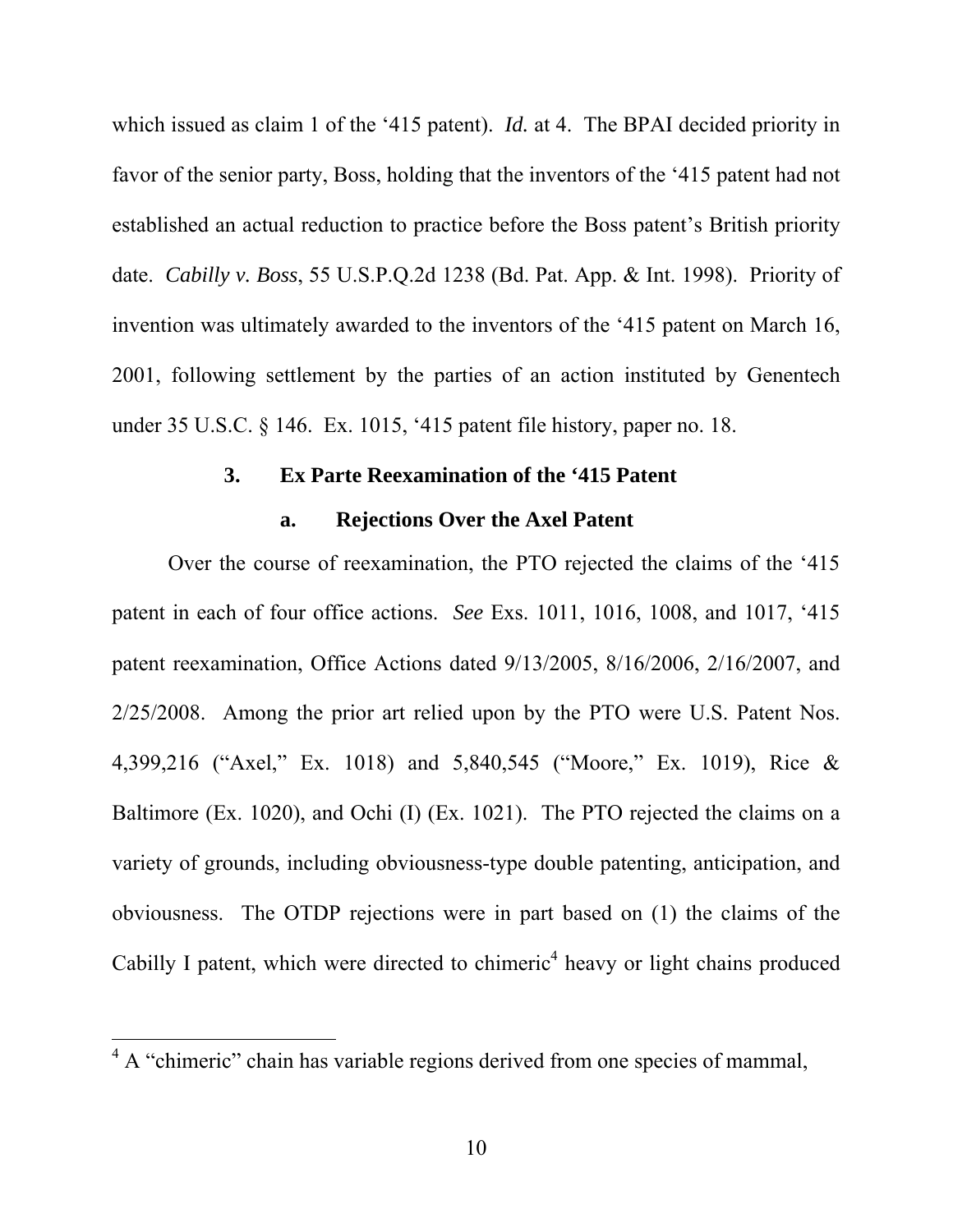using recombinant DNA technology, in combination with  $(2)$  Axel, Rice & Baltimore or Ochi (I), alone or in combination with Moore. *E.g.,* Ex. 1008, Office Action (2/16/07), at 26-42. The obviousness rejections were based in part on the Moore patent either alone or in combination with the Axel patent. *Id.* at 12-14.

The PTO rejections relying on Axel were based on the Examiner's interpretation of Axel as disclosing the co-expression of heavy and light chains in a single host cell transformed with the respective DNA sequences. The invention of the Axel patent concerned "the introduction and expression of genetic informational material, i.e., DNA which includes genes coding for proteinaceous materials . . . into eucaryotic cells . . . . Such genetic intervention is commonly referred to as genetic engineering and in certain aspects involves the use of recombinant DNA technology." Ex. 1018, Axel, 1:12-21. Axel disclosed the transformation of eukaryotic (mammalian) host cells using a two-DNA system: "DNA I," which coded for a "desired proteinaceous material"<sup>5</sup> that is

with constant portions derived from another species. *See* Ex. 1007, Cabilly I patent, 6:54-59 and claim 1.

 $\overline{a}$ 

 $5$  A "desired proteinaceous material," or "protein of interest," is the protein that is sought to be isolated from the host cell after its production by the cell. Ex. 1010,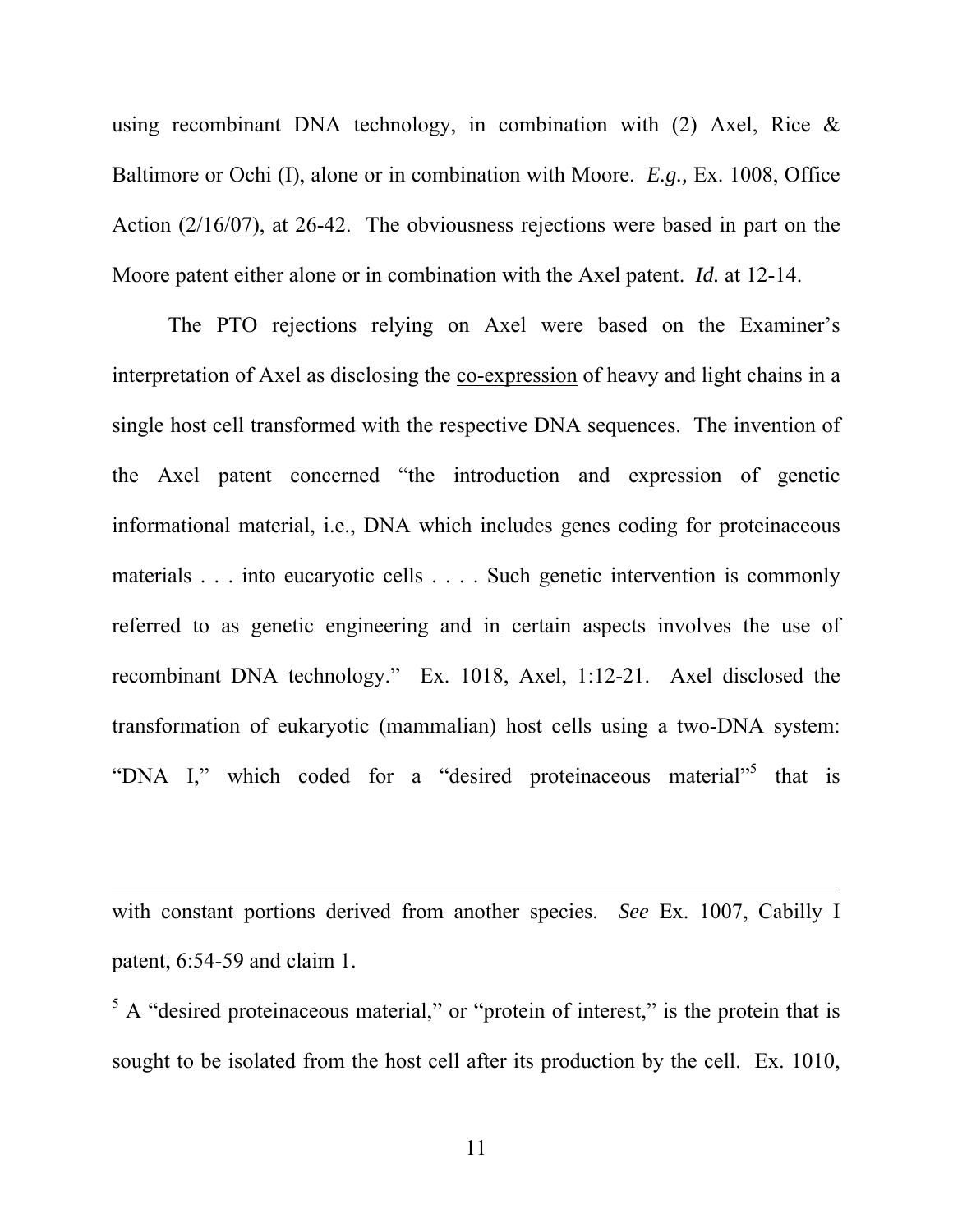"heterologous" to the host cell; and "DNA II," which coded for a protein that would act as a "selectable marker."<sup>7</sup> *Id.* at Fig. 1, 3:20-26, 8:56-62. Because DNA I and DNA II are present in a single vector "physically unlinked" to each other, (*id.*  at 9:61-10:1; Fig. 1), the respective proteins encoded by DNA I and II would be independently expressed as separate molecules. Ex. 1006, Foote Decl., ¶ 39; Ex. 1059, Calame Decl., ¶ 16. The Axel patent identified "antibodies" as one of the preferred "proteinaceous materials" that could be made by the disclosed methods. Ex. 1018, Axel, 3:31-36, 2:61-66. In the first Office Action, the PTO

Owners' Response (5/21/07), at 49; Ex. 1006, Foote Decl., ¶ 39, n.2; Ex. 1059, Calame Decl., ¶ 16.

 $\overline{a}$ 

 $6$  A "heterologous" protein is a protein produced in a cell that does not normally make that protein or that is foreign to the cell, e.g., by genetically engineering the cell. Ex. 1006, Foote Decl., ¶ 39, n.3; Ex. 1059, Calame Decl., ¶ 16; Ex. 1001, 4:9-12, 4:33-41.

 $<sup>7</sup>$  The function of a "selectable marker" is to permit scientists to identify which host</sup> cells have been transformed. Because it is not intended to be isolated or studied, it is not, strictly speaking, a protein "of interest" or a "desired" protein. Ex. 1009, Owners' Response (11/25/05), at 34; Ex. 1006, Foote Decl., ¶ 39, n.4; Ex. 1059, Calame Decl., ¶ 16.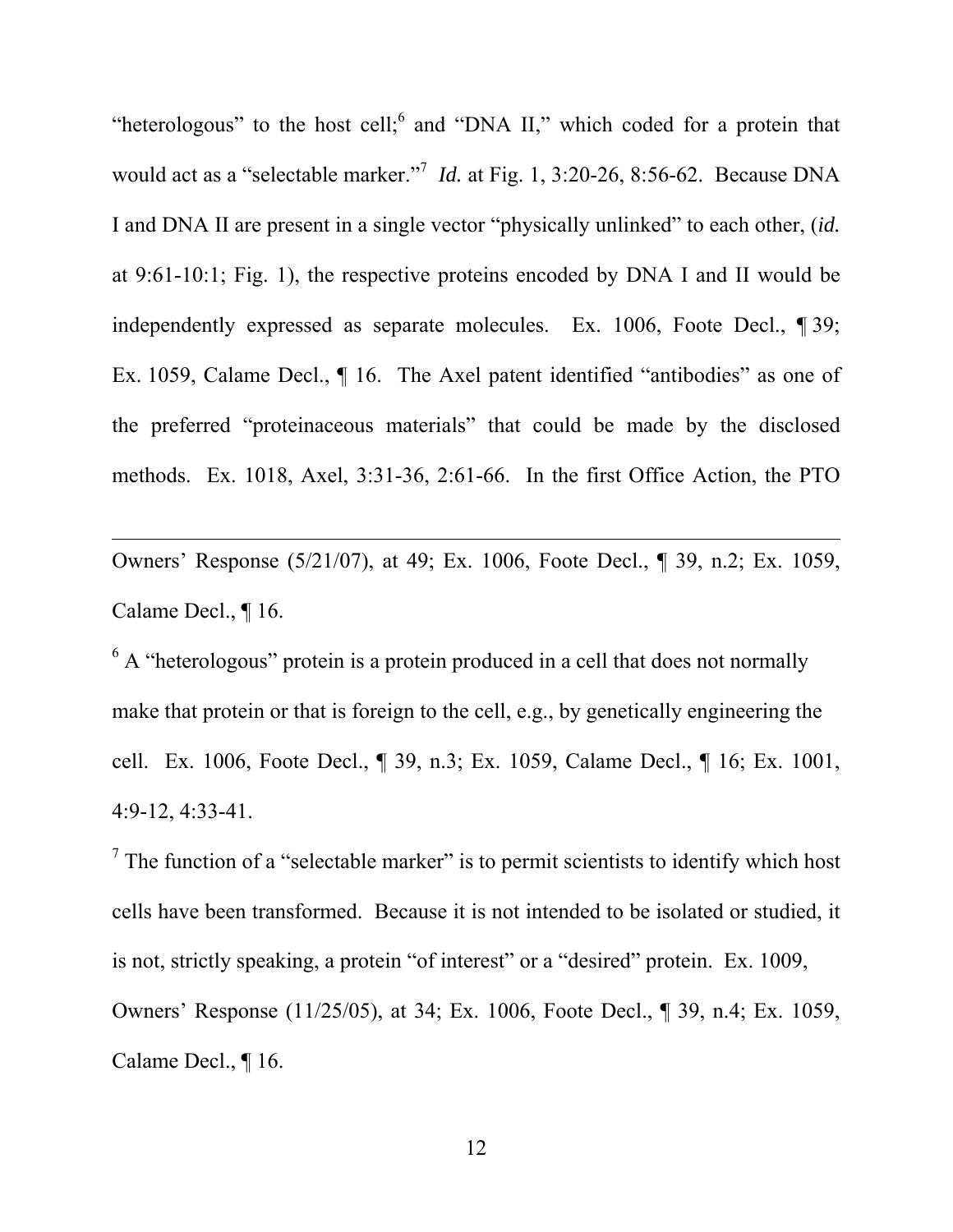characterized Axel as "demonstrat[ing] the predictability of expression of multiple heterologous proteins in a single host cell [and the] desirability of expressing immunoglobulins in mammalian host cells, and as intact (assembled) proteins." Ex. 1011, Office Action (9/13/05), at 5.

The Examiner eventually entered a Final Office Action rejecting the claims in part over Axel, stating that the "Axel Abstract and definitions suggest cotransforming more than one desired gene for making proteinaceous materials which include multimeric proteins."<sup>8</sup> Ex. 1017, Office Action (2/25/08), at 29; *see*  also id. at 30 ("The Axel reference clearly encompasses one or more genes which encode one or more proteins."). Moreover, the Examiner also found that Axel "teaches co-expression of two different proteins encoded by foreign DNA I and foreign DNA II in a single eukaryotic host cell." *Id.* at 28 (emphasis added). Because the proteins disclosed in the Axel patent included "multimeric proteins

 $\overline{a}$ 

<sup>&</sup>lt;sup>8</sup> A "multimeric" protein is a protein that is composed of more than one distinct polypeptide constituents or subunits. Ex. 1009, Owners' Response (11/25/05), at 37. An immunoglobulin is a multimeric protein because it is composed of four distinct polypeptide subunits: two heavy chains and two light chains. Ex. 1022, Owners' Response (10/30/06), at 33; Ex. 1006, Foote Decl., ¶¶ 67-69; Ex. 1059, Calame Decl., ¶ 16.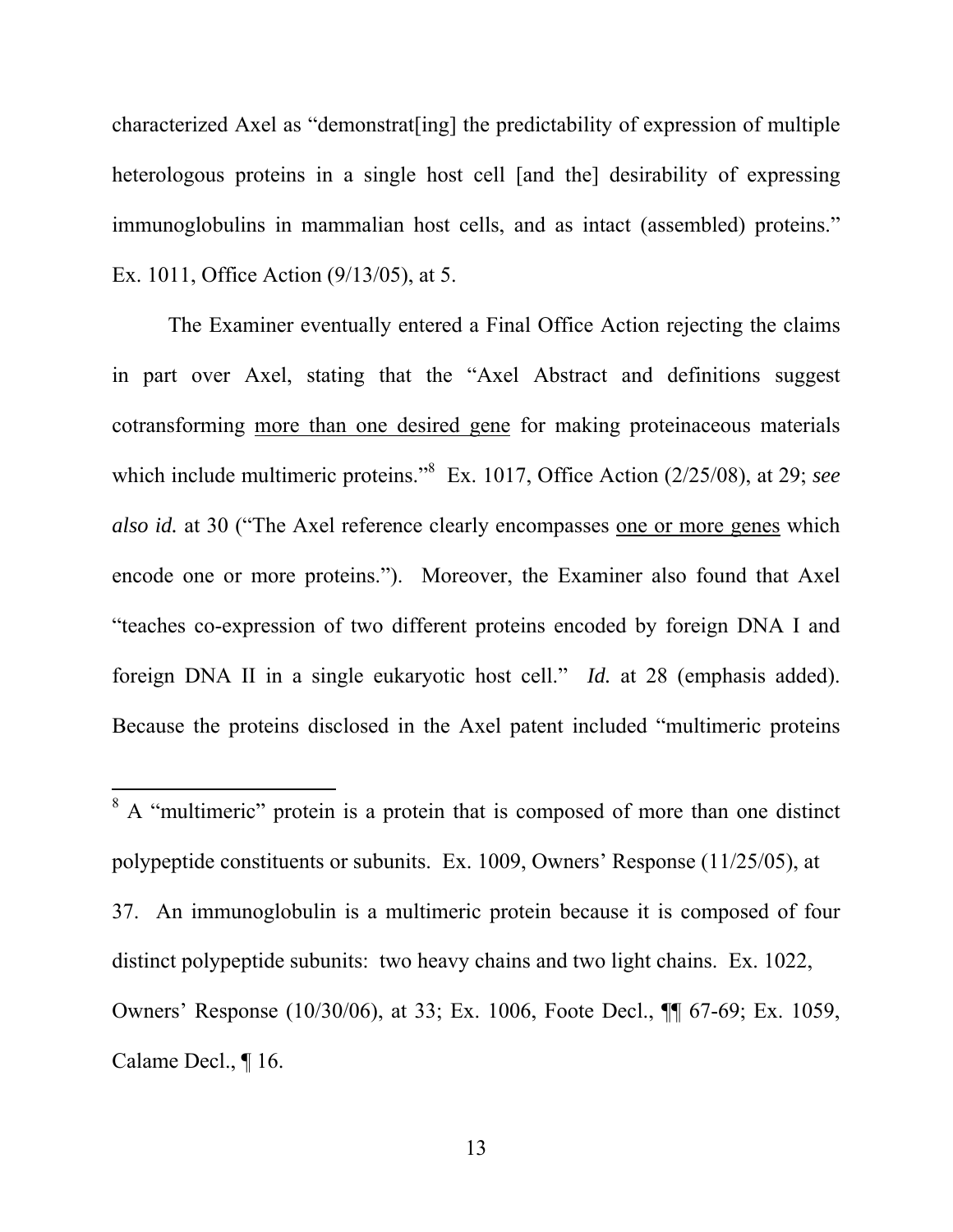particularly '. . . interferon protein, antibodies, insulin, and the like,'" the Examiner concluded that "the Axel reference suggests expressing two immunoglobulin chains in a single eukaryotic host cell, since Axel discloses and claims encoding an antibody that necessarily possesses both light and heavy immunoglobulin chains." Ex. 1008, Office Action (2/16/07), at 51.

Based on these rejections and others, all thirty-six of the '415 patent claims stood finally rejected by the PTO over the prior art in the Office Action dated Feb. 25, 2008. Ex. 1017, Office Action (2/25/08), at 1.

## **b. Owners' Arguments in Response to the Rejections**

# **i. Owners Contrive a So-Called "Prevailing Mindset" before April 1983 that Only One Eukaryotic Protein of Interest Should be Produced in a Transformed Host Cell**

In response to the rejections, Owners argued over the course of four responses and an appeal brief (relying on no fewer than seven Rule 132 declarations from technical experts) that none of the prior art disclosed the coexpression of both immunoglobulin heavy and light chains in a single host cell transformed with the genes encoding for both the heavy and light chains. Owners framed their specific arguments about the teachings of Axel with the general

 $\overline{a}$ 

<sup>9</sup> Exs. 1009, 1022, 1010, 1023, 1024, Owners' Responses, dated 11/25/05, 10/30/06, 5/21/07, and 6/6/08, and Appeal Brief, respectively.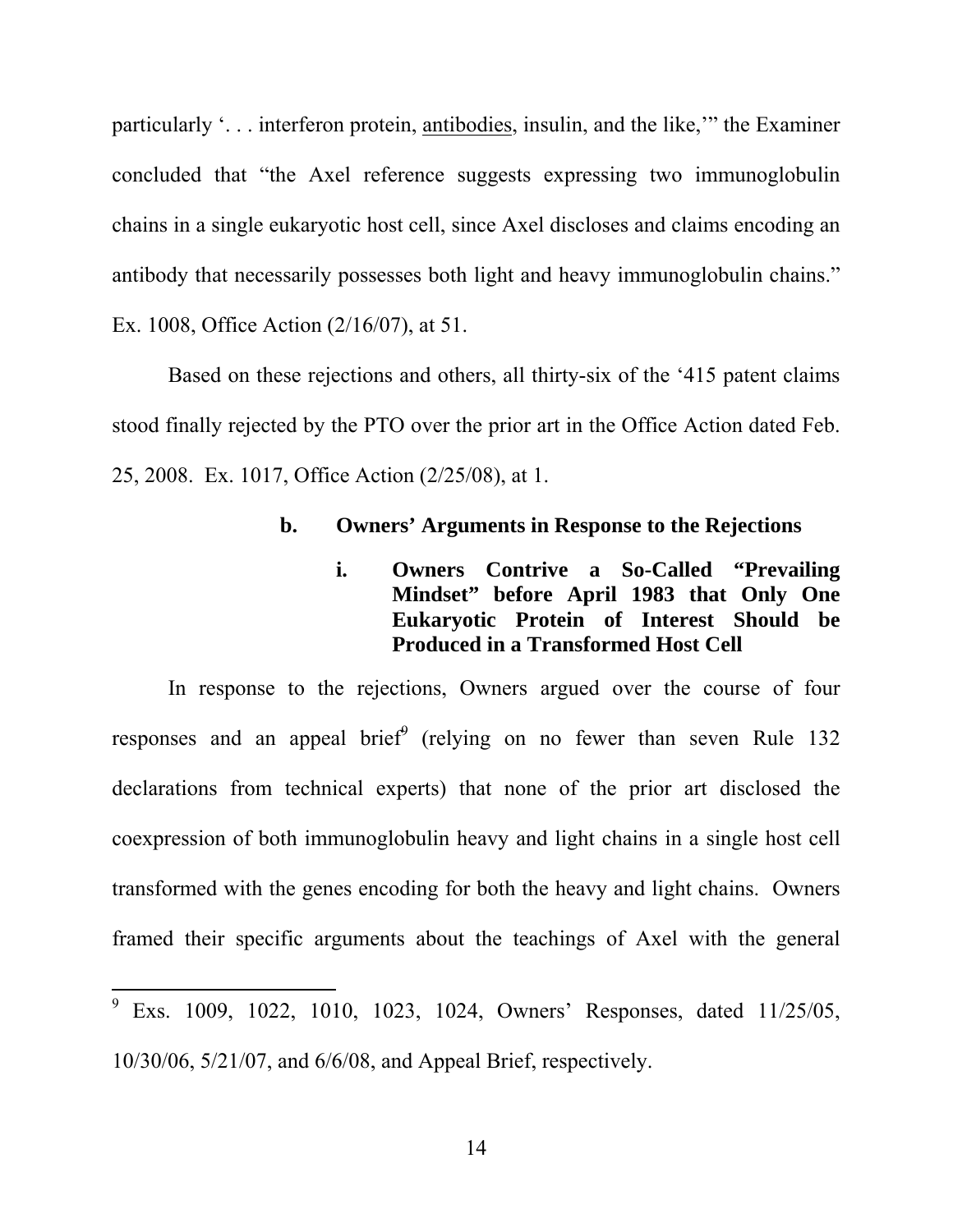proposition that before April 1983, the so-called "prevailing mind-set" among persons of ordinary skill in the art (POSITA) was "that only one eukaryotic polypeptide of interest should be produced in a recombinant host cell." Ex. 1023, Owners' Resp. (6/6/08), at 6; *see also, e.g.,* Ex. 1024, Appeal Brief, at 33, 46 ("conventional 'one polypeptide at a time' approach" and "prevailing 'one polypeptide in a host cell' mindset"). This "prevailing mindset" would have led a POSITA "to break down a complex project, such as production of a multimeric eukaryotic protein, into more manageable steps (e.g., produce each constituent polypeptide of the multimer in a separate host cell)." Ex. 1023, Owners' Resp. (6/6/08), at 6-7. (As discussed below (at pages 21-25), this was decidedly not the prevailing mindset before April 1983: there were multiple prior art references teaching the expression of one or more genes in a single transformed host cell.)

This mindset, Owners argued, was reflected specifically in Axel. Ex. 1023, Owners' Resp. (6/6/08), at 24-27. At most, according to Owners, Axel disclosed no more than producing either the heavy chain or light chain (or their fragments) in a single host cell—but not both chains in single host cell: "The evidence of record thus demonstrates that Axel describes nothing more than what is inherently required by the [Cabilly I patent]—production of one desired polypeptide (e.g., a heavy or a light immunoglobulin chain polypeptide) in one transformed host cell." Ex. 1024, Appeal Brief, at 47.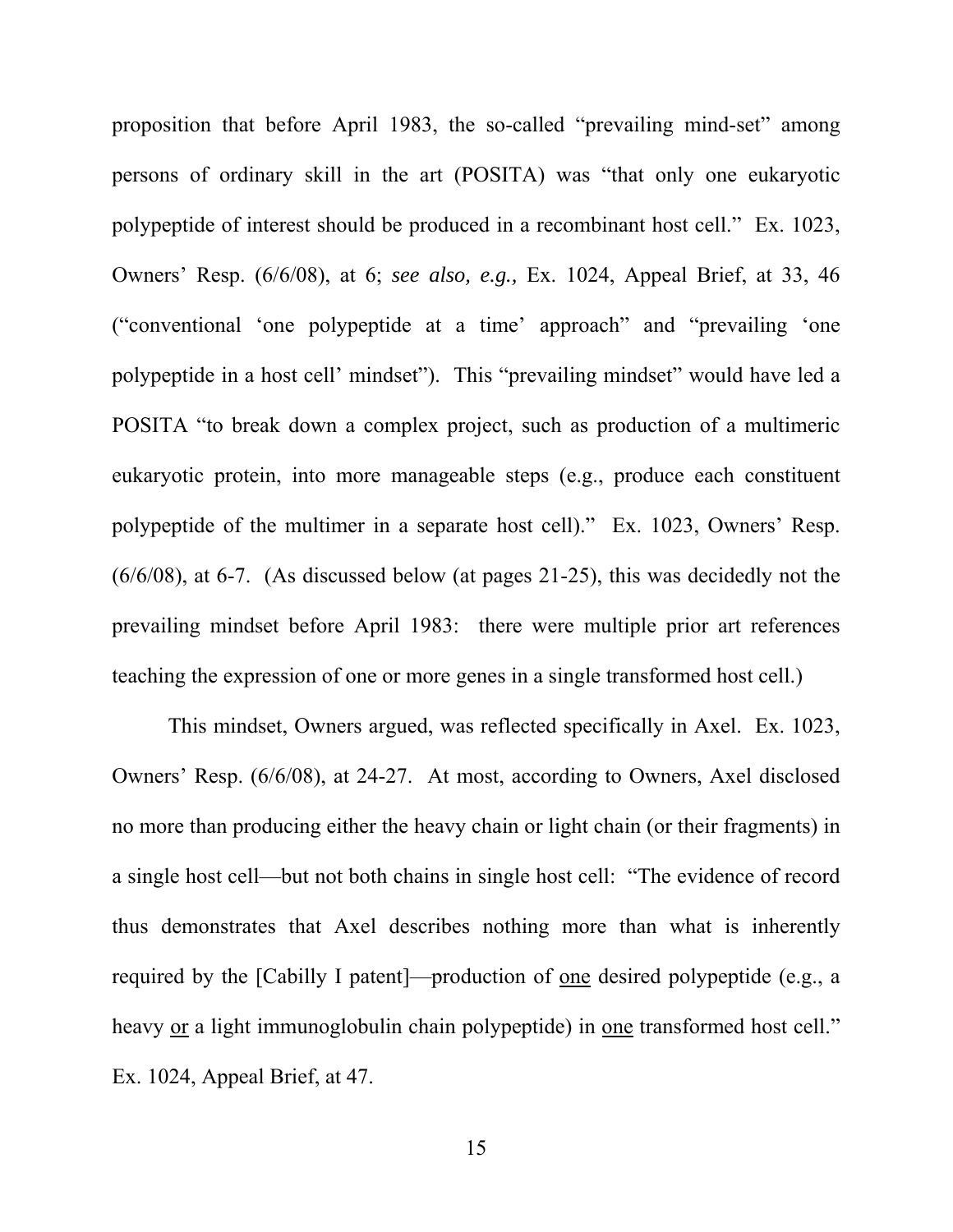## **ii. Owners Argue that the Axel Patent Does Not Disclose the Co-Expression of "One or More" Genes of Interest**

Owners also argued that neither Axel nor any other piece of prior art taught or suggested the transformation of a single host cell with any two different genes of interest encoding two different "proteins of interest"—and specifically failed to do so for immunoglobulin heavy and light chains. In Owners' view, Axel in particular did not disclose the introduction of "more than one desired gene" or "multiple DNA sequences" encoding "different polypeptides of interest" into a single host cell. Ex. 1024, Appeal Brief, at 49; Ex. 1022, Owners' Resp. (10/30/06), at 44. Such a disclosure of more than one gene in Axel would have been

necessary to support the Office's assertions that the Axel process specifically teaches production of intact antibodies, because only that interpretation leads to the possibility that two different polypeptides (i.e., the heavy and light chains of the immunoglobulin) would be produced by the Axel process.

Ex. 1022, Owners' Resp. (10/30/06), at 44, n.26 (emphasis added). According to Owners, the Axel patent's specific disclosure of a two DNA system (DNAs I and II) did not fill in this alleged gap in the prior art because although DNA I encoded a single protein of interest, DNA II encoded only a "selectable marker" protein and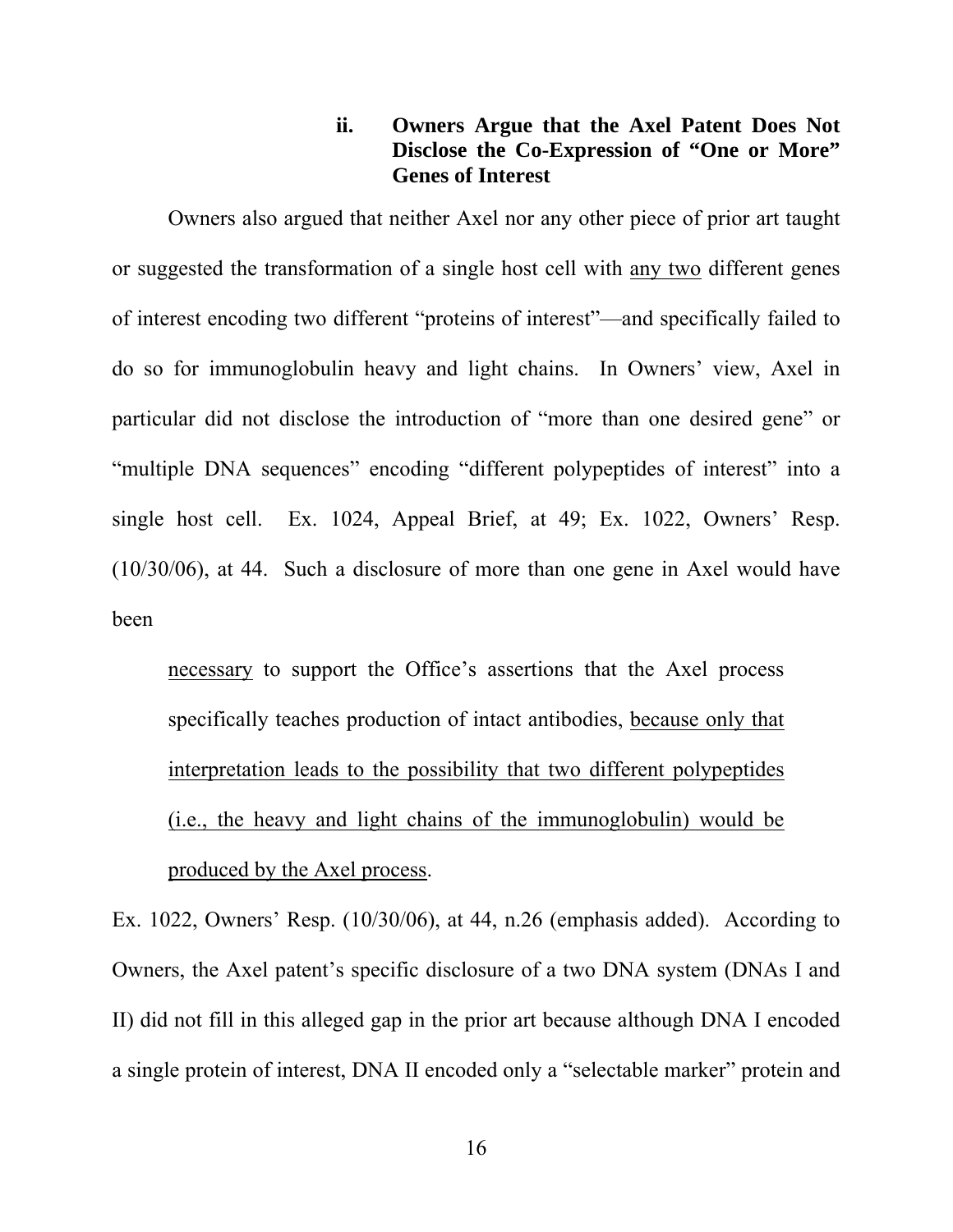not a second protein "of interest." Ex. 1010, Owners' Resp. (5/21/07), at 21. A POSITA reading the entire disclosure of Axel would therefore "not read the passing references in Axel to 'antibodies' to mean that an antibody tetramer is to be produced by co-expressing the heavy and light chains in one host cell." *Id.* 

Owners eventually successfully convinced the PTO that Axel failed to disclose the "co-expression" requirement of the '415 patent claims, (notwithstanding that the host cells in Axel produced two separate proteins). Ex. 1025, NIRC, at 4 ("Axel et al taught a process for inserting foreign DNA into eukaryotic cell by cotransformation with the disclosed foreign DNA I and DNA II that encodes a selectable marker. Axel et al did not teach a single host cell transformed with immunoglobulin heavy chain and light chain independently. Axel et al did not teach co-expression of two foreign DNA sequences."). A reexamination certificate issued on May 19, 2009. Ex. 1026, Reexam Cert.

## **C. Person of Ordinary Skill in the Art**

A POSITA at the time of the earliest effective filing date of the '415 patent would have a Ph.D. in molecular biology (or a related discipline, such as biochemistry) with 1 or 2 years of post-doctoral experience, or an equivalent amount of combined education and laboratory experience. The POSITA would also have experience using recombinant DNA techniques to express proteins and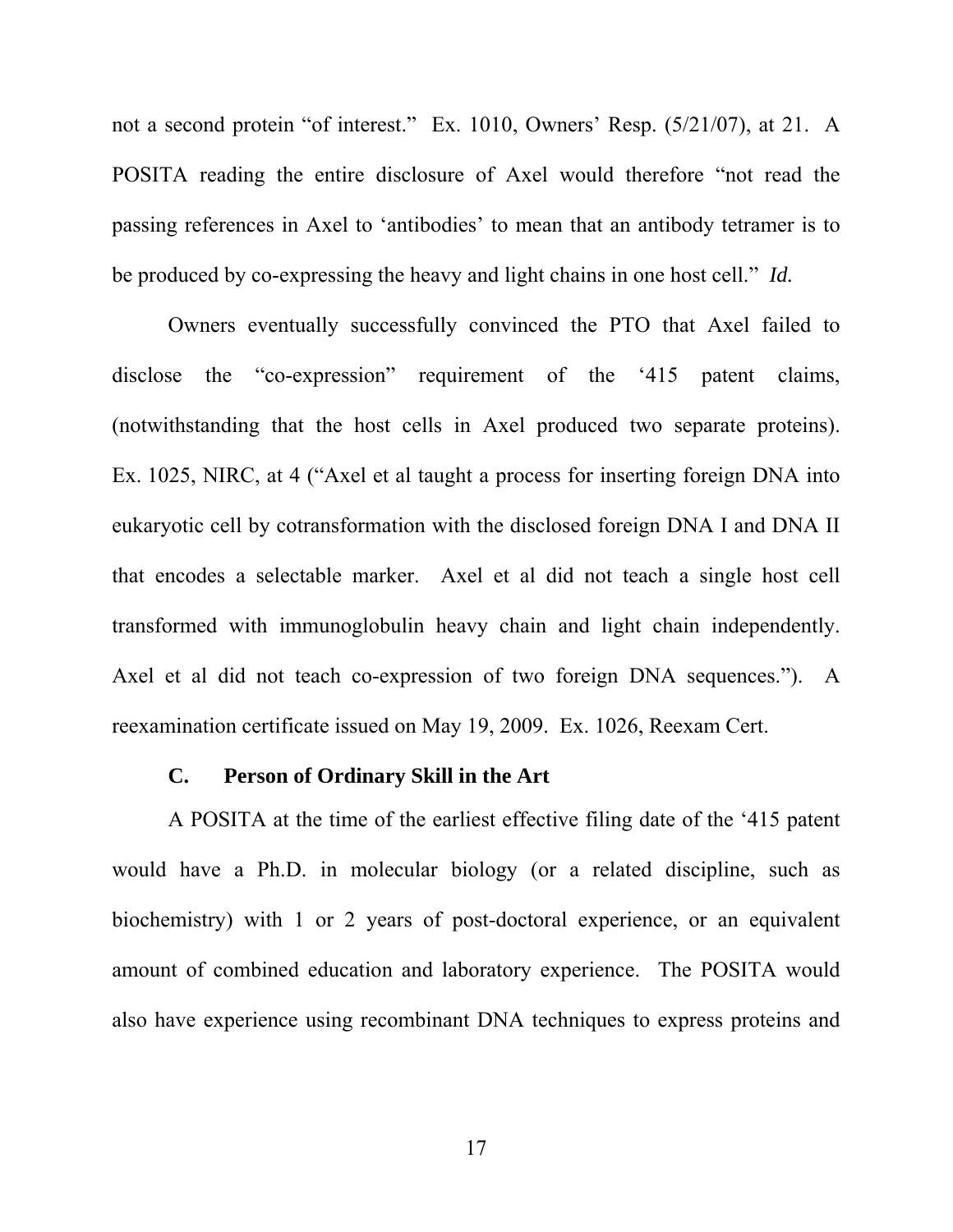familiarity with protein chemistry, immunology, and antibody production, structure, and function. Ex. 1006, Foote Decl., ¶ 23; Ex. 1059, Calame Decl., ¶ 16.

## **D. Claim Construction**

The Board is charged with applying the "broadest reasonable interpretation consistent with the specification," reading the claim language in light of the specification as it would be understood by a POSITA. *In re Cuozzo Speed Techs., LLC*, 793 F.3d 1268, 1275-79 (Fed. Cir. 2015). The terms in the challenged claims of the '415 patent should therefore be given their broadest reasonable interpretation consistent with the specification. Petitioner does not believe that any special meanings apply to the claim terms in the '415 patent. Petitioner's position regarding the scope of the challenged claims should not be taken as an assertion regarding the appropriate claim scope in other adjudicative forums where a different claim interpretation standard may apply.

## **IV. RELEVANT PRIOR ART**

**A. Technology Background** 

# **1. The Sophistication of Recombinant DNA Technology Was Advanced by April 8, 1983, and Mammalian Proteins Were Being Made in Host Cells Transformed with Foreign Genes**

The technology and associated methodologies for creating, introducing, and expressing (i.e., transcribing and translating) foreign DNA in host cells was past its formative years by April 1983. Ex. 1006, Foote Decl., ¶ 42; Ex. 1059, Calame Decl., ¶ 16. The '415 patent notes that by then, "[r]ecombinant DNA technology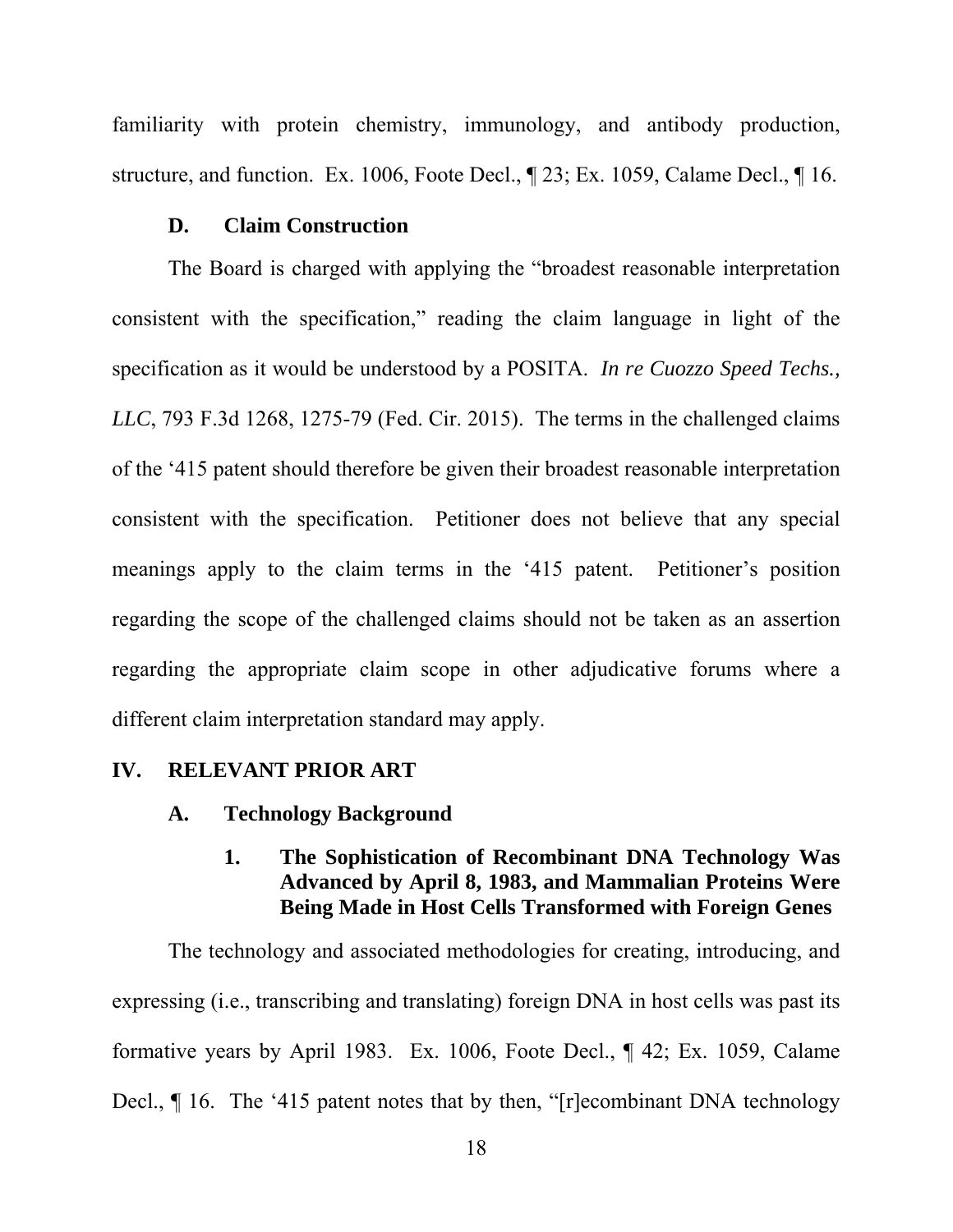[had] reached sufficient sophistication that it includes a repertoire of techniques for cloning and expression of gene sequences." Ex. 1001, 4:7-9. "Various DNA sequences can be recombined with some facility, creating new DNA entities capable of producing heterologous protein product in transformed microbes and cell cultures. The general means and methods . . . for producing expression vectors, and for transforming organisms are now in hand." *Id.* at 4:9-16. The "expression vector is useful to produce the polypeptide sequence for which the inserted gene codes, a process referred to as 'expression.' The resulting product may be obtained by lysis, if necessary, of the host cell and recovery of the product by appropriate purifications from other proteins." *Id.* at 4:27-32.

Before the priority filing date of the '415 patent, scientists had already produced a few dozen eukaryotic proteins in bacteria. Ex. 1006, Foote Decl., ¶ 44; Ex. 1059, Calame Decl.,  $\P$  16. Timothy Harris, one of Owners' experts who submitted declarations to the PTO during reexamination, authored a 1983 review article compiling all of the higher eukaryotic (including mammalian) proteins expressed in *E. coli* that had been reported to date. Ex. 1027, Harris, at 163-69; Ex. 1028, Harris Decl., ¶ 16. Among the proteins listed are human insulin and fibroblast interferon, human and bovine growth hormone, rat preproinsulin, chicken ovalbumin, and rabbit β-globin.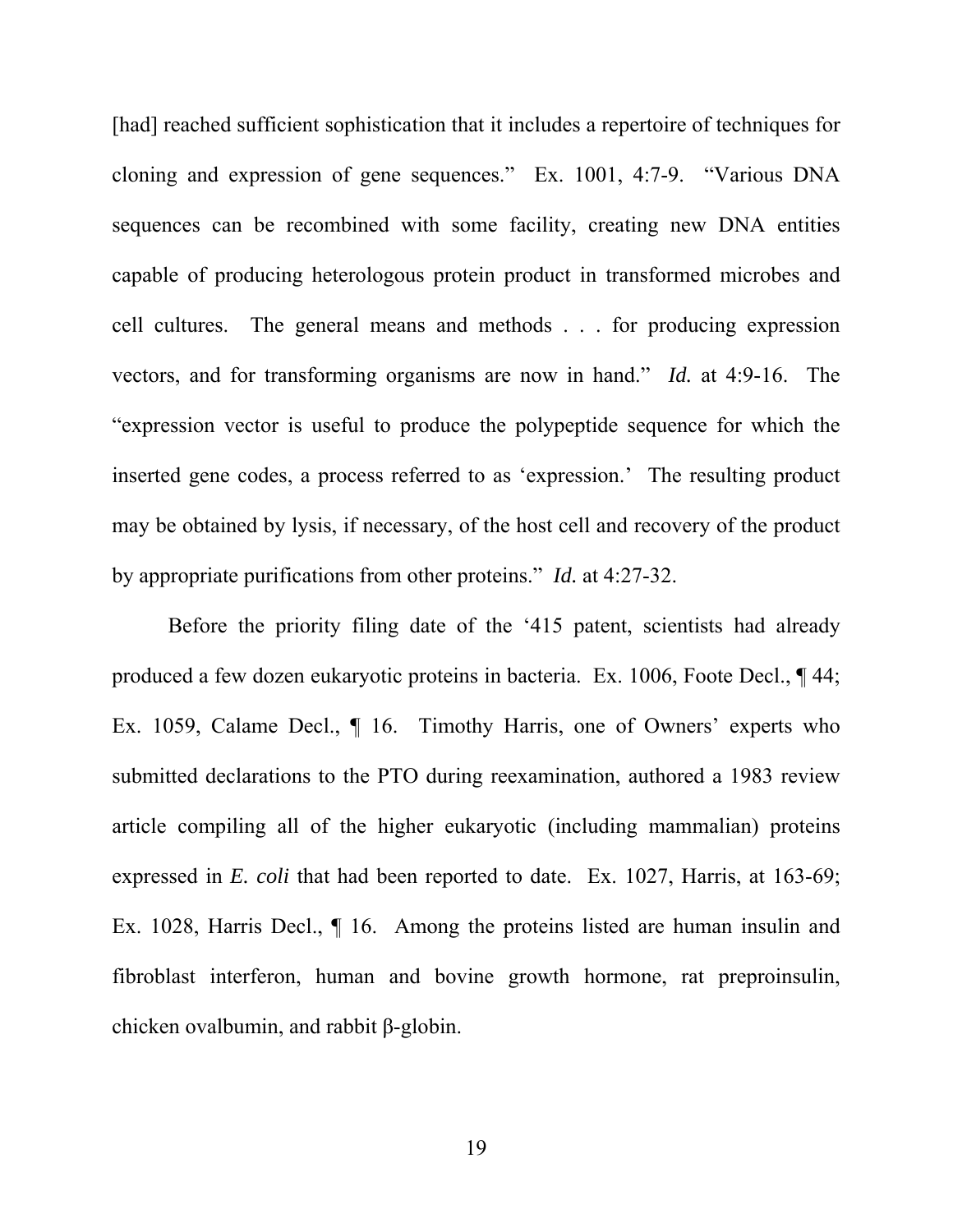The Cohen & Boyer patent was one of the foundational platform technologies available before April 1983 that utilized recombinant DNA to make mammalian proteins in bacterial host cells. The Axel patent was similarly a seminal platform technology that advanced the Cohen & Boyer bacterial host cell method by teaching the production of mammalian proteins in eukaryotic (including mammalian) host cells. Ex. 1006, Foote Decl., ¶ 45; Ex. 1059, Calame Decl., ¶ 16.

The recombinant production of heterologous proteins in host cells was so well developed by April 1983 that the '415 patent was able to make broad generalizations about the form in which such proteins are produced and how they may be recovered:

[I]t is common for mature heterologous proteins expressed in E. coli to be deposited within the cells as insoluble particles which require cell lysis and solubilization in denaturant to permit recovery. On the other hand, proteins under proper synthesis circumstances, in yeast and bacterial strains, can be secreted into the medium (yeast and gram positive bacteria) or into the periplasmic space (gram negative bacteria) allowing recovery by less drastic procedures. Tissue culture cells as hosts also appear, in general, to permit reasonably facile recovery of heterologous proteins.

Ex. 1001, 12:39-49.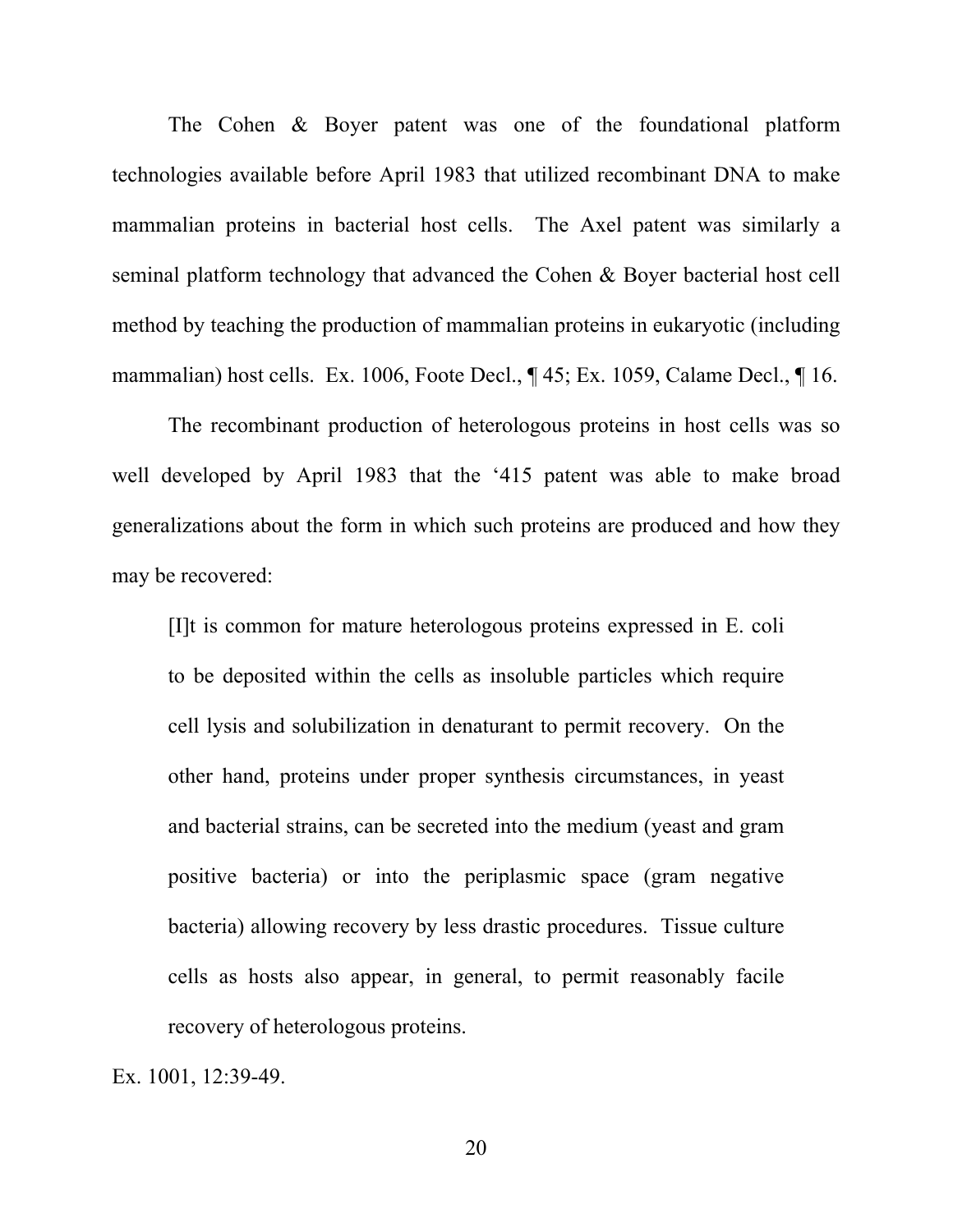## **2. The Prior Art Taught Expression of Single Immunoglobulin Chains**

Before April 1983, the technology existed to produce either heavy or light immunoglobulin chains in host cells.<sup>10</sup> During the '415 patent reexamination, for example, Owners argued that the Axel patent "describes nothing more than what is inherently required by the [Cabilly I patent]—production of one desired polypeptide (e.g., a heavy or a light immunoglobulin chain polypeptide) in one transformed host cell." Ex. 1024, Appeal Brief, at 47. Similarly, Owners summarized Moore as calling for the "production of heavy and light immunoglobulin polypeptides in separate host cells, and propos[ing] assembly of the multimeric immunoglobulin complex by combining the individually produced chains in a test tube." Ex. 1023, Owners' Resp. (6/6/08), at 25; Ex. 1006, Foote Decl., ¶ 47; Ex. 1059, Calame Decl., ¶ 16.

 $10$  By April 1983, there were a dozen or so published sequences of isolated DNA encoding for at least the variable domains of immunoglobulin heavy and light chains. Ex. 1029, Kabat at 246, 248, 249 (selected pages from a compendium of "sequences of proteins of immunological interest"). A POSITA therefore would have had access to or have been able to isolate without undue experimentation these DNA sequences. Ex. 1006, Foote Decl.,  $\P$  43 & n.5; Ex. 1059, Calame Decl., ¶ 16.

 $\overline{a}$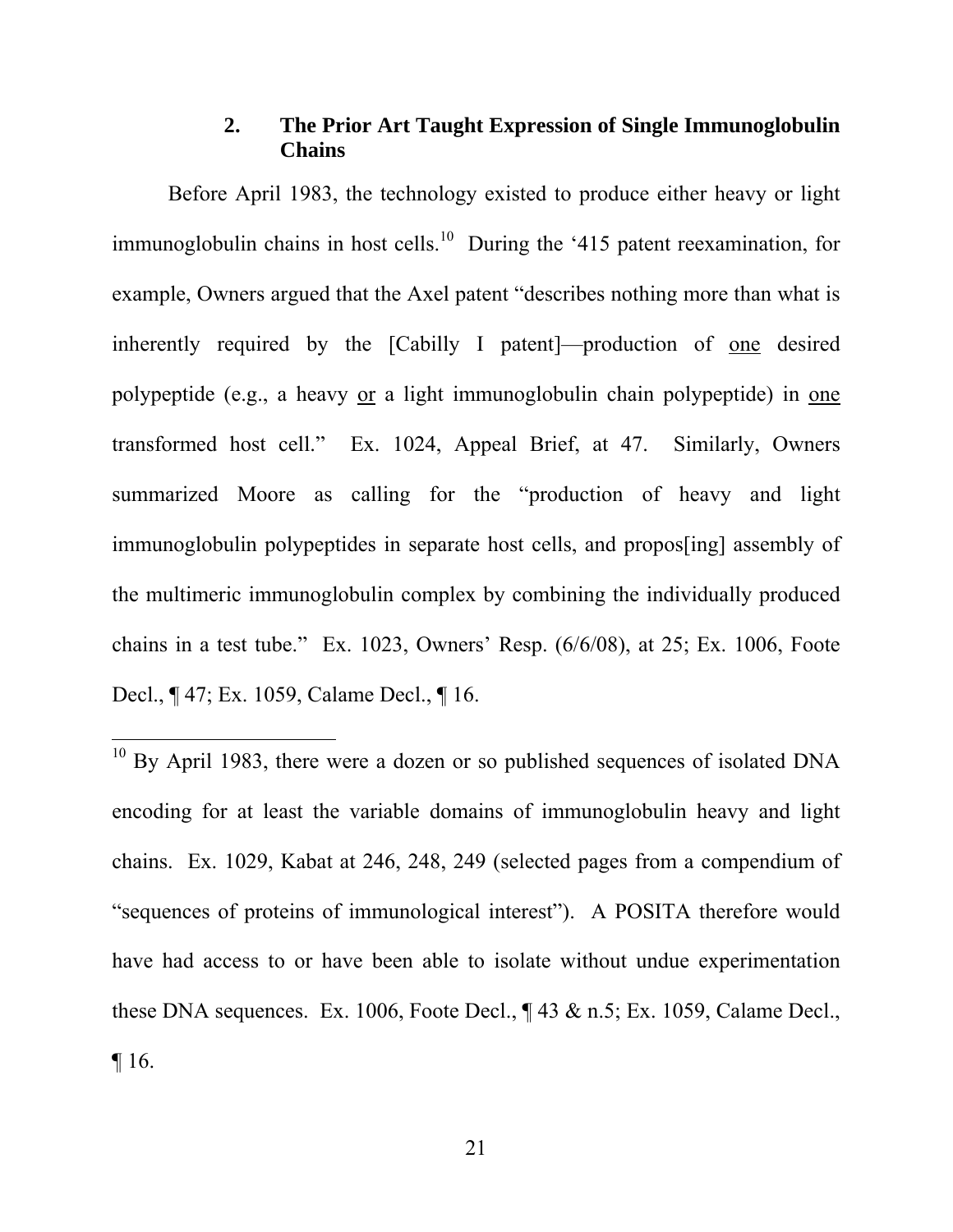Even in 1977, before the Cohen & Boyer patent was filed, Stanley Cohen anticipated that bacteria could be engineered to make antibodies:

[R]ecombinant DNA techniques potentially permit the construction of bacterial strains that can produce biologically important substances such as antibodies and hormones. Although the full expression of higher organism DNA that is necessary to accomplish such production has not yet been achieved in bacteria, the steps that need to be taken to reach this goal are defined, and we can reasonably expect that the introduction of appropriate "start" and "stop" control signals into recombinant DNA molecules will enable the expression of animal cell genes.

Ex. 1030, Cohen, at 655.

In 1979, Arthur Riggs (a co-inventor on the '415 patent) and Keiichi Itakura wrote that "[c]learly there is no fundamental barrier to prevent transcription and translation [i.e., expression] of eukaryotic genes in prokaryotes." Ex. 1003, Riggs & Itakura, at 537. "Techniques have developed rapidly, so that the genes necessary for altering the bacteria can be made and inserted with relatively modest expenditures of time and money." *Id.* at 533. The authors envisioned that "bacteria may . . . be used for the production of the antibody peptide chains." *Id.* at 537.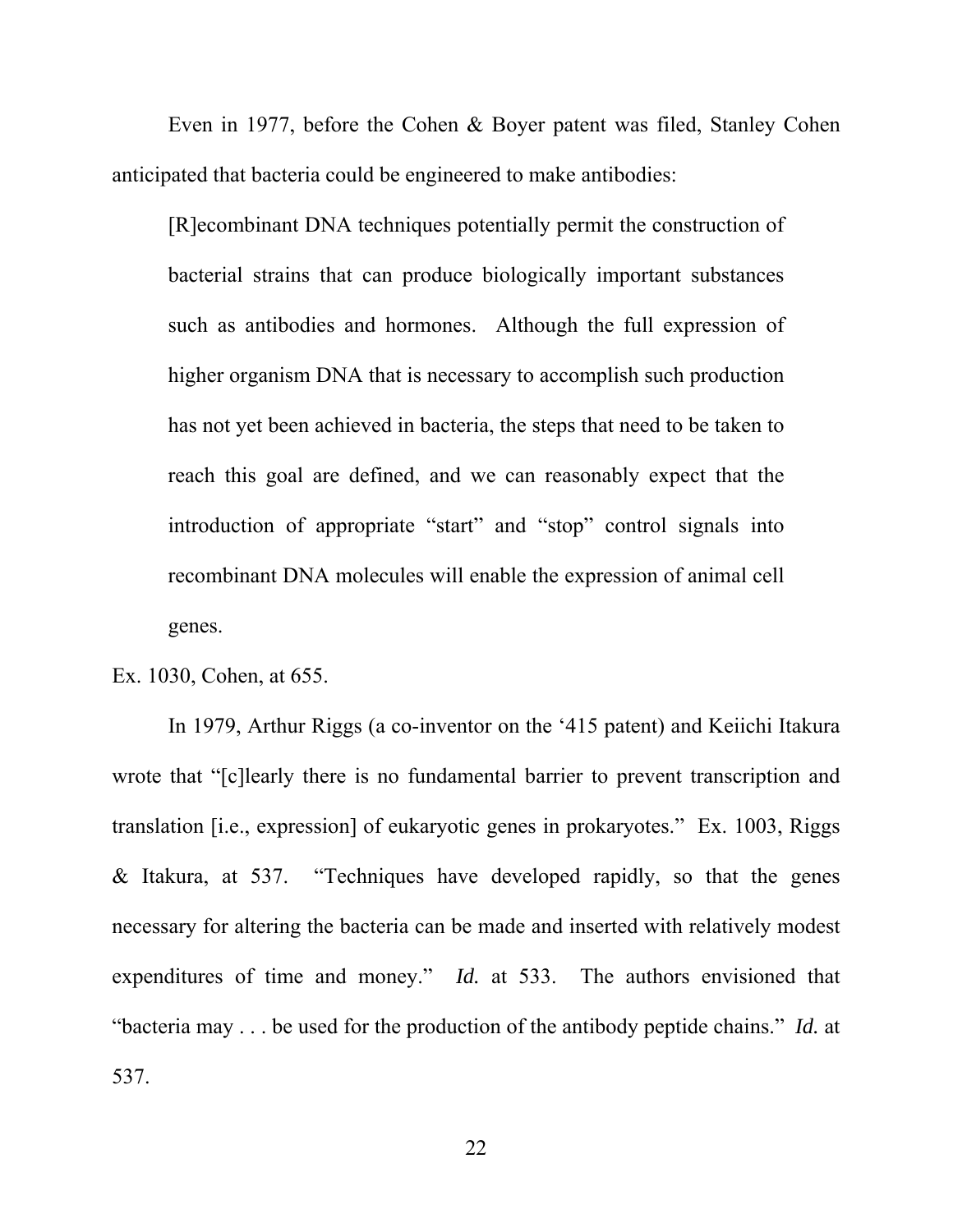Scientists subsequently employed these methods to produce single immunoglobulin chains in host cells. Rice & Baltimore (Ex. 1020), Ochi (I) (Ex. 1021) and Oi (Ex. 1031) reported experiments in which light chain DNA was successfully transformed into and expressed in mammalian host cells. Ex. 1006, Foote Decl., ¶ 50; Ex. 1016, Office Action (8/16/06), at 5, 23, 26; Ex. 1059, Calame Decl., ¶ 16.

The prior art reviewed in the '415 patent also taught that heavy and light chains produced in separate bacterial host cells may then be assembled *in vitro*  using prior art protein denaturing (by reduction) and renaturing (by oxidation) chemical techniques. Ex. 1001, 12:58-13:52; Ex. 1006, Foote Decl., ¶ 51; Ex. 1059, Calame Decl., ¶ 16; *see also* Ex. 1003, Riggs & Itakura, at 537-38 ("Bacteria may then be used for the production of the antibody peptide chains, which could be assembled in vitro  $\dots$ ."); Ex. 1019, Moore, 11:1-6 (separately expressed single chains combined *in vitro*); Ex. 1032, Kaplan, 10:31-33 (same).

# **3. The Prevailing Mindset by April 1983 Was That One or More Proteins of Interest Could be Made in a Single Host Cell**

In April of 1983, there was not a "prevailing mindset" in the prior art that only one protein of interest could be made per host cell. There were multiple references available before April 1983 teaching that more than one mammalian gene could be introduced into and expressed by a single host cell. Ex. 1006, Foote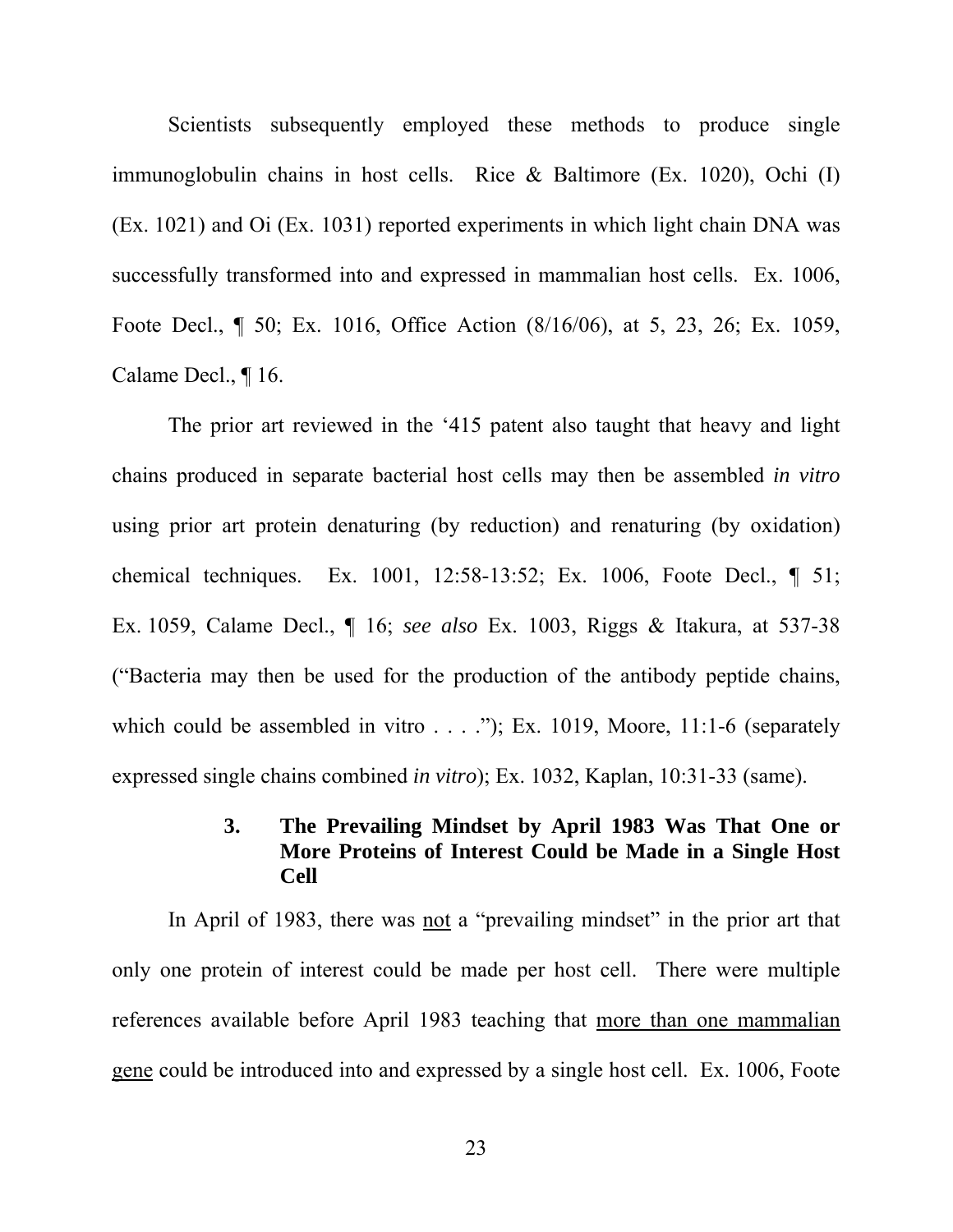Decl., ¶¶ 52-58 (discussing the prior art summarized below); Ex. 1059, Calame Decl., ¶ 16.

For example, U.S. Patent No. 4,487,835 (Ex. 1033) summarizes the state of bacterial expression of eukaryotic (mammalian) proteins before April 1983:

It is known to prepare useful polypeptides and proteins, for example enzymes, hormones . . . by cultivation of bacteria carrying plasmids with genes coding for the desired polypeptides or proteins. It is also known to construct plasmids containing desired genes by so-called recombinant DNA technique, which makes it possible to obtain, from the cultivated bacteria carrying such recombinant DNA plasmids, gene products which inherently are characteristic to other organisms than the bacteria used as host cells. In the preparation of recombinant DNA, a so-called cloning vector, that is, a plasmid which is able to replicate in the host bacterium, is combined with a DNA fragment containing a gene or genes coding for the desired product or products . . . . If the foreign DNA is transcribed and translated in the bacterial host, the gene products of the foreign DNA are produced in the bacterial host.

Ex. 1033, 1:17-31, 51-53; *see also* U.S. Patent No. 4,371,614 (Ex. 1034), 1:43-58 ("[O]ne or more genes from a donor organism, such as a . . . eukaryotic cell are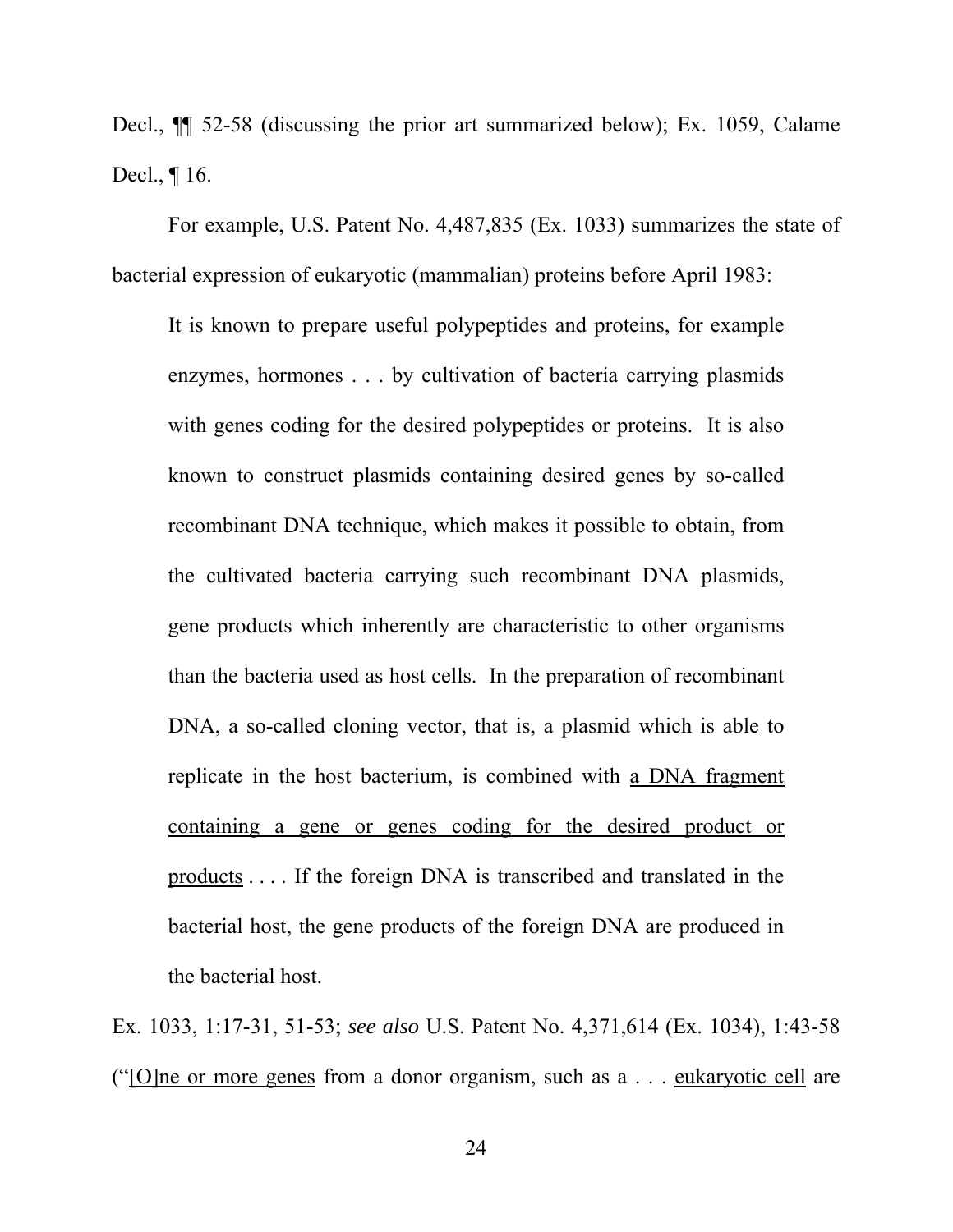introduced into a vector" that is transformed into "a host organism, usually a prokaryotic bacterial microorganism" to "produce corresponding enzymes using the available protein-synthesizing apparatus of the host."); U.S. Patent No. 4,762,785 (Ex. 1035), 2:66-3:5 (vector for transforming a prokaryotic host in which "[o]ne or more segments of alien DNA will be included in the plasmid, normally encoding one or more proteins of interest . . . derived from any convenient source, either prokaryotic or eukaryotic, including . . . mammals."); U.S. Patent No. 4,476,227 (Ex. 1036), 3:1-4 (vector comprising foreign DNA, wherein "the foreign DNA can be of eukaryotic or prokaryotic origin and might include . . . one or more genes for expression and production of commercially useful products"); U.S. Patent No. 4,362,867 (Ex. 1037), 8:48-52 (eukaryotic DNA inserted into a plasmid for transforming *E. coli* to produce a desired protein may include a "gene or genes coding for the cellular production of a desired [protein] product or products").

Similarly, U.S. Patent No. 4,396,601 (Ex. 1038) teaches introducing and coexpressing multiple independent eukaryotic genes in a single mammalian host cell. The patent teaches that "when two or more genes are to be introduced they may be carried on a single chain, a plurality of chains, or combinations thereof." Ex. 1038, 3:51-53. "The DNA employed may provide for a single gene, a single set of genes, e.g., the beta-globin gene cluster, or a plurality of unrelated genes."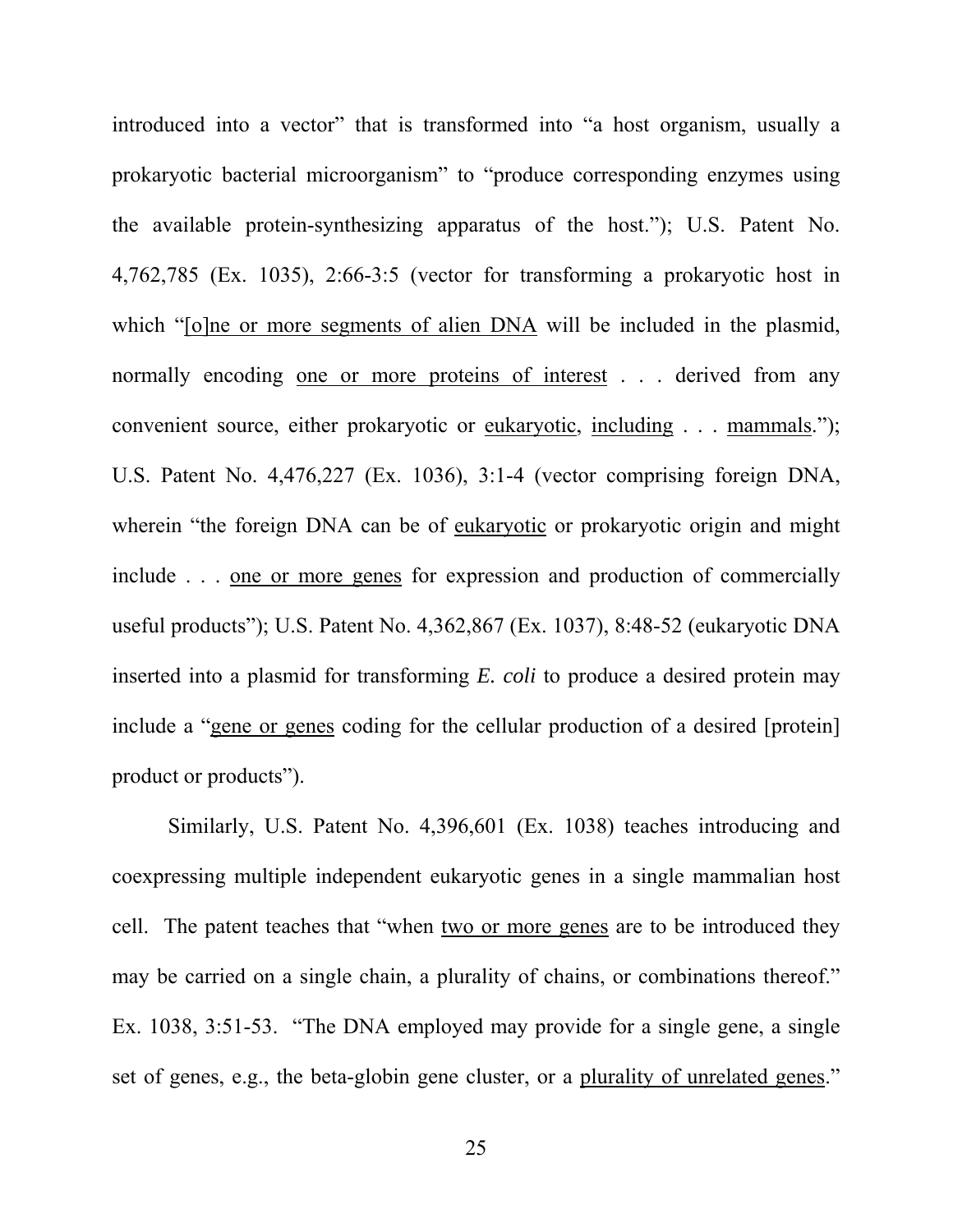*Id.* at 5:26-29 (emphasis added). The Southern prior art publication (Ex. 1004), one of Petitioner's references underlying its grounds for rejection, also teaches expressing multiple genes of interest in a mammalian host cell by using two vectors to co-transform the cell, with each vector containing a different gene of interest. *Infra* at 32-34, 38-41.

The expression of "one or more genes," "two or more genes," a "plurality of unrelated genes" or "a gene or genes" "encoding one or more proteins of interest" in a single host cell—this was the prevailing mindset in April 1983, and not the "one polypeptide per host cell" postulate advocated by Owners during reexamination. Ex. 1006, Foote Decl., ¶ 59; Ex. 1059, Calame Decl., ¶ 16. And it was this prevailing mindset that is reflected around the time of filing of the '415 patent in the teachings of heavy and light chain co-expression in the Boss patent (Ex. 1012, 5:43-56, 6:1-17) and in the work of scientists who published their heavy and light chain co-expression experiments shortly after April 1983 (Ex. 1040, Ochi (II)). Ex. 1006, Foote Decl., ¶ 59; Ex. 1059, Calame Decl., ¶ 16.

The state of the art of the co-expression of genes (eukaryotic and otherwise) in recombinant systems before April 1983 was advanced enough so that even as early as 1980, Dr. César Milstein—a Nobel Laureate (with Georges Köhler) for his work on monoclonal antibodies—suggested its application in antibody production. He anticipated bacterial and mammalian host cells transformed with heavy and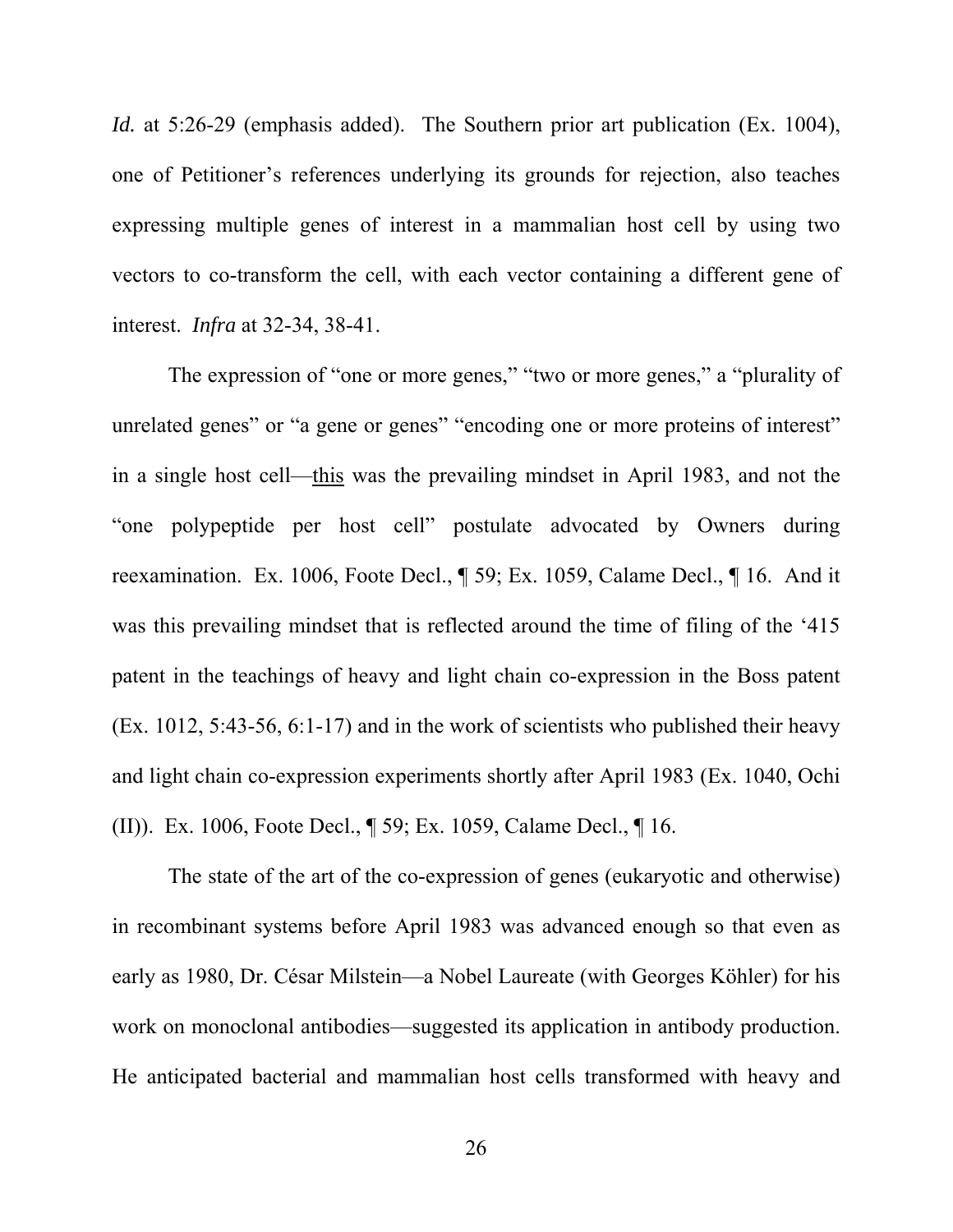light chain DNA, followed by expression of the respective polypeptides. Ex. 1039, Milstein, at 409-10. Dr. Milstein observed that if bacterial host cells are used, "we have to face the possibility that bacteria may not be able to handle properly the separated heavy and light chains so that correct assembly becomes possible." *Id.* at 410. This concern of Dr. Milstein—that bacteria may not be able to correctly assemble the heavy and light chains—necessarily presumes a single bacterial cell that has been transformed with the both heavy chain and light chain genes and was co-expressing both genes. Ex. 1006, Foote Decl., ¶ 60; Ex. 1059, Calame Decl., ¶ 16.

Thus, in the five years preceding the '415 patent's filing date: (1) there was an available set of platform technologies for making mammalian proteins in bacterial and mammalian host cells; (2) the ability to make single immunoglobulin (either heavy or light) chains in bacterial and mammalian host cells was known in the art; and (3) the art expressed multiple suggestions that more than one gene of interest can be introduced into a host cell to produce more than one protein of interest. All of these teachings are germane to Petitioner's grounds for rejection of the challenged claims.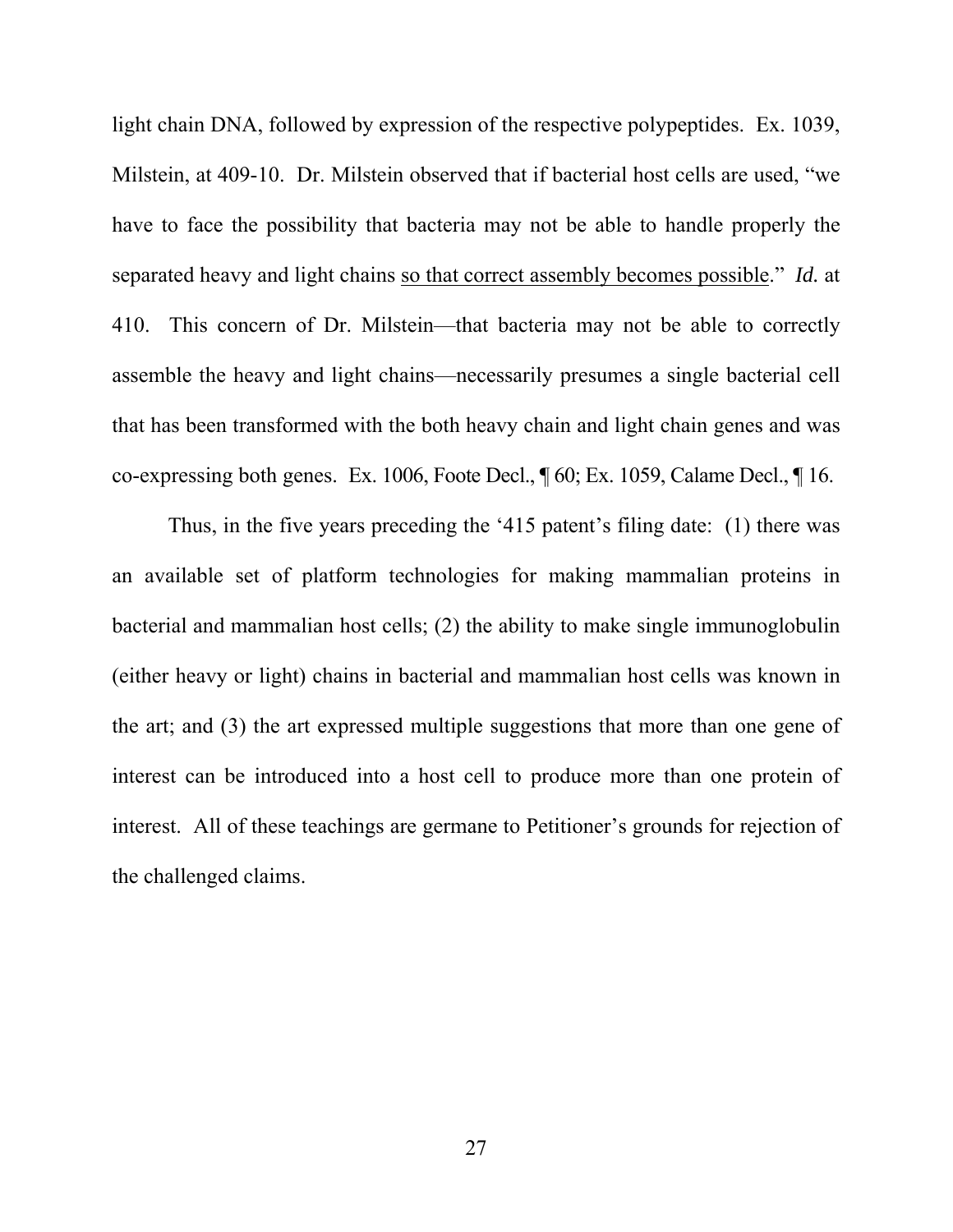#### **B. References Underlying the Grounds for Rejection**

## **1. Bujard Teaches Introducing and Expressing a "Plurality of Genes" in Bacterial or Mammalian Host Cells and Identifies "Immunoglobulins" as a Protein of Interest**

Bujard (Ex. 1002) issued on January 22, 1985, to inventors Hermann Bujard and Stanley Cohen based on an application filed May 20, 1981. Bujard qualifies as prior art under § 102(e). Bujard was never cited by Owners, or identified or relied upon by the PTO, during prosecution or reexamination of the '415 patent.

Bujard is directed to vectors made by recombinant DNA technology for expressing proteins of interest in transformed host cells. Ex. 1006, Foote Decl., ¶¶ 61-64; Ex. 1059, Calame Decl., ¶ 16. Bujard notes that the preexisting technology had already "established the feasibility of producing a wide variety of naturally occurring and synthetic polypeptides by means of hybrid DNA technology," but acknowledges that "there are continuing and extensive efforts to provide for more efficient and economic methods for producing the polypeptides." Ex. 1002, 1:13-18. The vectors in Bujard are optimized over prior art vectors by increasing their efficiency in transcribing DNA to RNA and in expressing one or more genes of interest (referred to in the patent as "structural genes"<sup>11</sup>) in host cells to produce one or more proteins of interest. Ex. 1006, Foote Decl., ¶¶ 61-62, 64-  $\overline{a}$ <sup>11</sup> A "structural gene" is a gene that "provid[es] a poly(amino acid)," i.e., a protein. Ex. 1002, 3:9-14; Ex. 1006, Foote Decl., ¶ 65; Ex. 1059, Calame Decl., ¶ 16.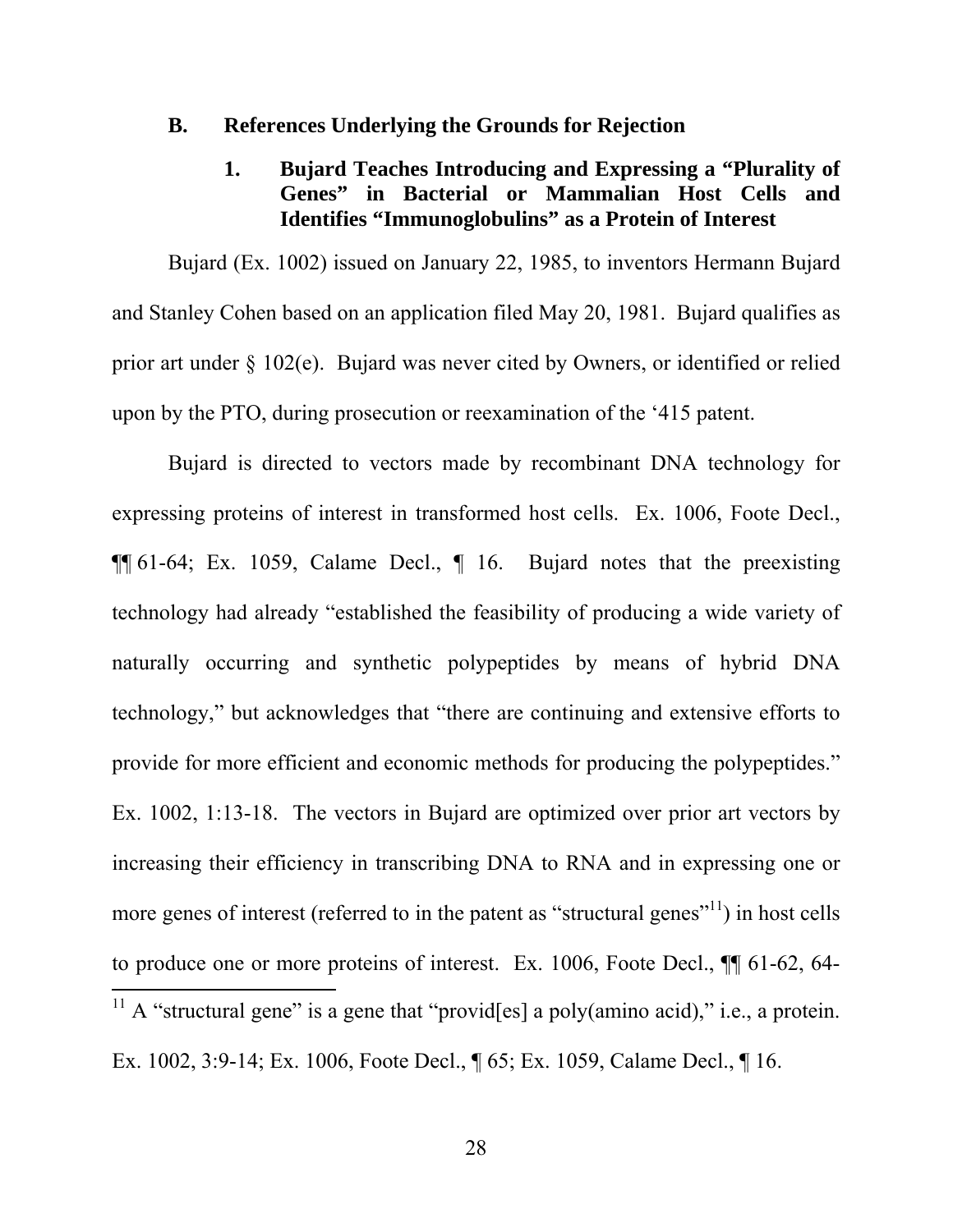66; Ex. 1059, Calame Decl., ¶ 16. Bujard identifies immunoglobulins among the proteins that can be made by the disclosed process, vectors, and transformed host cells taught by Bujard. Ex. 1006, Foote Decl., ¶ 69; Ex. 1059, Calame Decl., ¶ 16.

The vector of Bujard consists of a "strong promoter, followed by a DNA sequence of interest, optionally followed by one or more translational stop codons in one or more reading frames, followed by a balanced terminator, followed by a marker allowing for selection of transformants." Ex. 1002, 2:3-20; Ex. 1006, Foote Decl.,  $\P$  63; Ex. 1059, Calame Decl.,  $\P$  16. The DNA sequence of interest, which "usually" consists of "structural genes," is inserted between the strong promoter and terminator to "provide for efficient transcription and/or expression of the sequence." Ex. 1002, 2:33-38; Ex. 1006, Foote Decl., ¶¶ 63-66; Ex. 1059, Calame Decl., ¶ 16. The DNA sequence of interest may contain "more than one gene, that is, a plurality of genes, including multimers and operons."<sup>12</sup> Ex. 1002,

<sup>12</sup> "Multimer" refers to a protein with more than one subunit. *Supra* at 13, n.8. In the context of Bujard, a POSITA would therefore understand the use of the term "multimer" to mean "genes encoding multimeric proteins." Ex. 1006, Foote Decl., ¶¶ 67-68; Ex. 1059, Calame Decl., ¶ 16. When a multimeric protein is encoded by a "plurality of genes," with each gene making a different type of polypeptide, this can only be construed as a multimeric protein with chemically distinct (i.e., non-

 $\overline{a}$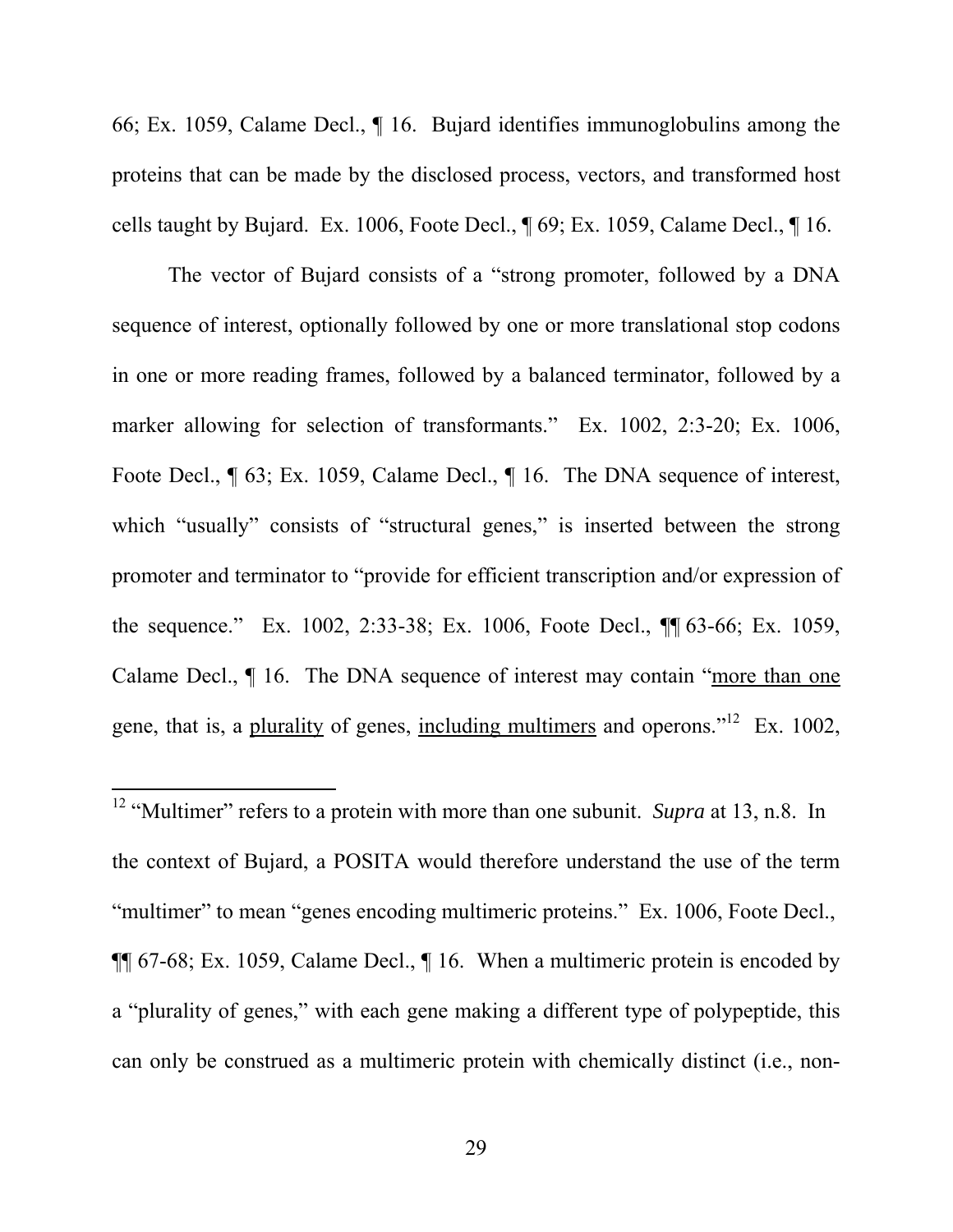3:46-48; Ex. 1006, Foote Decl., ¶¶ 64-66; Ex. 1059, Calame Decl., ¶ 16; *see also*  Ex. 1002, 7:61-63 ("[O]ne or more structural genes may be introduced between the promoter and terminator") and 8:7-11 ("Alternatively, the gene(s) of interest may be ligated to the appropriate regulatory signal sequences before insertion into the [plasmid] vehicle"). These are the exact teachings of multiple DNA sequences that Owners argued during the '415 patent reexamination were absent from the Axel patent. *Supra* at 16-17.

Further, the vector with the inserted DNA sequence of interest containing one or more structural genes "can be used with one or more hosts for gene expression" of a "wide variety of poly(amino acids)" by transforming the host cell (either a microorganism, e.g., *E. coli*, or a mammalian cell) with the vector. Ex. 1002, 3:61-63, 6:23-37, 8:1-3, 11:28-31; Ex. 1006, Foote Decl., ¶ 64; Ex. 1059, Calame Decl., ¶ 16. Among the "wide variety" of genes and proteins of interest identified in the patent are "immunoglobulins e.g. IgA, IgD, IgE, IgG and IgM and fragments thereof," as well as "free light chains." Ex. 1002, 4:14-16, 4:30-36, 5:11-27. The Bujard patent makes clear the common knowledge at the time that antibodies are assembled from multiple, discrete polypeptides (four—two

identical) polypeptide subunits, for example, an immunoglobulin. Ex. 1006, Foote Decl., ¶¶ 68-69; Ex. 1059, Calame Decl., ¶ 16.

 $\overline{a}$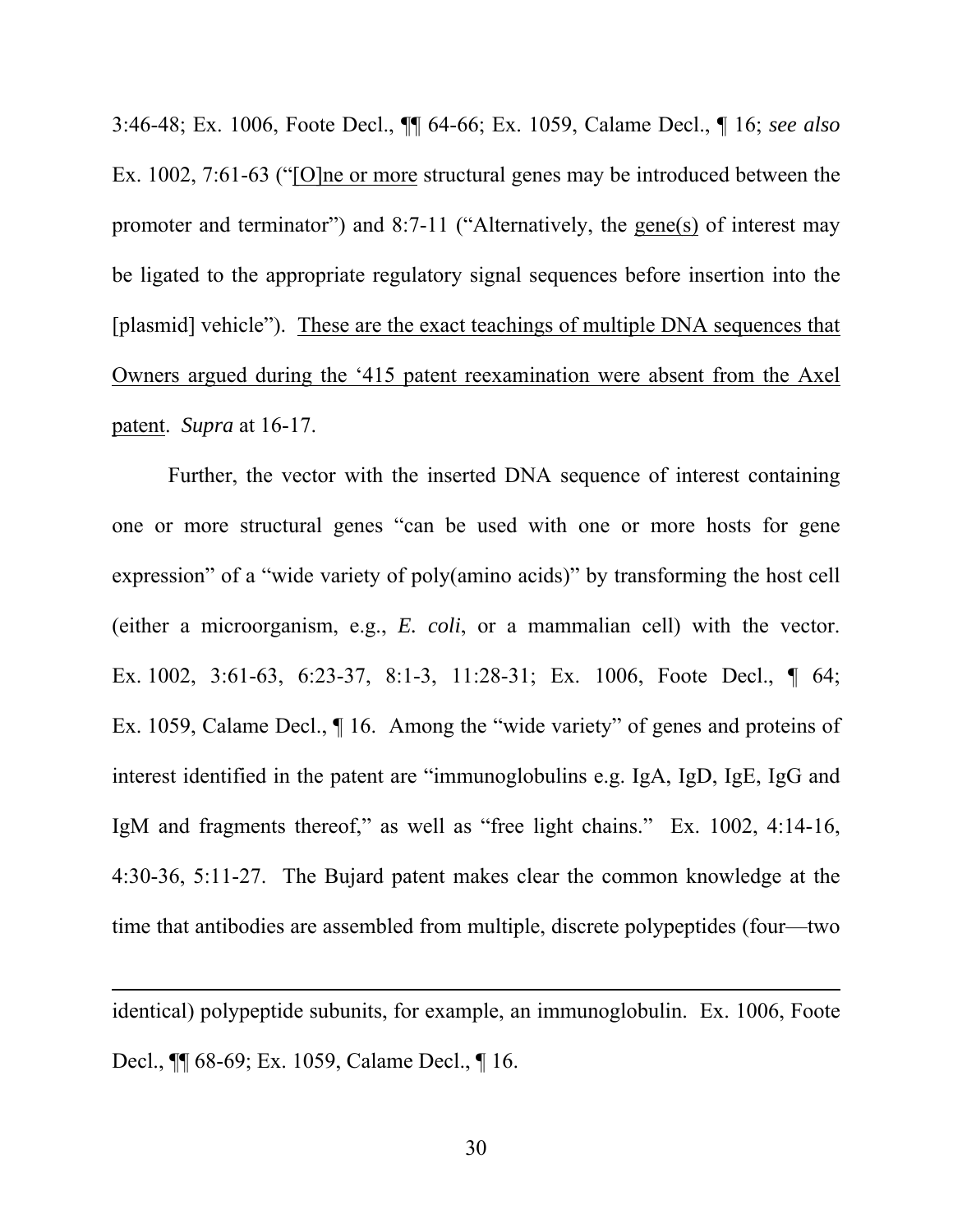heavy and two light chains) encoded for by two different genes: it identifies the molecular formula of each type of immunoglobulin that can be produced according to the disclosed method—for example, the patent notes that IgG has the molecular formula of "γ2κ2 or γ2λ2" (two heavy chains (γ2) and two light chains (κ2 or λ2)). Ex. 1002, 5:11-14; Ex. 1006, Foote Decl., ¶ 70; Ex. 1059, Calame Decl., ¶ 16.

The resultant proteins produced by the transformed host cells may be prepared either "as a single unit" or "as individual subunits and then joined together in appropriate ways." Ex. 1002, 4:19-21. The "single unit" is a reference that a POSITA would understand to include an *in vivo* assembled multimeric protein, such as an immunoglobulin; the joining together of "individual subunits" by "appropriate ways" is a reference that a POSITA would understand to include the *in vitro* assembly of the constituent polypeptide subunit chains of a multimeric protein, such as an immunoglobulin. Ex. 1006, Foote Decl., ¶ 73; Ex. 1059, Calame Decl., ¶ 16.

# **2. Riggs & Itakura Teaches Hybridomas as a Source of Antibody Genes and the In Vitro Assembly of Heavy and Light Chains**

Riggs & Itakura (Ex. 1003) published in 1979 and qualifies as prior art under §102(b). Riggs & Itakura was never cited by Owners, or identified or relied upon by the PTO, during prosecution or reexamination of the '415 patent.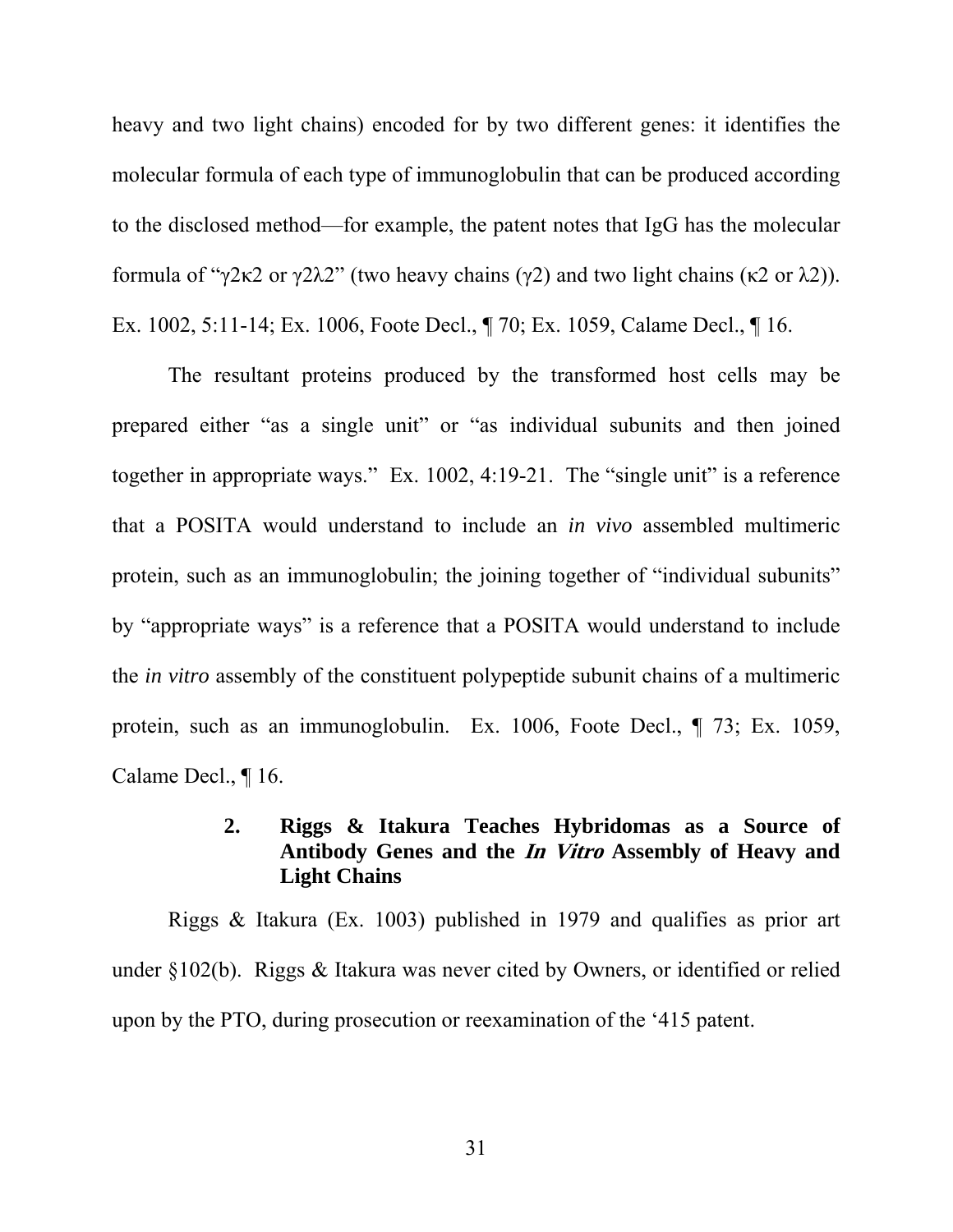Arthur Riggs and Keiichi Itakura were among the first scientists to use recombinant DNA technology to express mammalian proteins in bacteria. Ex. 1006, Foote Decl., ¶ 85; Ex. 1059, Calame Decl., ¶ 16. In the article, they provide an overview of their work on making human insulin in bacteria: creating synthetic DNA encoding for the insulin A and B polypeptide chains, using recombinant DNA techniques to insert the genes into separate plasmids, separately transforming *E. coli* cells with plasmids containing the genes for the A and B chains, recovering the expressed chains from lysed bacterial cells, and *in vitro*  assembly of the chains into an intact insulin molecule. Ex. 1003, at 531-33; Ex. 1006, Foote Decl., ¶ 85; Ex. 1059, Calame Decl., ¶ 16. The authors saw the practical application for this technology as extending beyond insulin production. Ex. 1003, at 537-38; Ex. 1006, Foote Decl., ¶ 85; Ex. 1059, Calame Decl., ¶ 16. They taught that "[h]ybridomas will provide a source of mRNA for specific antibodies. Bacteria may then be used for the production of the antibody peptide chains, which could be assembled in vitro and used for passive immunization." Ex. 1003, at 537-38; Ex. 1006, Foote Decl., ¶ 85; Ex. 1059, Calame Decl., ¶ 16.

# **3. Southern Teaches One Host Cell Transformed with Two Vectors**

Southern (Ex. 1004) published in July 1982 and qualifies as prior art under §102(a). Southern was never cited by Owners, or identified or relied upon by the PTO, during prosecution or reexamination of the '415 patent.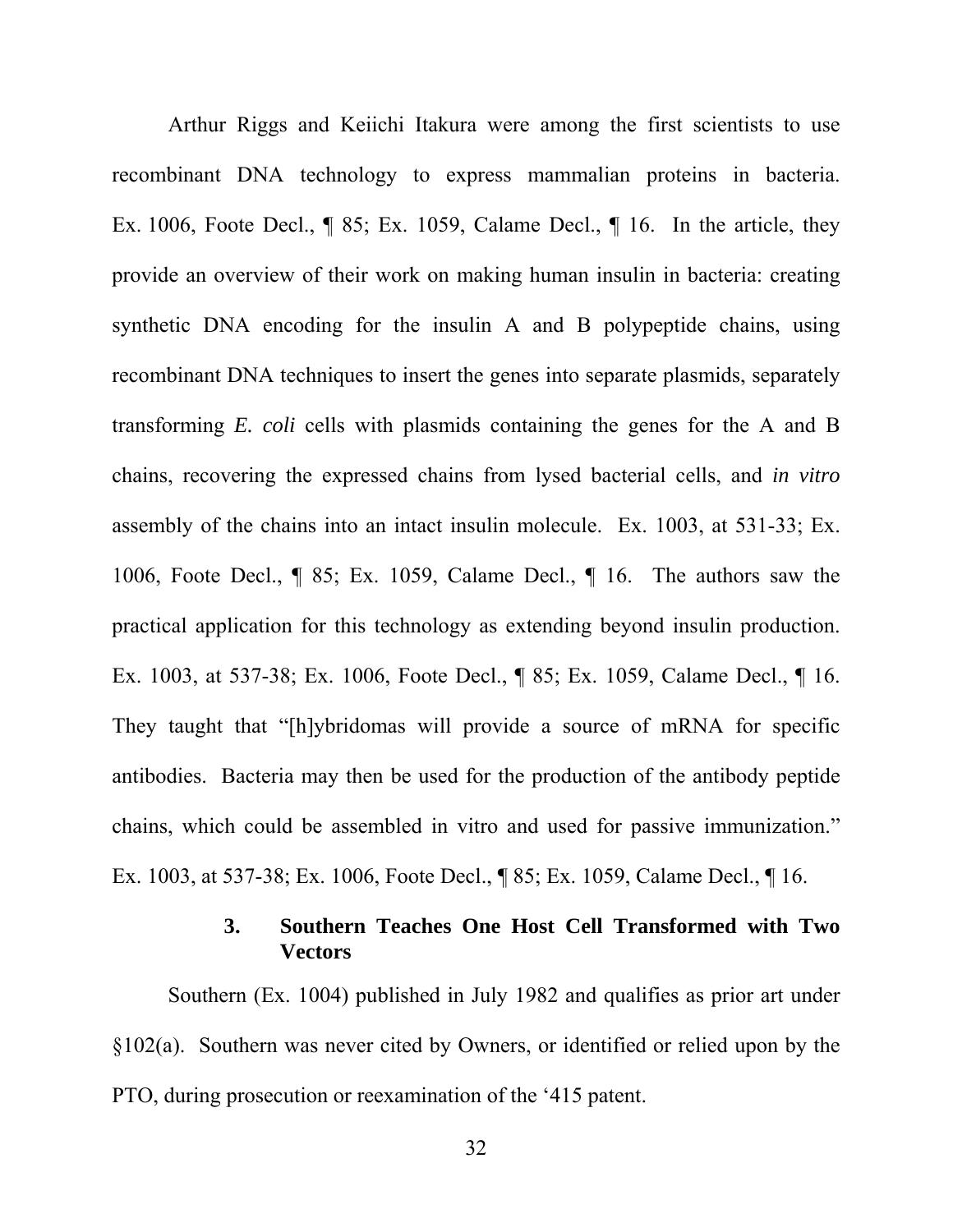Southern teaches a single mammalian host cell that is "cotransformed"<sup>13</sup> with two separate plasmids: the first (called "pSV2neo") containing the selectable marker gene "neo," which when expressed as a protein provides the cells with the ability to grow in the presence of the antibiotic G418; the second ("pSV2gpt") containing the selectable marker gene "gpt," which when expressed as a protein provides the cells with the ability to grow in the presence of the antibiotic MPA. Ex. 1004, at 336-37, Table 3; Ex. 1006, Foote Decl., ¶¶ 86-87; Ex. 1059, Calame Decl., ¶ 16. The cotransformed host cells successfully expressed both selectable marker proteins and were able to grow in the presence of both antibiotics, i.e., they were "double selected." Ex. 1004, at 336-37, Table 3; Ex. 1006, Foote Decl., ¶¶ 88-89; Ex. 1059, Calame Decl., ¶ 16. Southern evinces a formal proof that the two expression vectors are compatible and can be used and selected for simultaneously in the same cell without interfering with each other. Ex. 1006, Foote Decl., ¶ 88; Ex. 1059, Calame Decl., ¶ 16.

While Southern's cotransformation experiments used the two vectors without "gene-of-interest" insertions, that was merely an experimental convenience. Ex. 1006, Foote Decl., ¶ 89; Ex. 1059, Calame Decl., ¶ 16. Both

 $\overline{a}$ 

<sup>&</sup>lt;sup>13</sup> This is also referred to as "cotransduction" and "cotransfection" in the article. Ex. 1004, at 336-37; Ex. 1006, Foote Decl., ¶ 88, n.8; Ex. 1059, Calame Decl., ¶ 16.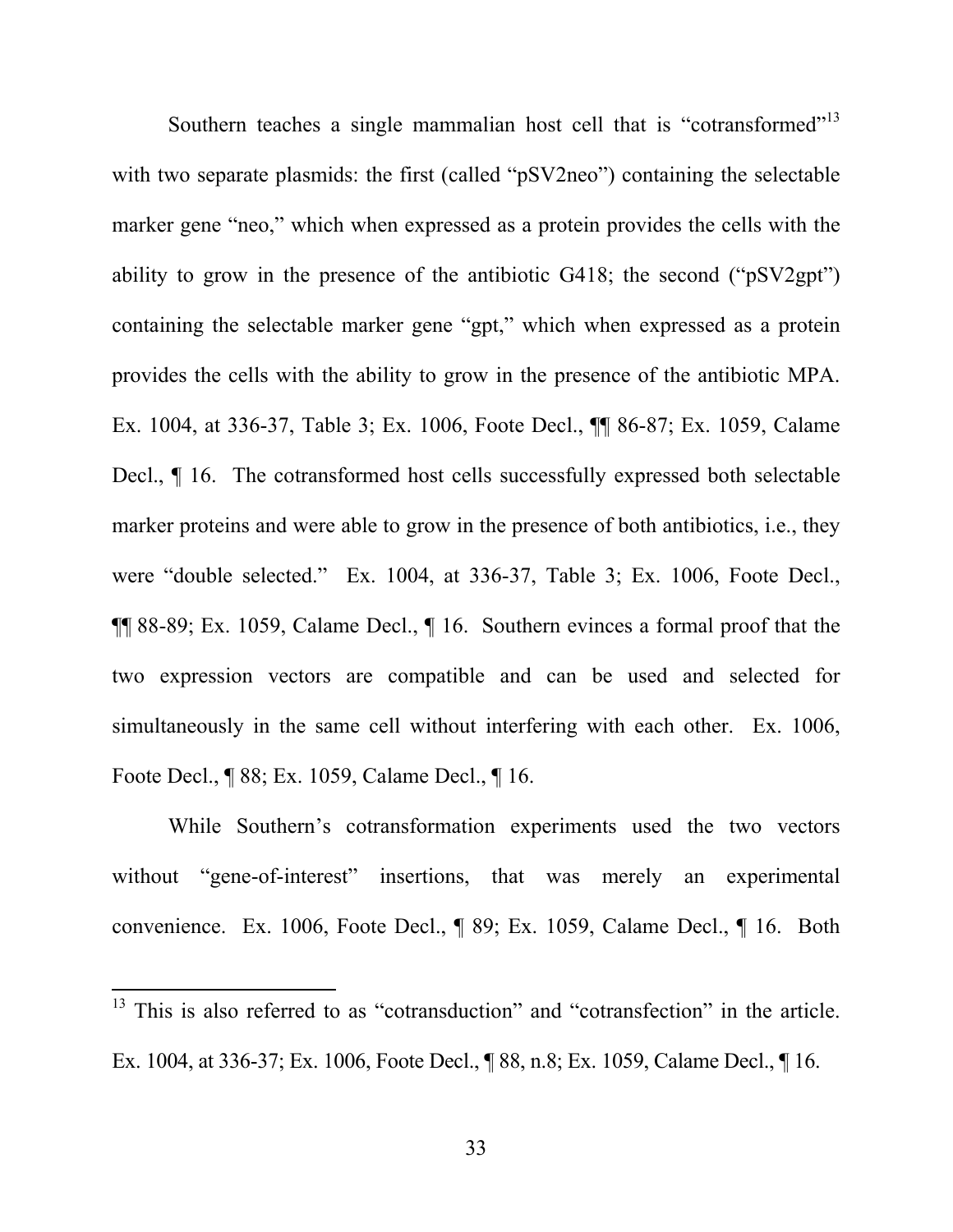vectors are described repeatedly as expression vectors, and the intent to use them to coexpress multiple "genes of interest,"14 one on each vector, with double selection is made explicit in the paper's concluding statement: "[c]otransformation with nonselectable genes can be accomplished by inserting genes of interest into vector DNAs designed to express neo or gpt. The schemes used to select for the expression of gpt and neo are complementary and experiments that exploit the possibilities of a double and dominant selection are now in progress." Ex. 1004, at 339; Ex. 1006, Foote Decl., ¶ 89; Ex. 1059, Calame Decl., ¶ 16.

# **V. FULL STATEMENT OF PRECISE RELIEF REQUESTED AND THE REASONS THEREFOR (37 C.F.R. § 42.22(a))**

# **A. Explanation of Ground 1 for Unpatentability: Claims 1, 3, 4, 11, 12, 14, 19, and 33 Are Obvious Over Bujard in View of Riggs & Itakura**

Claims 1, 3, 4, 11, 12, 14, 19, and 33 are invalid as obvious over Bujard in view of Riggs & Itakura. Independent claims 1 and 33 require the recombinant production of an immunoglobulin molecule (i.e., an antibody) or immunologically functional fragment by "independently expressing" DNA sequences encoding at least the variable domains of the immunoglobulin heavy and light chains within a

 $\overline{a}$ 

<sup>&</sup>lt;sup>14</sup> Also called "nonselectable genes" in Southern, that is, genes that do not confer a selective advantage to the host cell. Ex. 1004, at 336; Ex. 1006, Foote Decl.,  $\parallel$  90, n.9; Ex. 1059, Calame Decl., ¶ 16.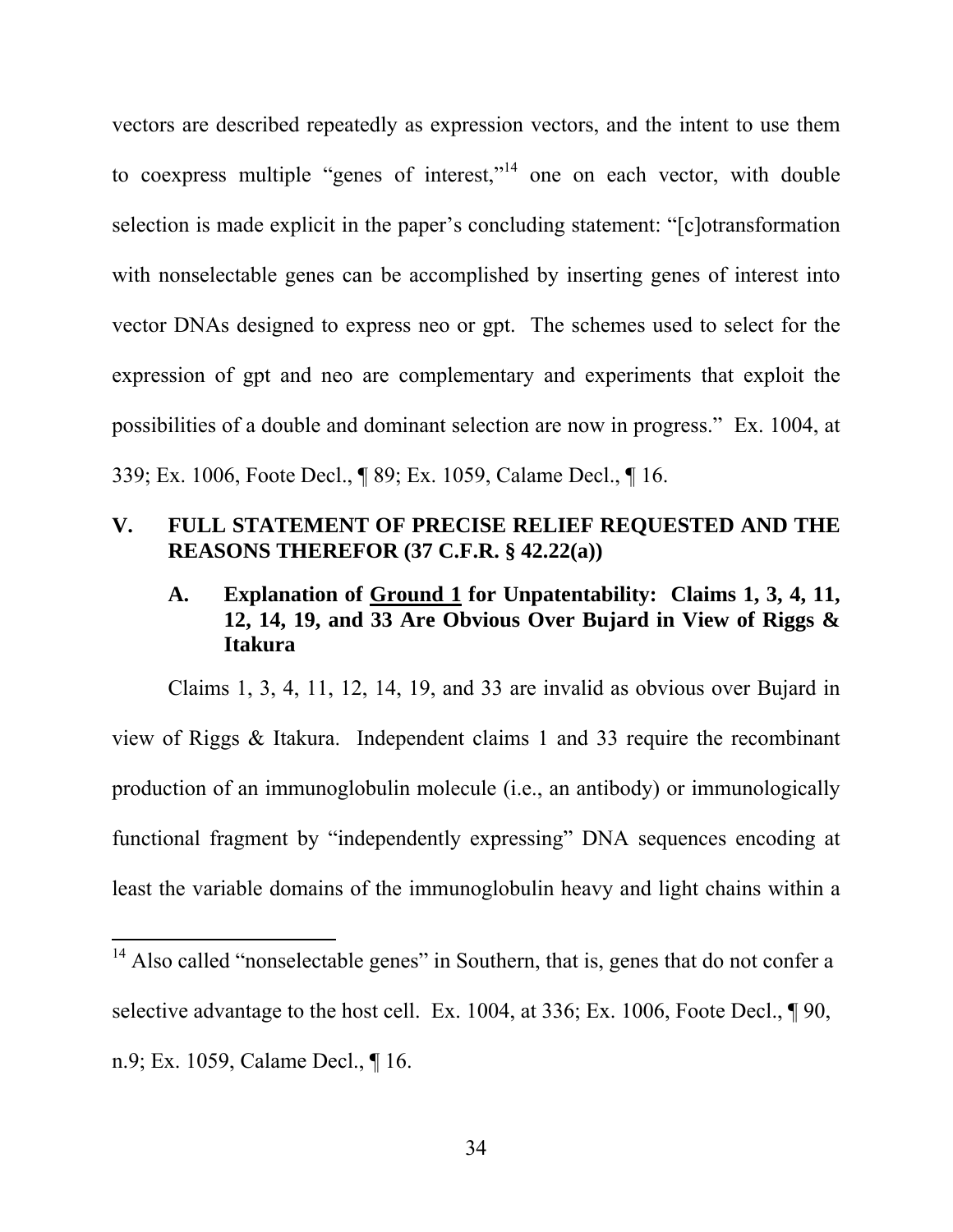"single host cell." Dependent claim 3 requires that the heavy and light chain DNA sequences be "present in a single vector" and dependent claim 4 requires that the "vector" of the claims from which it depends be a "plasmid." Dependent claim 11 requires that the DNA sequences encode the "complete" heavy and light chain polypeptides and dependent claim 12 requires that any "constant domain" encoded by the DNA sequences be "derived from the same source as the variable domain to which it is attached." Dependent claim 14 also requires that the heavy and light chain DNA sequences be "derived from one or more monoclonal antibody producing hybridomas" and dependent claim 19 requires that the host cell of claim 1 is a "mammalian cell."

The Bujard patent teaches a process for producing proteins of interest among which the patent expressly identifies immunoglobulins—in a transformed host cell using a plasmid vector that is optimized to increase the efficiency of expression. Ex. 1002, 2:1-20, 3:9-14, 3:61-62, 4:14-16, 4:30-36, 5:11-27; Ex. 1006, Foote Decl., ¶ 91; Ex. 1059, Calame Decl., ¶ 16; *see also supra* at 27-31. Producing such proteins as taught by Bujard occurs in a single host cell—either bacterial or mammalian—that is transformed with a single plasmid containing "more than one gene, that is, a plurality of genes." Ex.  $1002$ ,  $3:46-48$ ,  $3:61-62$ ,  $6:23-$ 37; Ex. 1006, Foote Decl., ¶ 91; Ex. 1059, Calame Decl., ¶ 16; *see also supra* at 28-30.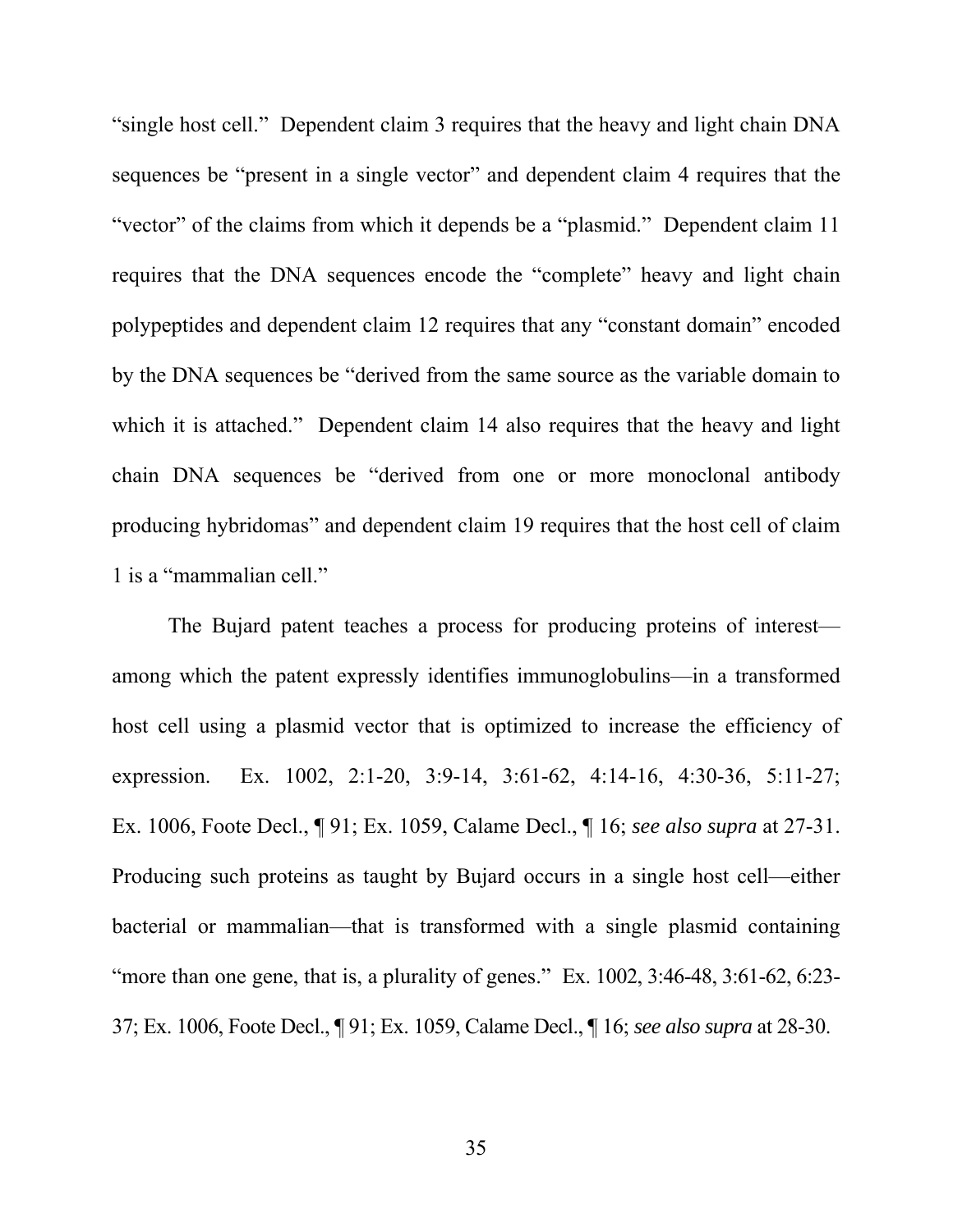A POSITA would have been motivated to combine Bujard with the *in vitro*  assembly disclosures in Riggs & Itakura, (Ex. 1003, at 537-38), with a reasonable expectation of success in achieving the purported invention of the challenged claims, thus rendering the claims obvious. Ex. 1006, Foote Decl., ¶ 99; Ex. 1059, Calame Decl., ¶ 16.

Bujard and Riggs & Itakura are publications in the same general field of research: the production of heterologous eukaryotic proteins in host cells. Ex. 1006, Foote Decl., ¶ 100; Ex. 1059, Calame Decl., ¶ 16. Beyond that general motivation to combine the references, the particular motivation to combine the *in vitro* protein assembly techniques of Riggs & Itakura with the Bujard antibody production method is found in Bujard itself. Ex. 1006, Foote Decl., ¶ 100; Ex. 1059, Calame Decl., ¶ 16.Bujard suggests at least two ways of obtaining the desired protein end product, one of which is that "individual [protein] subunits" can be "joined together in appropriate ways." Ex. 1002, 4:20-21; Ex. 1006, Foote Decl., ¶ 100; Ex. 1059, Calame Decl., ¶ 16; *see also supra* at 31. When the desired end product is a multi-subunit protein such as an immunoglobulin, a POSITA would have understood that the individual subunits (heavy and light chains) may be recombined according to known methods, including those referenced in Riggs & Itakura, which addresses the same problem of joining unassociated immunoglobulin (and insulin) chains separately produced in microorganism host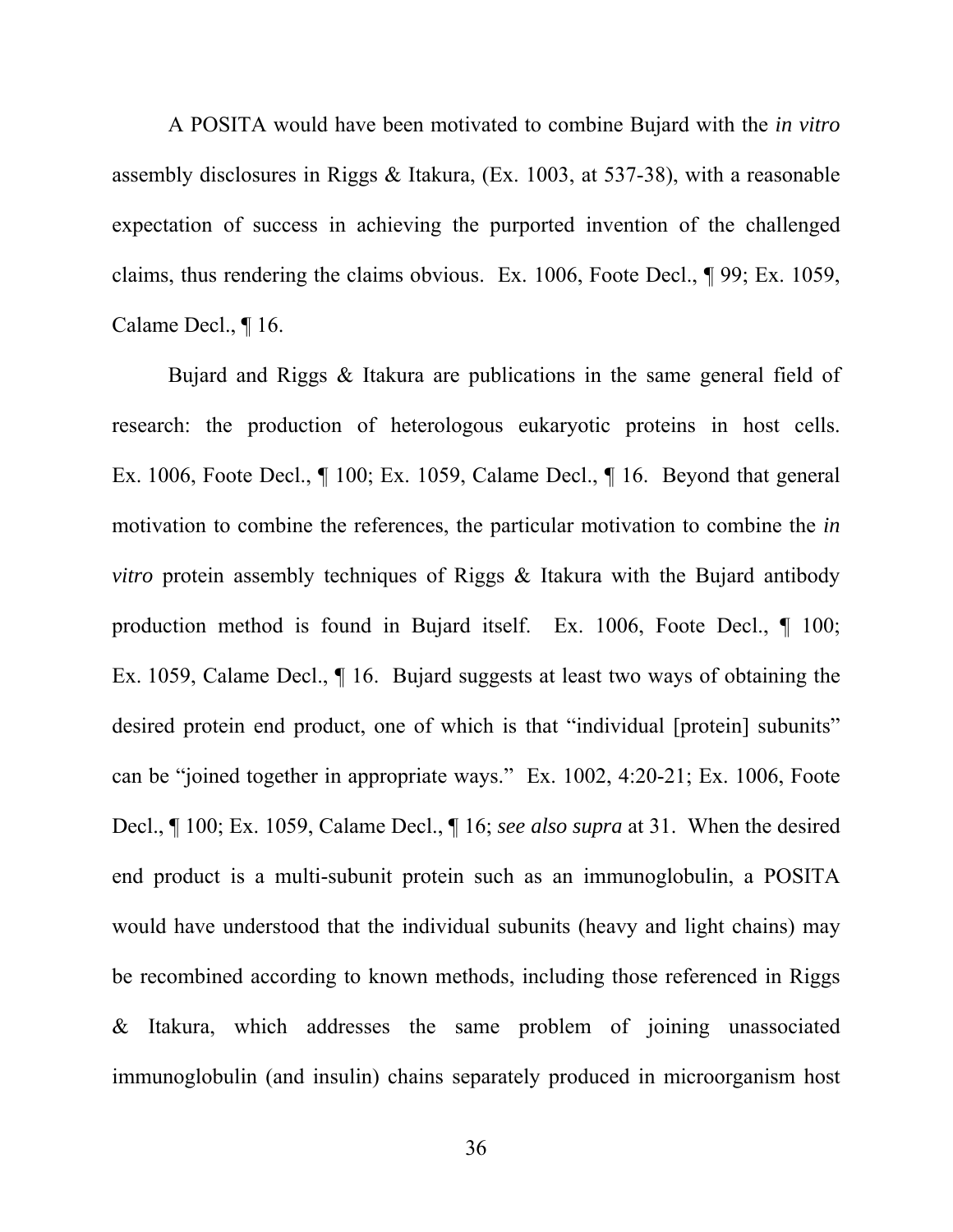cells. Ex. 1003, at 537-38; Ex. 1006, Foote Decl., ¶ 100; Ex. 1059, Calame Decl., ¶ 16. A POSITA would therefore have had a good reason to combine Bujard with Riggs & Itakura. Ex. 1006, Foote Decl., ¶ 100; Ex. 1059, Calame Decl., ¶ 16.

A POSITA would have also reasonably predicted that combining Bujard with the *in vitro* assembly techniques in Riggs & Itakura would result in an assembled immunoglobulin molecule. Ex. 1006, Foote Decl., ¶ 101; Ex. 1059, Calame Decl., ¶ 16. Riggs & Itakura themselves demonstrated that the separate chains of insulin could be joined *in vitro*, and taught that the same or similar techniques could be used successfully for immunoglobulin chains made by recombinant DNA means in microorganism host cells. Ex. 1003, at 531-32, 537- 38; Ex. 1006, Foote Decl., ¶ 101; Ex. 1059, Calame Decl., ¶ 16. There would have been no reason for a POSITA to believe that these methods could not also be successfully used to assemble the heavy and light chains produced by Bujard's similar recombinant DNA methodologies. Ex. 1006, Foote Decl., ¶ 101; Ex. 1059, Calame Decl., ¶ 16. A POSITA would therefore have had a reasonable expectation of success in combining Bujard with Riggs & Itakura to result in the subject matter of the challenged claims. Ex. 1006, Foote Decl., ¶ 101; Ex. 1059, Calame Decl., ¶ 16.In sum, a POSITA would have found it obvious to insert the genes encoding for the heavy and light chains, separated by a stop codon, between the promoter and terminator sequences of the vector, which would permit the independent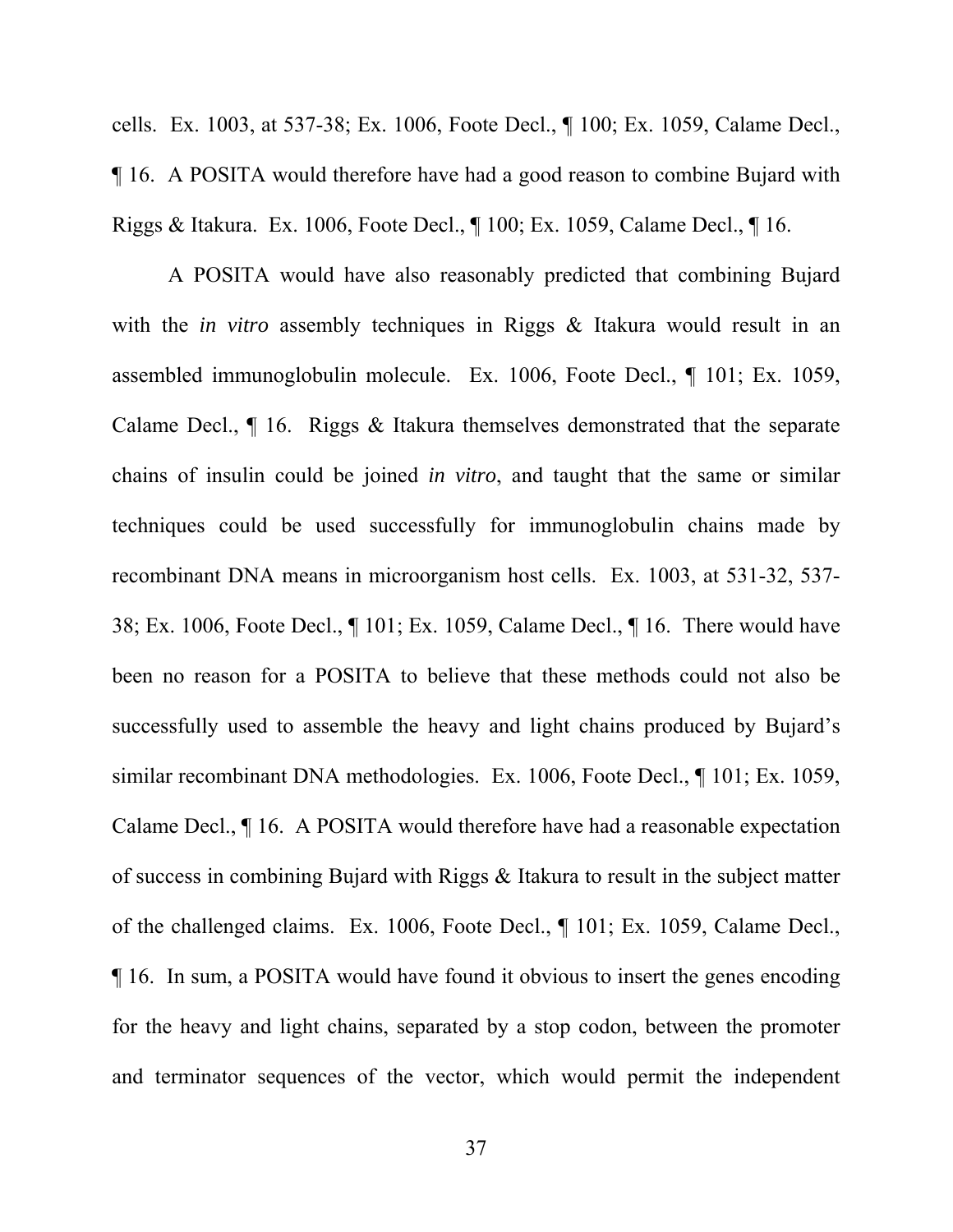expression of those genes as separate molecules in the transformed host cell. *See*  Ex. 1006, Foote Decl., ¶ 92; Ex. 1059, Calame Decl., ¶ 16.

As noted above, dependent claim 14 requires that the heavy and light chain DNA sequences be "derived from one or more monoclonal antibody producing hybridomas." A POSITA would have been motivated to combine Bujard with the hybridoma teachings in Riggs & Itakura (Ex. 1003, at 537) with a reasonable expectation of success in achieving the purported invention of claim 14, thus rendering the claim obvious. Ex. 1006, Foote Decl., ¶ 102; Ex. 1059, Calame Decl., ¶ 16. Riggs & Itakura expressly teaches that hybridomas would be a source of genetic material for heavy and light chains, which could then be used for their production in bacteria. Ex. 1003, at 537; Ex. 1006, Foote Decl., ¶ 102; Ex. 1059, Calame Decl., ¶ 16. As discussed above, a POSITA would have been motivated to combine these references, and would have done so with the reasonable expectation that the hybridoma immunoglobulin genes could be successfully used in the Bujard system to result in the subject matter of claim 14. Ex. 1006, Foote Decl.,  $\P$  102; Ex. 1059, Calame Decl.,  $\P$  16. Indeed, a POSITA would not doubt that immunoglobulin genes derived from a hybridoma would work in the Bujard method, and Riggs & Itakura itself teaches that bacterial host cells could be used to successfully make the chains from these genes. Ex. 1003, at 537-38; Ex. 1006, Foote Decl., ¶ 102; Ex. 1059, Calame Decl., ¶ 16.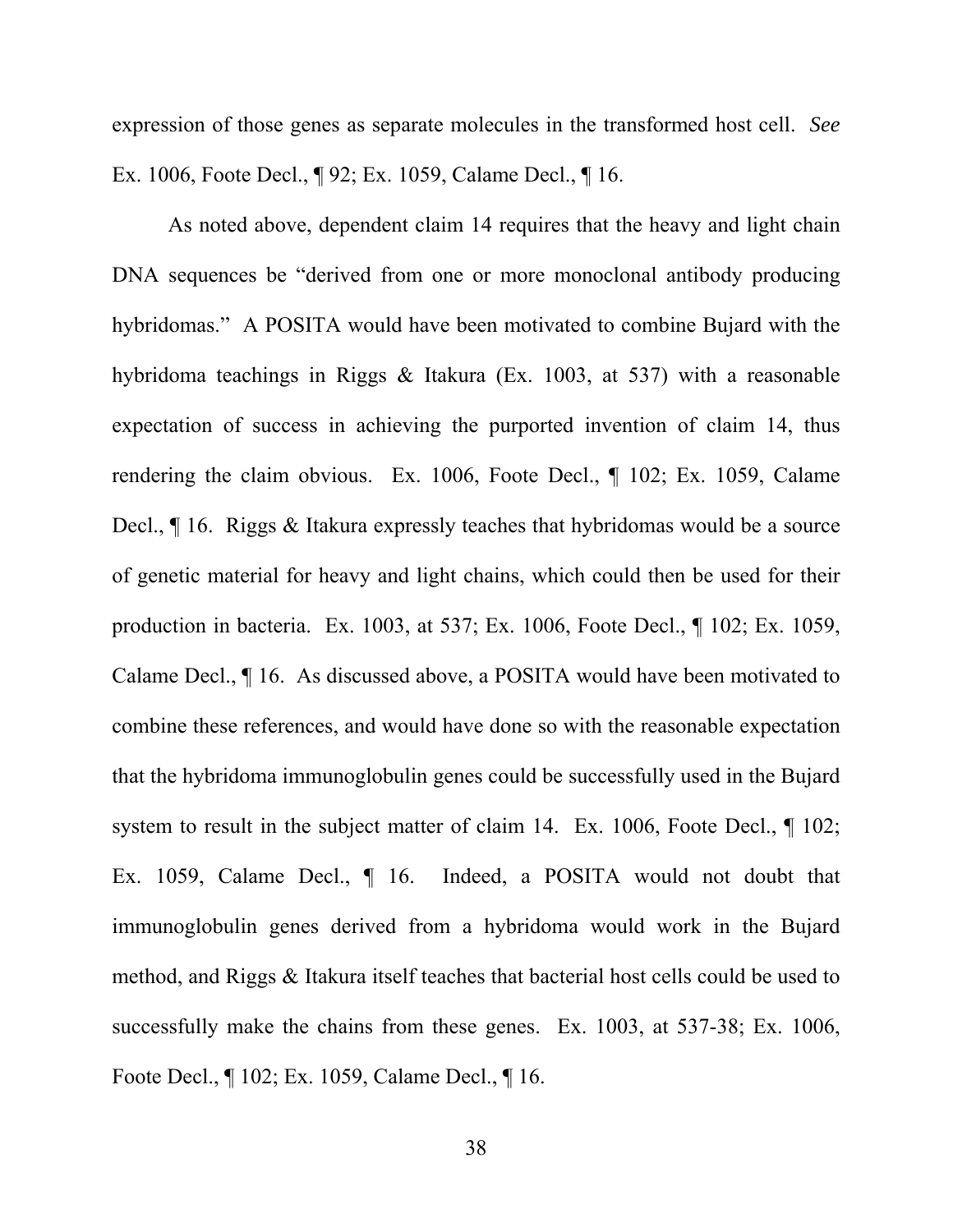# **B. Explanation of Ground 2 for Unpatentability: Claims 1, 2, 18, 20, and 33 Are Obvious Over Bujard in View of Southern**

Claims 1, 2, 18, 20, and 33 are invalid as obvious over Bujard in view of Southern. Claim 2 requires that the two DNA sequences of claim 1 "are present in different vectors"; claims 18 and 20 require a host cell and mammalian host cell, respectively, transformed with both of these separate vectors. A POSITA would have been motivated to combine (1) Bujard's teaching of a mammalian host cell transformed with two DNA sequences (for heavy and light chains), both in a single vector with (2) the co-transformation approach taught in Southern, i.e., a mammalian host cell transformed with two vectors, each with a different selectable marker and gene of interest. Ex. 1006, Foote Decl., ¶ 103; Ex. 1059, Calame Decl., ¶ 16. Both Bujard and Southern are publications directed to the expression of heterologous proteins in cells by using recombinant DNA technology and the related tools (vectors, host cells) to accomplish this. Ex. 1006, Foote Decl., ¶ 103; Ex. 1059, Calame Decl.,  $\P$  16. Beyond this general motivation to combine the references, a POSITA would have recognized that both references have as a goal the expression of genes of interest in a single transformed host cell, whether by using one (Bujard) or two (Southern) vectors. Ex. 1006, Foote Decl., ¶ 103; Ex. 1059, Calame Decl., ¶ 16.A POSITA would therefore have had a reason to combine Bujard with Southern and to modify Bujard accordingly by splitting the heavy and light chain DNA sequences into two separate vectors to be transformed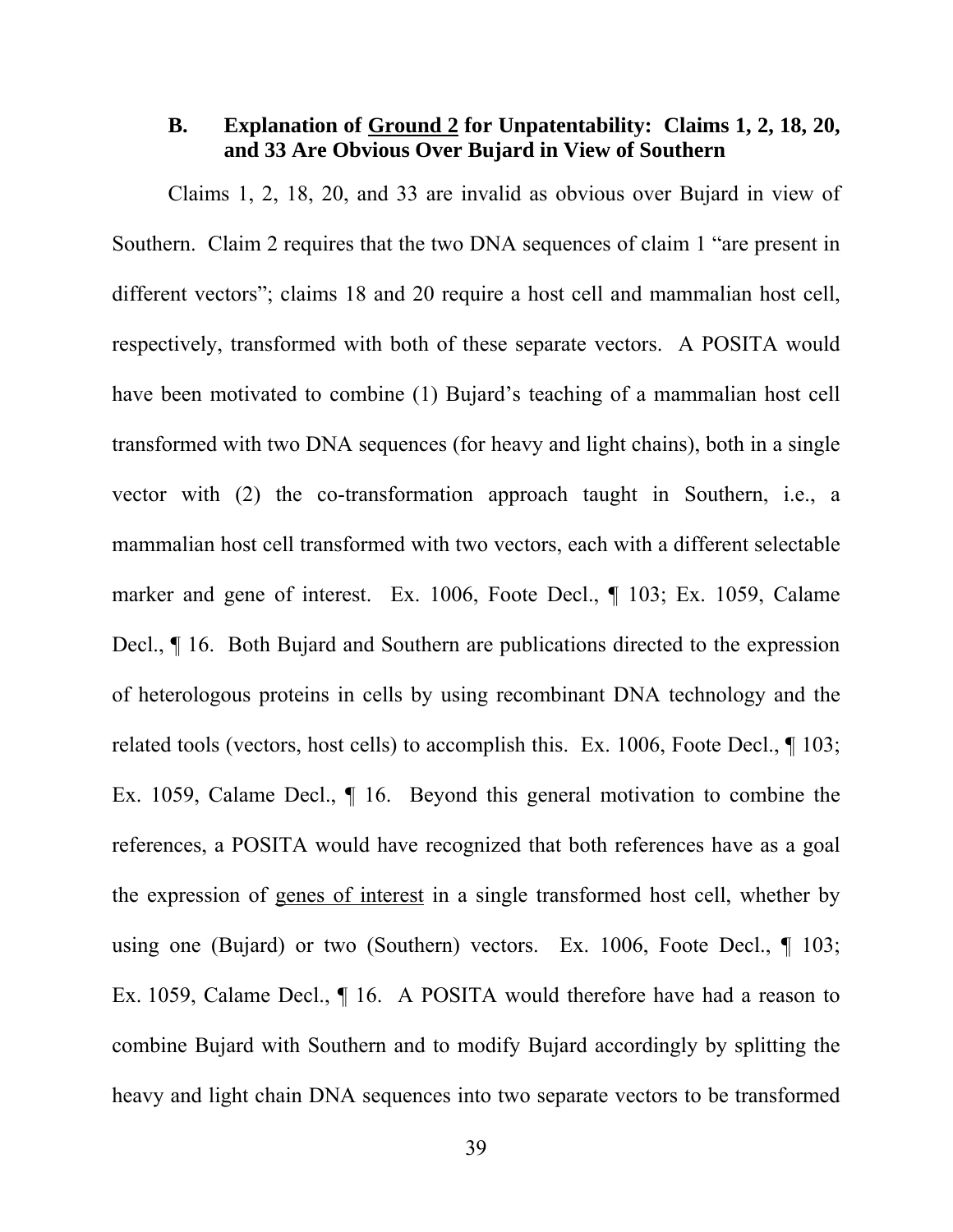in a single mammalian host cell. Ex. 1006, Foote Decl., ¶ 103; Ex. 1059, Calame Decl., ¶ 16.

A POSITA would have also reasonably predicted that this modification of Bujard in accordance with Southern would have resulted in the purported inventions of claims 2, 18, and 20. Ex. 1006, Foote Decl., ¶ 104; Ex. 1059, Calame Decl., ¶ 16. A POSITA would have been confident that a host cell's expression (transcription and translation) machinery would successfully make heavy and light chains from DNA sequences in separate vectors based on Southern's teaching that multiple proteins (selectable markers and proteins of interest) present on separate vectors could be expressed in a single host cell. Ex. 1006, Foote Decl., ¶ 104; Ex. 1059, Calame Decl., ¶ 16.Once a POSITA knows that heavy and light chain genes could be successfully co-expressed in a single host cell when present on one vector (as taught by Bujard), and that two genes of interest could also be successfully expressed in a single host cell when present on two vectors (as taught by Southern), the POSITA would have been confident that heavy and light chains could be successfully co-expressed in a single host cell when present on separate vectors. Ex. 1006, Foote Decl.,  $\P$  104; Ex. 1059, Calame Decl., ¶ 16.A POSITA would have known that the expression machinery in cells works universally, regardless of any difference in genes (heavy/light chain versus non-immunoglobulin polypeptides) or whether they are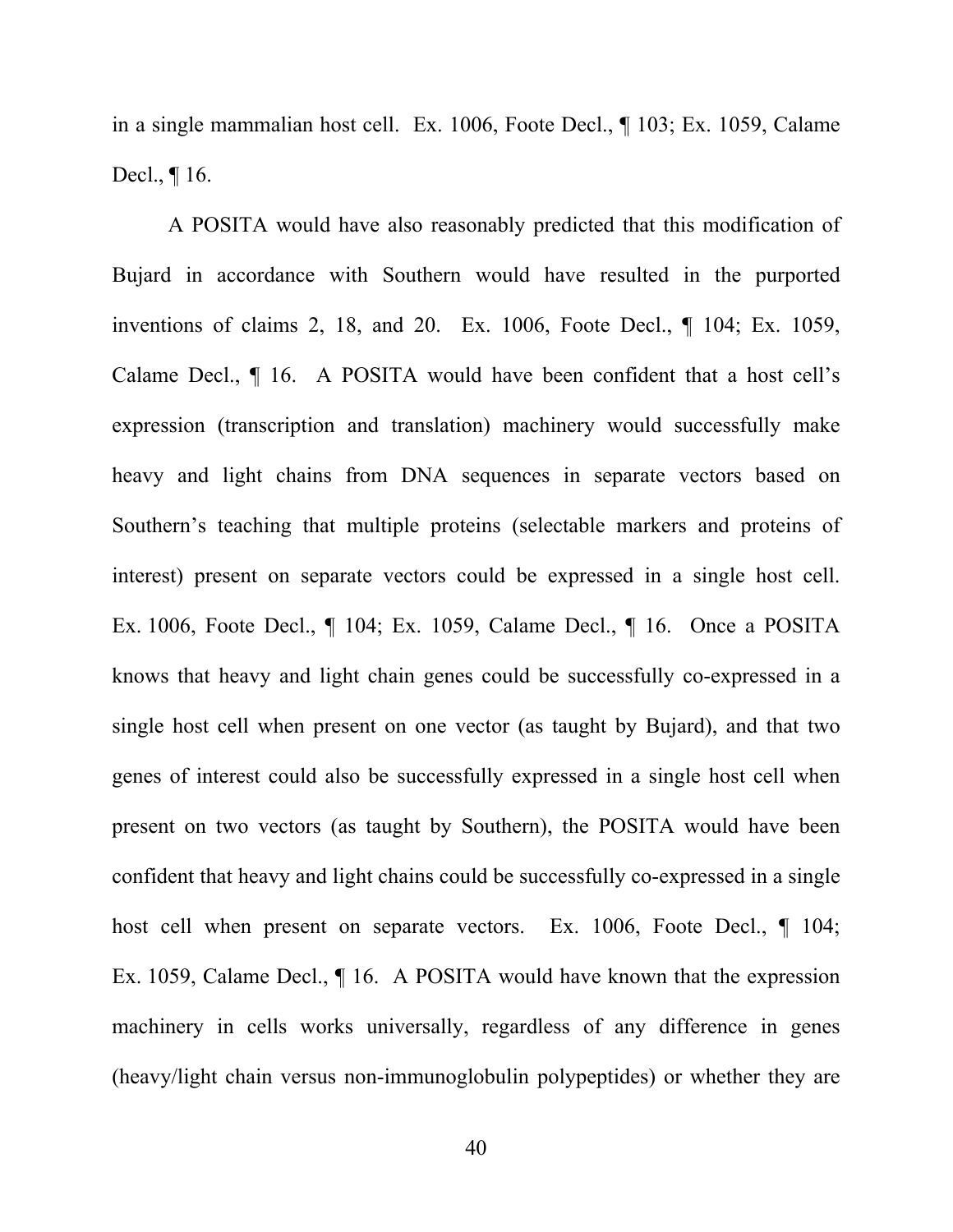on separate vectors (instead of one). Ex. 1006, Foote Decl., ¶ 104; Ex. 1059, Calame Decl., ¶ 16.Furthermore, because the heavy and light chain genes are on different vectors in the same host cell, they would necessarily be "independently expressed" and produced as "separate molecules," as required by claim 2. Ex. 1006, Foote Decl., ¶ 104; Ex. 1059, Calame Decl., ¶ 16.A POSITA would therefore have had a reasonable expectation of success in combining Bujard with Southern to result in the subject matter of challenged claims 2, 18, and 20. Ex. 1006, Foote Decl., ¶ 104; Ex. 1059, Calame Decl., ¶ 16.

Because claim 2 is obvious over Bujard in combination with Southern, independent claim 1 on which claim 2 depends is necessarily obvious as well. *Callaway Golf Co. v. Acushnet Co.*, 576 F.3d 1331, 1344 (Fed. Cir. 2009) ("A broader independent claim cannot be nonobvious where a dependent claim stemming from that independent claim is invalid for obviousness."); Ex. 1006, Foote Decl., ¶ 105; Ex. 1059, Calame Decl., ¶ 16. Furthermore, because the scope of claim 33 is no different in any meaningful way than the scope of claim 1—i.e., they are both directed to coexpression of heavy and light chains in a single host cell, and are broad enough to encompass this through either a single vector or twovector transformation—claim 33 is similarly obvious (as explained above for claim 2) over Bujard in view of Southern. Ex. 1006, Foote Decl., ¶ 105; Ex. 1059, Calame Decl., ¶ 16.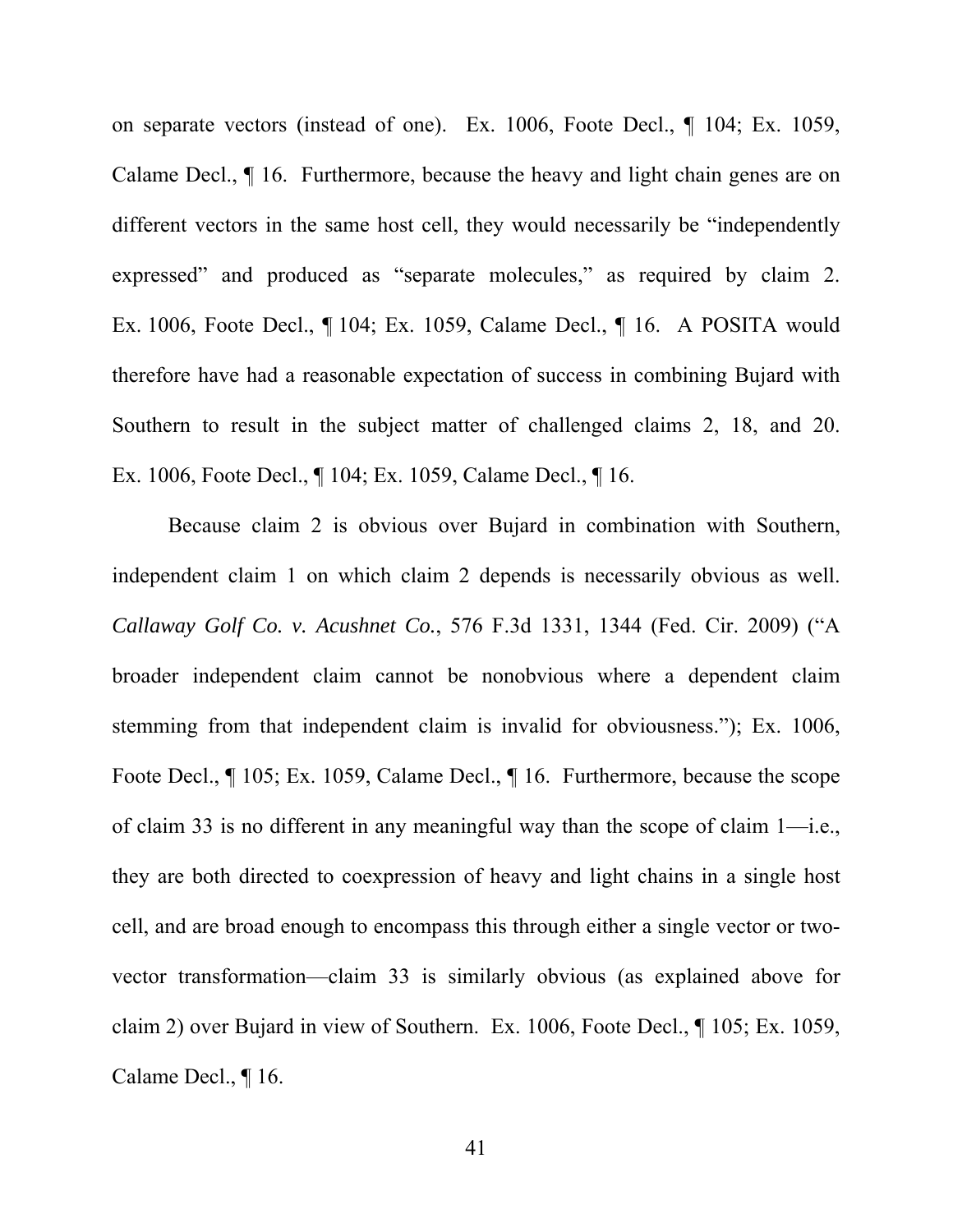## **C. Secondary Indicia of Non-Obviousness in the Public Record Do Not Rebut Petitioner's Prima Facie Case of Obviousness**

During the reexamination of the '415 patent, Owners relied upon the "licensing record and commercial success" of the patent, asserting that it provided evidence of non-obviousness of the claims. Ex. 1023, Owners' Resp. (6/6/08), at 40-42; Ex. 1046, Walton Decl., at 4-9. Neither Owners nor Dr. Walton provided any "explanation or evidence to establish [a] nexus between the merits of the invention and the licenses themselves" or to the licensing royalties received by Owners. *See CBS Interactive Inc. v. Helferich Patent Licensing, LLC*, IPR2013- 00033, Decision to Institute, at 22 (Mar. 25, 2013) (citing *Iron Grip Barbell Co. v. USA Sports, Inc.*, 392 F.3d 1317, 1324 (Fed. Cir. 2004); *SIBIA Neurosciences, Inc. v. Cadus Pharm. Corp.*, 225 F.3d 1349, 1358 (Fed. Cir. 2000)). There is no explanation of "the terms of the licenses and the circumstances under which they were granted," for example, whether "they were entered into as business decisions" to avoid litigation or other economic reasons." *See CBS Interactive*, IPR2013- 00033, Decision to Institute, at 22. For these reasons alone, any reliance here by Owners on evidence from the reexamination of alleged licensing acquiescence and commercial success should be given no weight. *See id.*

Moreover, the history of licensing and licensing revenues relied on in the reexamination is now stale (there is no information beyond 2007 in Dr. Walton's declaration) and does not reflect the pharmaceutical and biotech industry's recent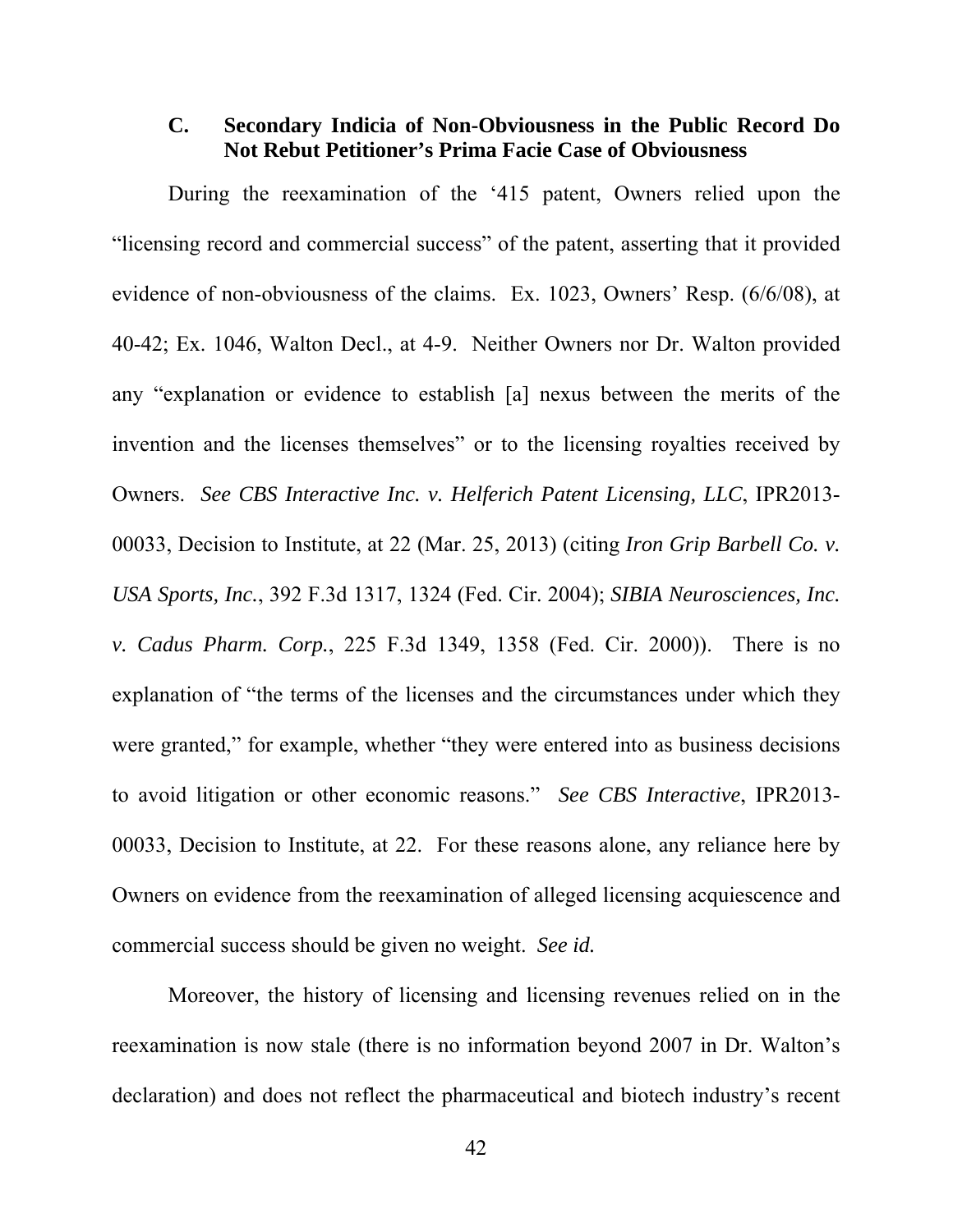collective opinion of the value of the '415 patent or its validity. Since the '415 patent issued, Owners have been involved in six patent infringement lawsuits challenging the validity of the '415 patent, only one of which was filed before 2007, and all of which settled after  $2007<sup>15</sup>$  Many of these challenges covered antibody licenses that Owners highlighted during the reexamination proceeding as evidencing acquiescence by the industry. Ex. 1046, Walton Decl., at  $\P$  29, n.6; Ex. 1041, Walton Expert Rep., at 23 (exhibit to Request for Reconsideration (Ex. 1042)). Owners' assurances of the industry's acquiescence to the '415 patent before 2007 cannot be squared with the subsequent challenges brought by the very types of "large, sophisticated, patent-savvy companies," (Ex. 1023, Owners' Resp. (6/6/08), at 41), who Owners claim demonstrate their respect for the '415 patent. Owners' decisions to settle with each of these challengers before a court could render a decision on the invalidity arguments presented paints a different picture

 $\overline{a}$ 

<sup>&</sup>lt;sup>15</sup> See complaints and dismissals for the '415 patent in lawsuits involving MedImmune (Exs. 1047, 1048), Centocor (Exs. 1049, 1050), Glaxo Group Ltd (Exs. 1051, 1052), Human Genome Sciences (Exs. 1053, 1054), Eli Lilly (Exs. 1055, 1056), and Bristol-Myers Squibb (Exs. 1057, 1058) filed against Genentech and City of Hope.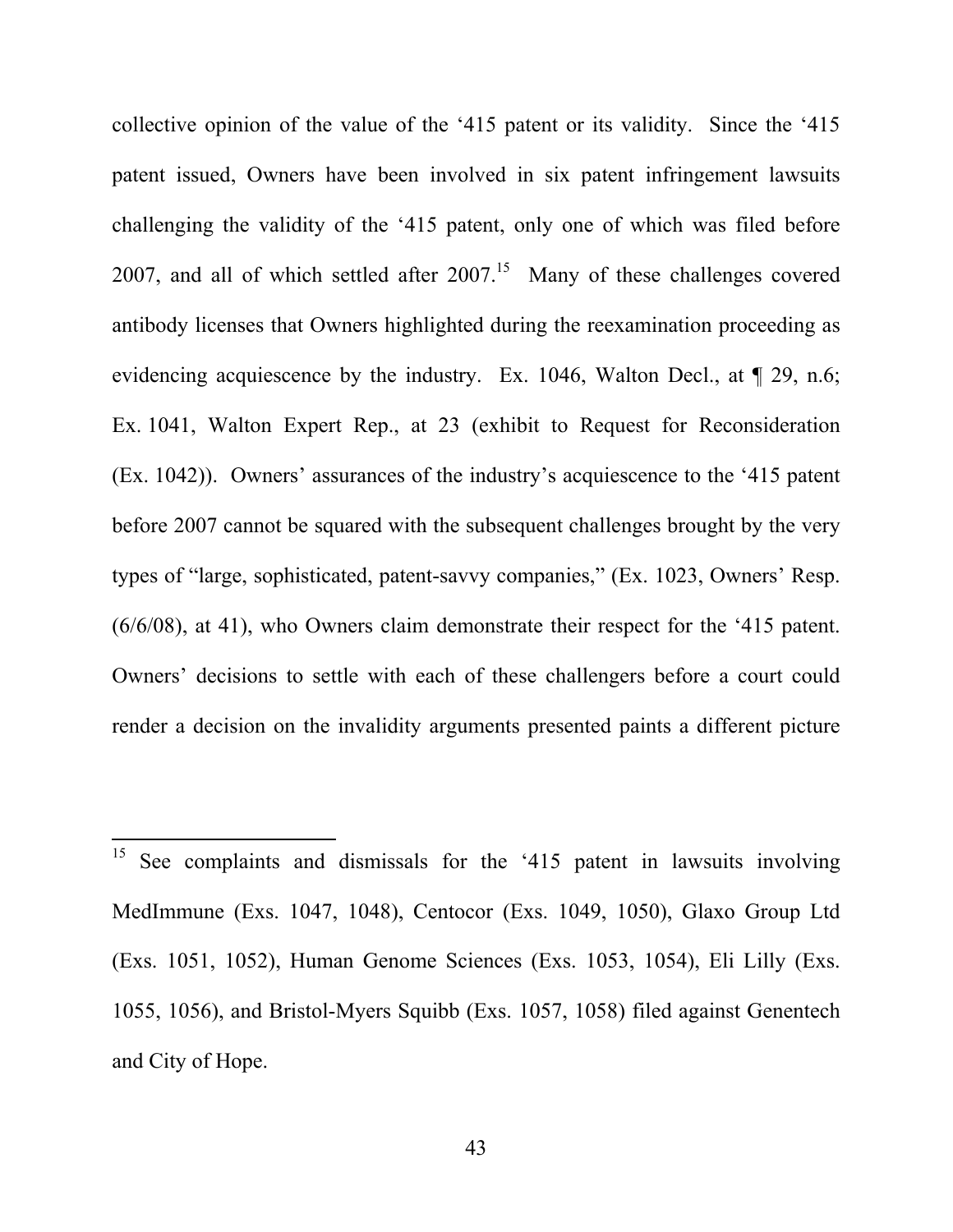than the speculation put forth by Dr. Walton as to why these companies entered into licenses in the first place.

## **VI. MANDATORY NOTICES UNDER 37 C.F.R. § 42.8(a)(1)**

### **A. Real Party-In-Interest Under 37 C.F.R. § 42.8(b)(1)**

For purposes of the present Petition only, the real parties-in-interest designated for Petitioner are Mylan Pharmaceuticals Inc., Mylan Inc., Mylan GmbH, Mylan N.V., Mylan Institutional LLC, Biocon Ltd, and Biocon Research Ltd. Mylan N.V. has been asserted to be a real party in interest in other proceedings (which Mylan has disputed); nevertheless, Mylan N.V. is identified out of an abundance of caution, but this in no way constitutes an admission that it is or was a real party-in-interest in any other IPR proceeding.

## **B. Related Matters Under 37 C.F.R. § 42.8(b)(2)**

Petitioner identifies IPR2015-01624, IPR2016-00383, and IPR2016-00460 as Related Matters under 37 C.F.R. § 42.8(b)(2). IPR2015-01624 challenged the '415 patent, was filed by Sanofi-Aventis U.S. LLC and Regeneron Pharmaceuticals on July 27, 2015, and identified Sanofi (the ultimate parent company of Sanofi-Aventis U.S. LLC) as a real party-in-interest for Sanofi-Aventis U.S. LLC. IPR2016-00383 challenged the '415 patent, was filed by Genzyme Corporation on December 30, 2015, and identified Sanofi (the ultimate parent company of Genzyme) as the real party-in-interest for Genzyme. IPR2016- 00460 challenged the '415 patent, was filed by Genzyme Corporation on January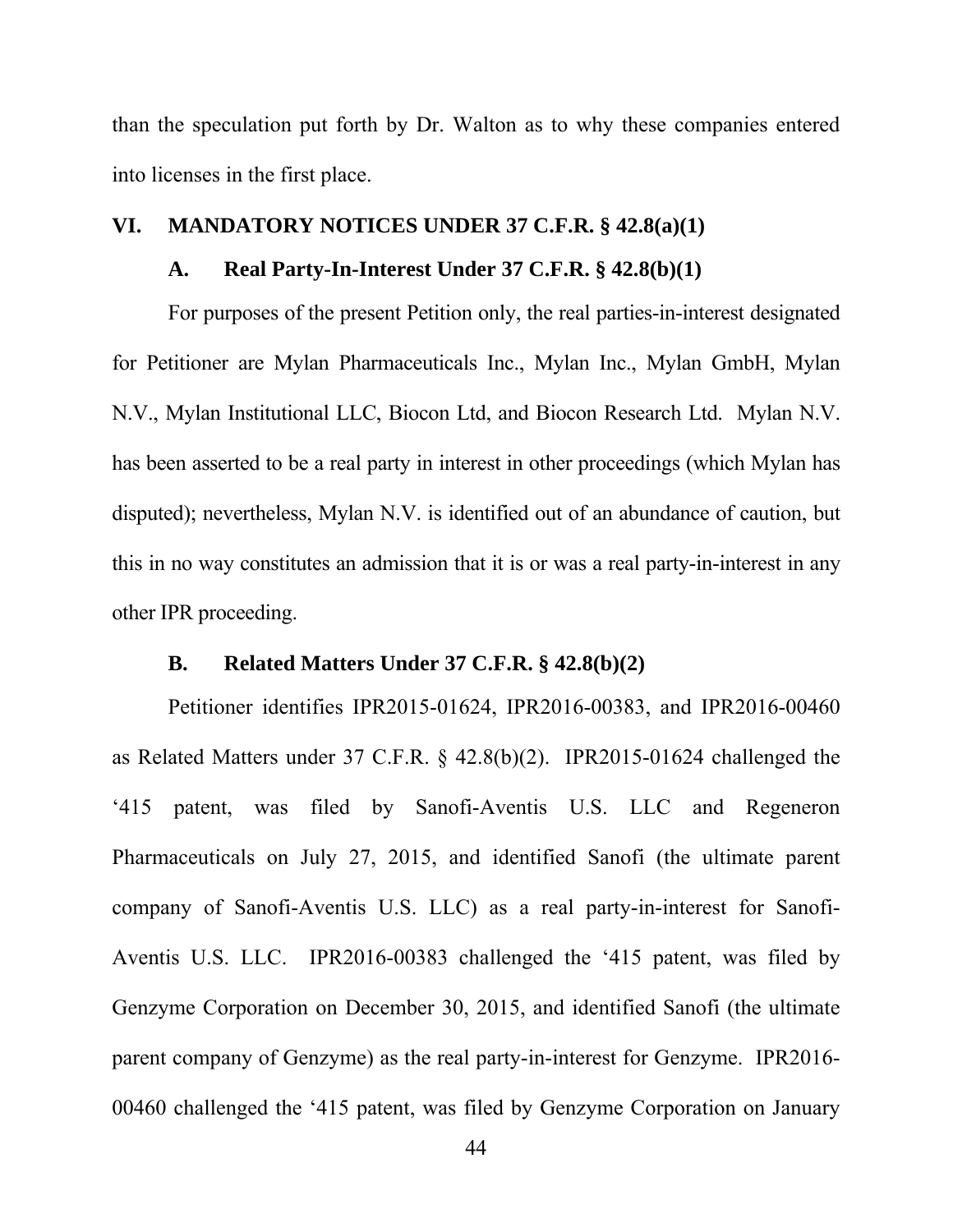15, 2016, and identified Sanofi (the ultimate parent company of Genzyme) as the real party-in-interest for Genzyme.

# **C. Lead and Back-up Counsel and Service Information Under 37 C.F.R. § 42.8(b)(3), (4)**

Petitioner provides the following designation of counsel and service information:

| <b>Lead Counsel</b>                             | <b>Backup Counsel</b>              |  |
|-------------------------------------------------|------------------------------------|--|
| Deanne M. Mazzochi (Reg. No. 50,158)            | Paul J. Molino (Reg. No. 45,350)   |  |
| dmazzochi@rmmslegal.com                         | paul@rmmslegal.com                 |  |
| Postal and Hand Delivery Address                | William A. Rakoczy                 |  |
| Rakoczy Molino Mazzochi Siwik LLP               | ( <i>pro hac vice</i> to be filed) |  |
| 6 West Hubbard Street, Suite 500                | wrakoczy@rmmslegal.com             |  |
| Chicago, Illinois 60654                         | Eric R. Hunt                       |  |
| Tel: (312) 222-6305                             | ( <i>pro hac vice</i> to be filed) |  |
| Fax: (312) 222-6325                             | $ehunt(\hat{a})$ rmmslegal.com     |  |
|                                                 | Postal and Hand Delivery Address   |  |
| <b>Petitioner consents to email service at:</b> | Rakoczy Molino Mazzochi Siwik LLP  |  |
| Mylan IPR Service@rmmslegal.com.                | 6 West Hubbard Street, Suite 500   |  |
|                                                 | Chicago, Illinois 60654            |  |
|                                                 | Tel: (312) 222-5127                |  |
|                                                 | Fax: (312) 222-6321                |  |

Please direct all correspondence to lead counsel and back-up counsel at the contact information above. Petitioner will request authorization to file a motion for William A. Rakoczy and Eric R. Hunt to appear *pro hac vice*. Mr. Rakoczy and Mr. Hunt are experienced attorneys and both have an established familiarity with the subject matter at issue in this proceeding. Petitioner intends to file a motion seeking the admission of William A. Rakoczy and Eric R. Hunt to appear *pro hac vice* when authorized to do so.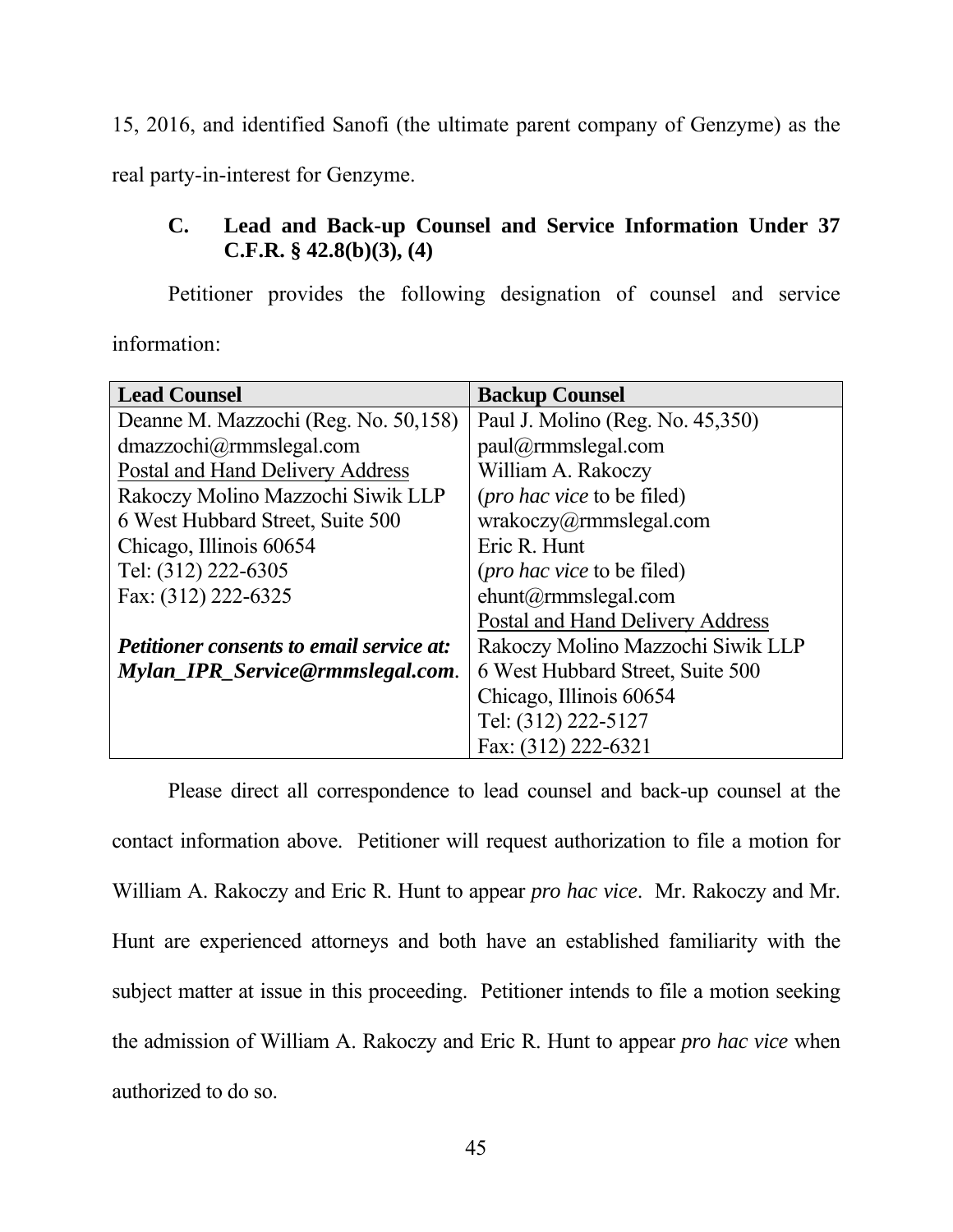### **VII. CONCLUSION**

Petitioner submits that issues have been presented that demonstrate a reasonable likelihood that claims 1-4, 11, 12, 14, 18-20, and 33 of the '415 patent are unpatentable in view of the prior art. Petitioner therefore requests that the Board institute *inter partes* review for each of those claims.

Please charge any fees or credit overpayment to Deposit Account 503626.

Respectfully submitted,

Dated: March 3, 2016 /Deanne M. Mazzochi/

Deanne M. Mazzochi (Reg. No. 50,158) dmazzochi@rmmslegal.com Rakoczy Molino Mazzochi Siwik LLP 6 West Hubbard Street, Suite 500 Chicago, Illinois 60654 Telephone: (312) 222-6305 Facsimile: (312) 222-6325